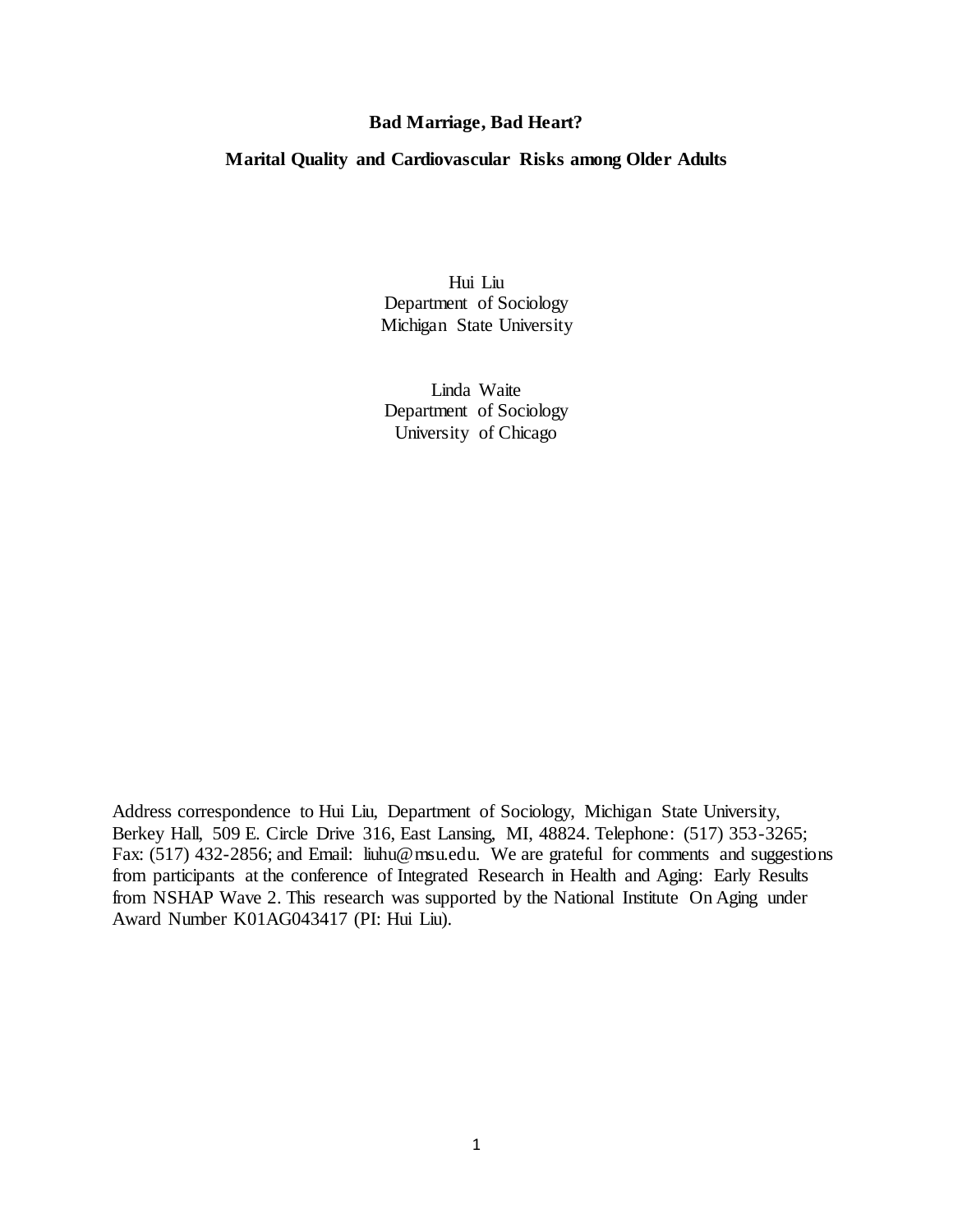## **[Bad Marriage, Bad Heart?](http://www.webmd.com/heart-disease/news/20071008/bad-marriage-bad-heart)**

#### **Marital Quality and Cardiovascular Risks among Older Adults**

### *Abstract*

This study is among the first to assess how marital quality is related to cardiovascular risk—an important pathogenic mechanism involved in a host of age-related health conditions at the population level. Working from a life course perspective, we identify several reasons to expect age and gender differences in the link between marital quality and cardiovascular risk. Using nationally representative longitudinal data from the first two waves of the National Social Life, Health, and Aging Project, we analyze four cardiovascular risk outcomes: hypertension, rapid heart rate, C-reactive protein, and general cardiovascular events. Results suggest that marital quality and cardiovascular risk are generally more closely related for older married people than for their younger counterparts; and that the link between marital quality and cardiovascular risk is more pronounced among women than among men at older ages. These findings fit with the gendered life course perspective and cumulative disadvantage framework.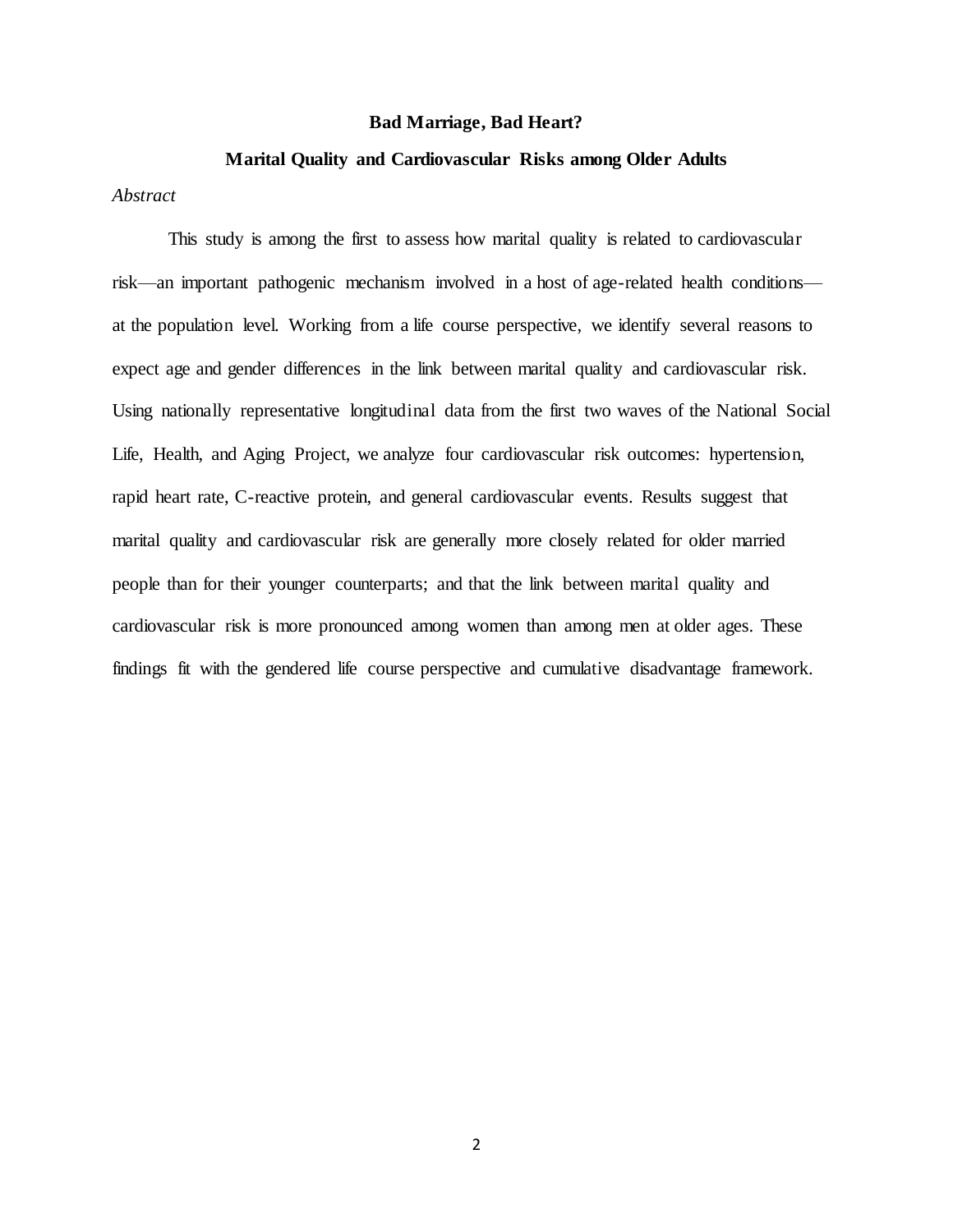Cardiovascular disease (CVD) is the leading cause of death and disability of both men and women in the United States, and the problem continues to grow (National Academy on An Aging Society 2000; Ostchega et al. 2007). According to the US Centers for Disease Control (CDC), about 600,000 Americans die of CVDs every year; that's one in every four deaths. This health problem is even more serious in the older population (Lakatta and Levy 2003). In the United States, more than 35% of adults aged 75 and older suffer from some type of CVD (Schiller, Lucas and Peregoy 2012). Because most CVD can be prevented, identifying relevant risk factors is extremely important in designing effective prevention strategies and programs. Many personal, social, and behavioral factors contribute to the risk of CVD over individuals' lifetime (Lakatta and Levy 2003; McFarland, Hayward, and Brown 2013). The present study focuses specifically on marital quality as a social factor that may shape the risks of CVD during later adulthood. This is an area that has been understudied, in spite of its importance.

Marital quality—broadly defined as spouses' subjective appraisals of their marital relationships, including in terms of satisfaction, happiness, strain, and conflict—is increasingly highlighted as a key aspect of adult life that has the potential to affect health by intervening in a person's life environment (Umberson et al. 2006). Cardiovascular risk refers to the presence of any physiological or functional state that is a step on the way to CVD. These risk factors constitute important pathogenic mechanisms involved in a host of age-related conditions, and they are directly affected by social and behavioral factors such as marital quality (Everson-Rose and Lewis 2005; Izzo and Black 2003; [Poirier](http://circ.ahajournals.org/search?author1=Paul+Poirier&sortspec=date&submit=Submit) et al. 2006). To date, most empirical evidence for the impact of marital quality on cardiovascular risk comes from lab-based cross-sectional studies and clinical or community samples (Robles and Kiecolt-Glaser 2003). It is difficult to generalize conclusions from this body of research to the population as a whole or to make casual inferences.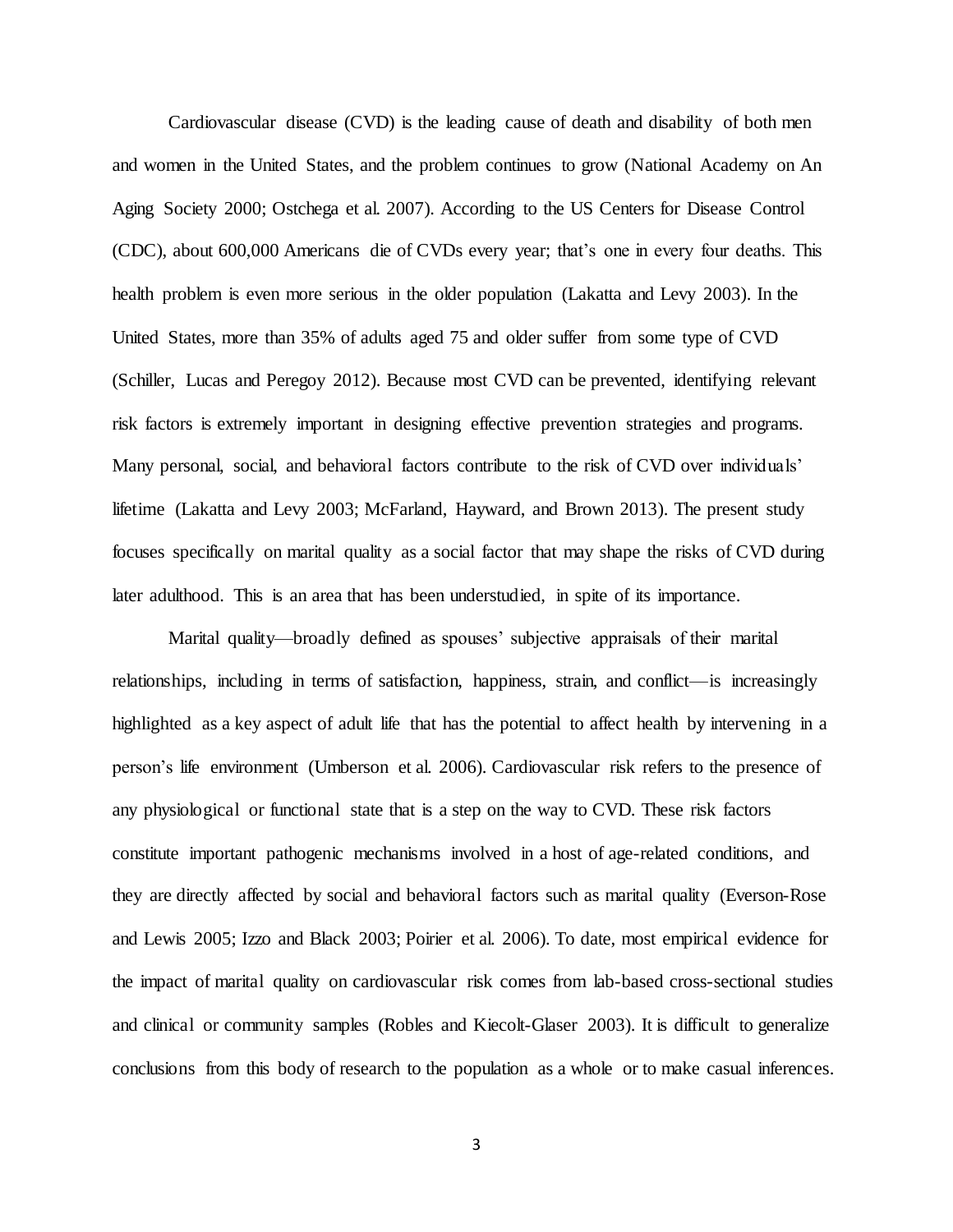Moreover, although hundreds of studies have examined gender differences in the effects of marital quality on health, empirical evidence is quite mixed. Some studies suggest a stronger cardiovascular response to marital quality for women, some report stronger effects on men, and still other studies find no significant gender differences (Ewart et al. 1996; Umberson et al. 1996; also see a review in Kiecolt-Glaser and Newton 2001). Finally, although both marital quality and cardiovascular risk have been shown, separately, to vary by age (Lakatta and Levy 2003; Umberson et al. 2005), the potential age variation in the relationship between marital quality and cardiovascular risk has been virtually ignored.

The present study is among the first to assess the association of cardiovascular risk with marital quality during the later stages of the life course. Data are from the first two waves of the National Social Life, Health, and Aging Project (NSHAP), a nationally representative longitudinal data set on older adults. We work from a life course perspective to address two major research questions: (1) how is marital quality related to cardiovascular risk among older adults and (2) does this relationship vary by gender and/or age. The importance of this study is highlighted by the continued very high prevalence of CVD among older adults in the United States. Major obstacles to our scientific understanding of the relationship between marital quality and cardiovascular risk include (1) a lack of nationally representative evidence, (2) a consistent failure to consider age variations in key relationships, and (3) mixed evidence on the gender patterns. The present study addresses these obstacles, and its findings have important implications for health policy and practice.

#### **Marital Quality and Cardiovascular Risk: Clinical and Community Evidence**

To date, most empirical evidence on the effects of marital quality on cardiovascular function comes from lab-based clinical samples that focus on psychobiological responses to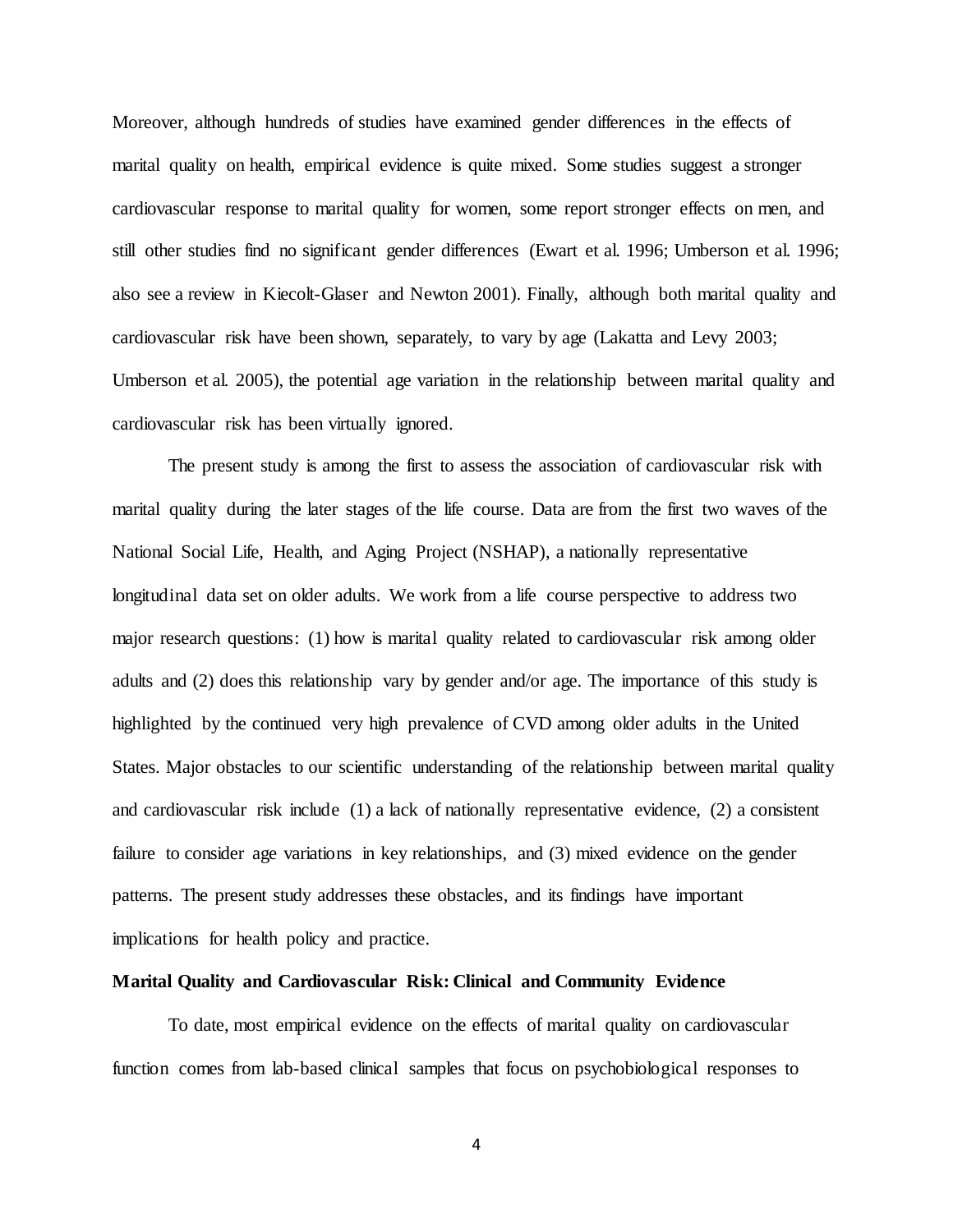marital stress. The evidence from such studies suggests limited cardiovascular responses to marital support (Robles and Kiecolt-Glaser 2003). The common premise is that excessive cardiovascular reactivity to marital stress is a risk factor for hypertension, rapid heart rate, and CVD. Exposure to marital stress causes the sympathetic nervous system to metabolize glucose and to induce the release of stress hormones (e.g., catecholamines, cortisol). The release of stress hormones in turn increases [blood pressure and heart](http://www.google.com/url?sa=t&rct=j&q=catechlomines%20and%20glucocorticoids&source=web&cd=2&ved=0CC4QFjAB&url=http%3A%2F%2Fwww.ncbi.nlm.nih.gov%2Fpmc%2Farticles%2FPMC1153601%2F&ei=2cahTtvdDPGFsAKT2PikBQ&usg=AFQjCNEDClgaRlPMnZ3z95D6e-x-UgEqQg) rate, accelerates breathing, and constricts [blood vessels.](http://www.google.com/url?sa=t&rct=j&q=catechlomines%20and%20glucocorticoids&source=web&cd=2&ved=0CC4QFjAB&url=http%3A%2F%2Fwww.ncbi.nlm.nih.gov%2Fpmc%2Farticles%2FPMC1153601%2F&ei=2cahTtvdDPGFsAKT2PikBQ&usg=AFQjCNEDClgaRlPMnZ3z95D6e-x-UgEqQg) This "fight or flight" process may increase allostatic load, cause wear and tear on the regulatory mechanisms of the human body, and lead to chronic conditions, such as hypertension and CVD (Taylor et al. 2000; Everson-Rose and Lewis 2005).

A number of community-based clinical studies support this hypothesis and find that marital strain and hostile interactions produce clinically significant increases in systolic and diastolic blood pressure and heart rates (Ewart et al. 1991; Everson-Rose and Lewis 2005; Taylor et al. 2000). This effect is more pronounced for women than for men (Ewart et al. 1991). For example, Ewart et al. (1991) studied 24 female and 19 male patients (aged 32–73 years) who had been diagnosed with hypertension; and they find that hostile interaction and marital dissatisfaction are associated with increased blood pressure for women but not for men. In following up on 292 female patients who had experienced an acute coronary event during the period 1991 to 1994, Orth-Gomer et al. (2000) find that women who reported moderate to severe marital strain at baseline were almost three times more likely to experience a recurrent coronary event (including cardiac death, acute myocardial infarction, and revascularization procedures) than women who reported lower levels of marital strain. Another clinical study followed 189 congestive heart failure patients; its findings suggest that marital quality is a strong predictor of mortality rates for such patients over the next four years following the event (Coyne et al. 2001).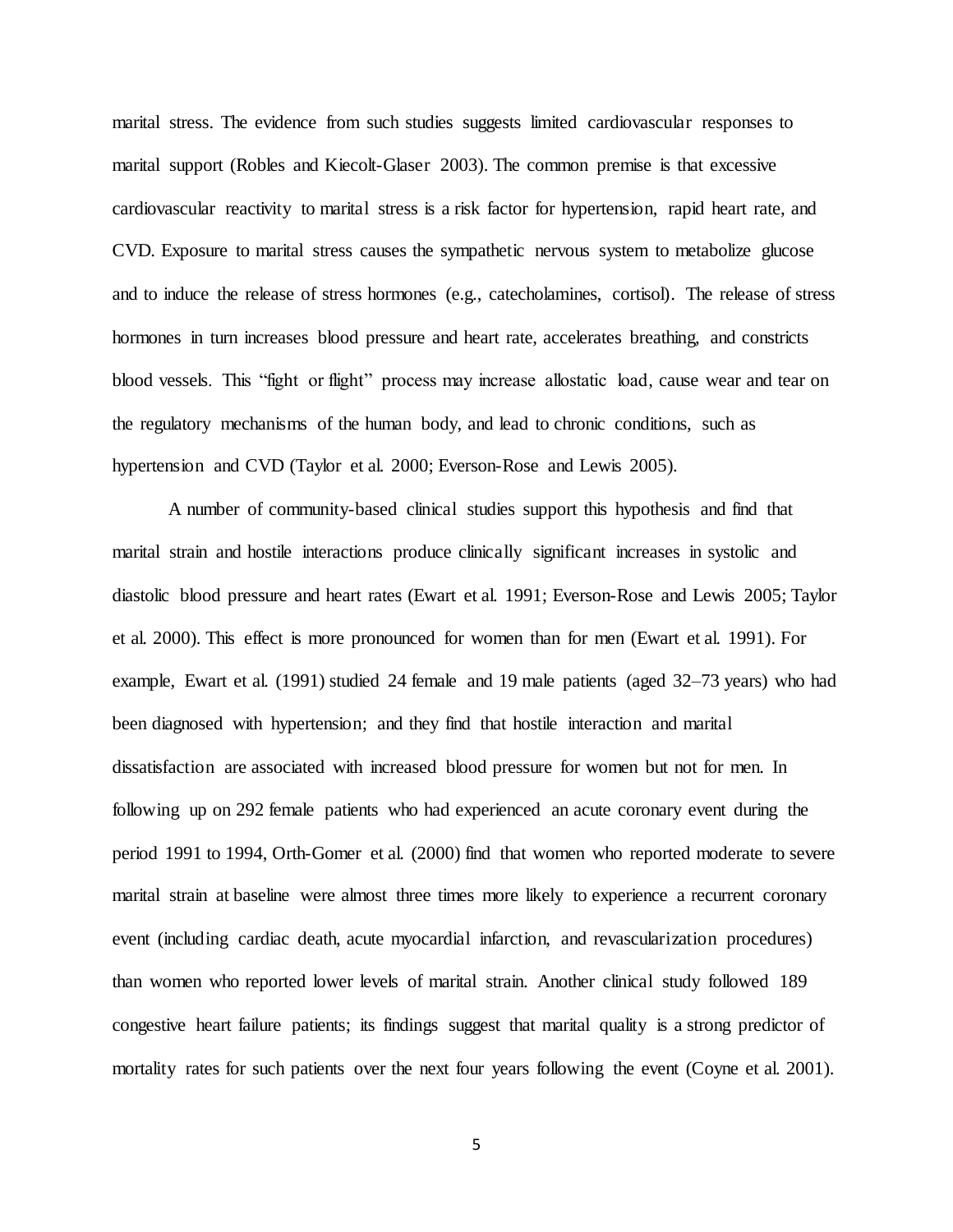Clinical evidence on the association between cardiovascular risk and the positive aspects of marital quality is mixed. For example, Gallo et al. (2003) studied 493 middle-aged women in Allegheny County, Pennsylvania, and did not find evidence of a relationship between marriage satisfaction and either systolic or diastolic blood pressure. However, when compared with women who expressed higher levels of marriage satisfaction, women with lower levels of marriage satisfaction had lower high-density-lipoprotein cholesterol and higher low-densitylipoprotein cholesterol and triglycerides—both of which are cardiovascular risk factors. Findings of no evidence for supportive marital experience related to blood pressure fluctuations are also confirmed in other clinical studies (e.g., Ewart et al. 1991).

Clinical contributions represent a significant step forward in identifying the links between cardiovascular health and marital quality. However, the nonrepresentative samples in these community-based studies limit the generalizability of findings (Burman and Margolin 1992). One of the very few national studies relevant to this topic was recently conducted by Donoho, Crimmins, and Seeman (2013). Based on a national representative sample from the Survey of Midlife in the United States (MIDUS) Biomarker Study ( $n = 553$ ), Donoho et al. assessed how marital quality was related to the level of C-reactive protein (CRP). Although CRP is used as a measure of inflammation in Donoho's study, CRP is also shown to be a strong predictor of CVD (Ridker 2003). Results suggest that women with higher marital support tend to have lower CRP but that marital support is only minimally related to the CRP level of men (Seeman et al. 2013). The Donoho study does not find evidence for marital strain in relation to CRP. Given this line of literature, we expect to find the following: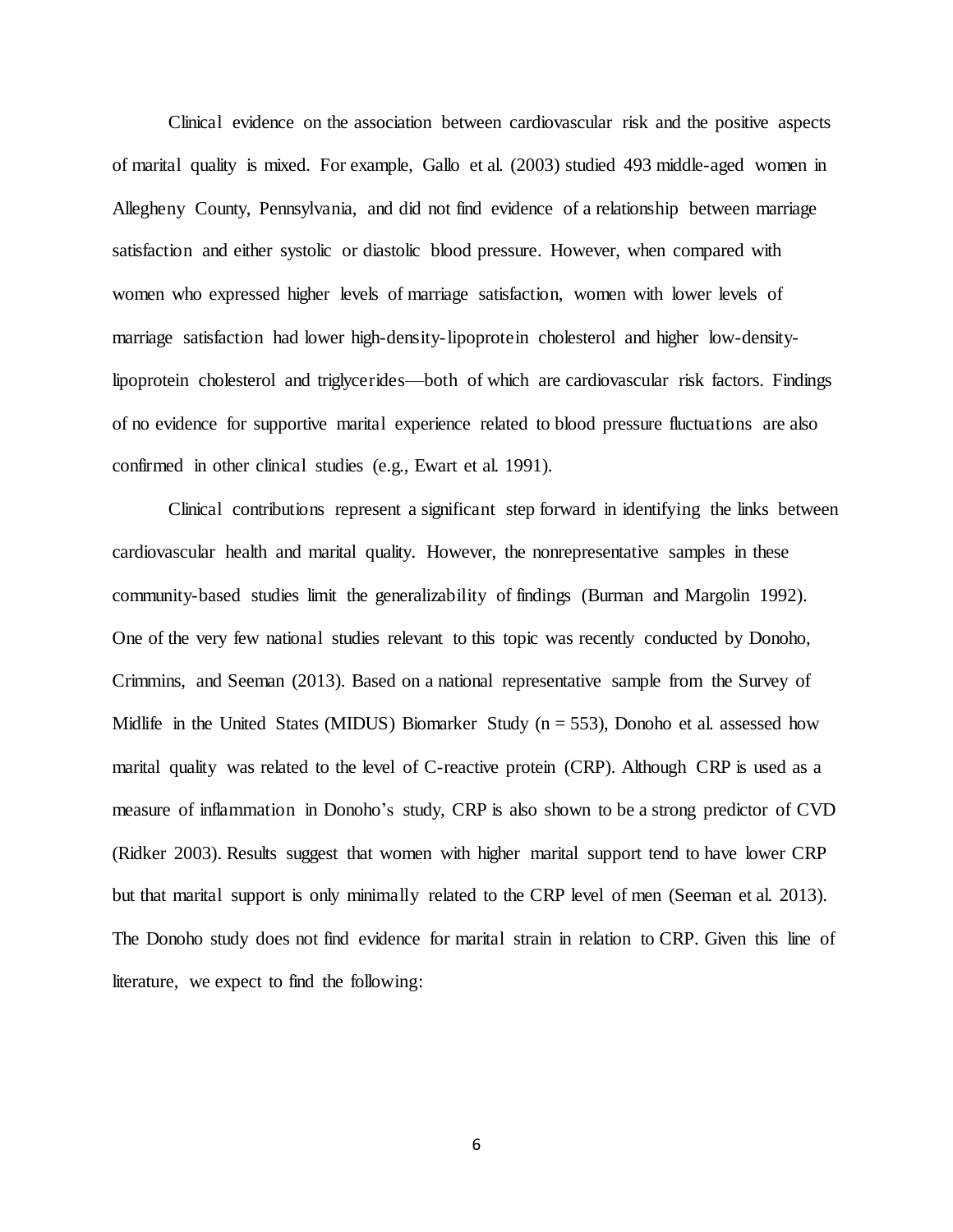*Hypothesis 1:* Higher levels of negative marital quality are strongly related to higher cardiovascular risk*,* while higher levels of positive marital quality are only modestly related to lower cardiovascular risk *at the population level*.

#### **A Gendered Life Course Perspective on Cumulative Advantage/Disadvantage Processes**

Increasingly, scholars have been applying a life course approach to guide their analyses of marriage and health (Williams and Umberson 2004). According to the life course perspective, an individual undergoes life course stages within unique social and personal contexts; and marital quality is one of the key factors to define an individual's life context during adulthood (Umberson et al. 2006). Both the stress and support processes associated with marital relationships shape an individual's life context, which in turn may lead to health outcomes over the life course (Carr and Springer 2010). For example, involvement in a distressed marriage exposes an individual to stressful interactions that may lead to depression. Depression, in turn, affects health either indirectly, by promoting unhealthy behaviors (e.g., smoking, drinking), or directly, by stimulating the production of stress hormones, evoking physiological responses, and triggering chronic arousal (Everson-Rose and Lewis 2005; Graham, Christian, and Kiecolt-Glaser 2006). In contrast, involvement in a happy marriage may provide a person with social support, which may buffer the negative consequences of stressful life events and in turn enhance physical health (Robles and Kiecolt-Glaser 2003; Umberson et al. 2006; Williams 2003). In this study, we work from this life course perspective to understand how marital quality is related to cardiovascular risk among older men and women during later life course stages.

*Age.* "Life course theory is temporal and contextual in locating people in history through birth years and in the life course through the social meanings of age-graded events and activities." (Elder and O'Rand 1995:454). The life course is composed of multiple age-related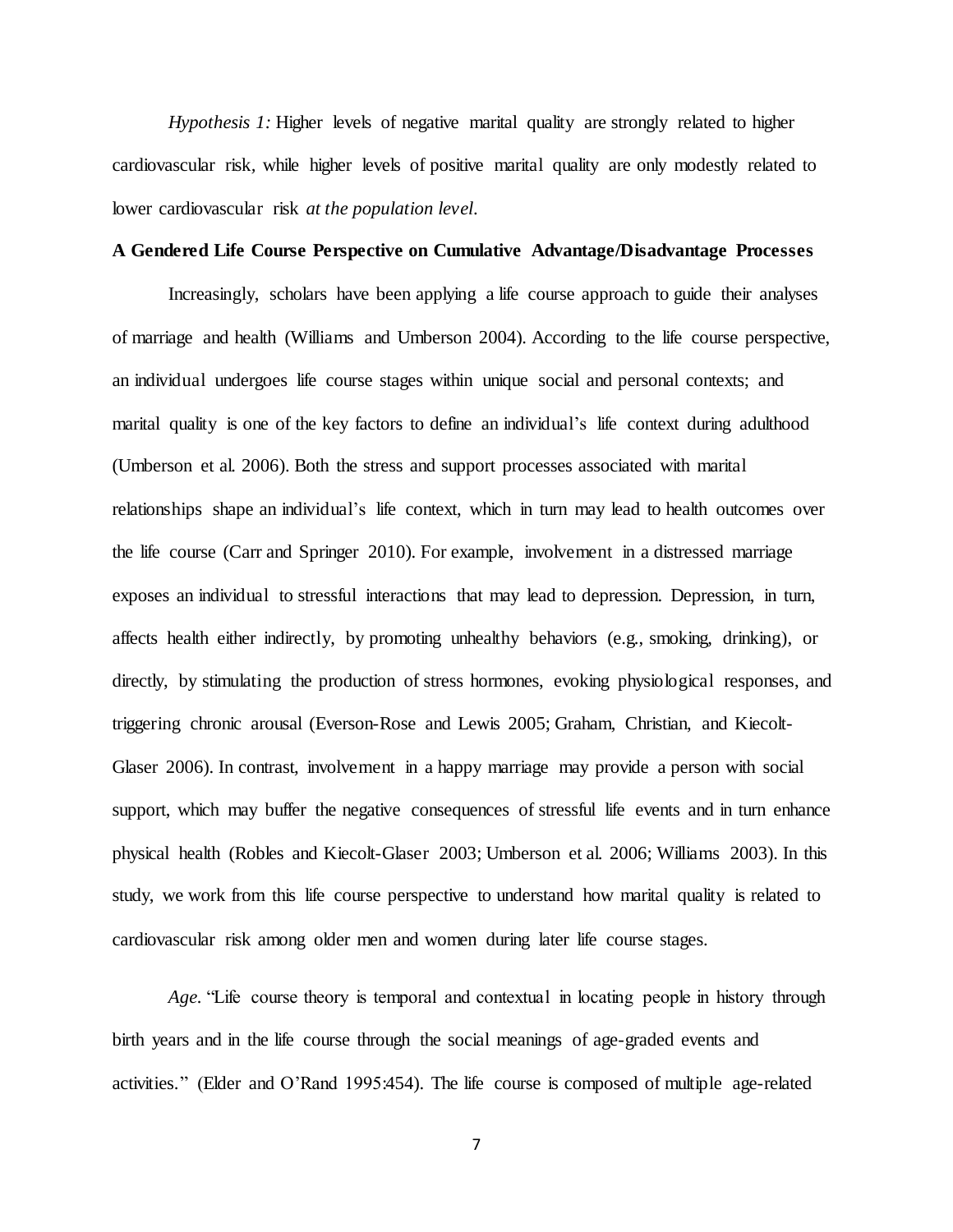social pathways (i.e., sequences of roles and experience) that shape the course of human development and aging. Because age is the most important proxy closely tied to individuals' occupancy and transitions of experiences, roles, and statuses (e.g., school, work, marital and parental roles) throughout life (Settersten and Mayer 1997), life course scholars often adopt age as a key indicator for life course stages.

Although empirical evidence on potential age variations in links between marital quality and cardiovascular risk is rare, age is considered important in gaining a fuller understanding of this relationship (Liu 2012). According to the life course theory, the effect of marital quality on cardiovascular health may be contingent upon age-graded life course position, because advantage or disadvantage may have cumulative effects on an individual's life over life course stages (Dannefer 2003). This "cumulative-advantage/disadvantage" argument suggests that marital quality will take a toll on health with advancing age and that, therefore, the health impacts of marital quality will become more salient at older ages. For example, some detrimental effects of marital stress, such as an increased risk of smoking, may require longer durations to produce negative health outcomes at older ages. Moreover, human biological response varies by age. Marital stress at older ages may stimulate more, and more intense, cardiovascular responses because of the declining immune function and increasing frailty that typically develops in aging individuals. One recent national longitudinal study on *self-rated health* suggests that the effect of negative marital quality on self-rated overall health tends to be stronger at older ages (Umberson et al. 2006). This line of literature leads us to expect the following:

*Hypothesis 2:* The association between marital quality and cardiovascular risk is stronger at older ages.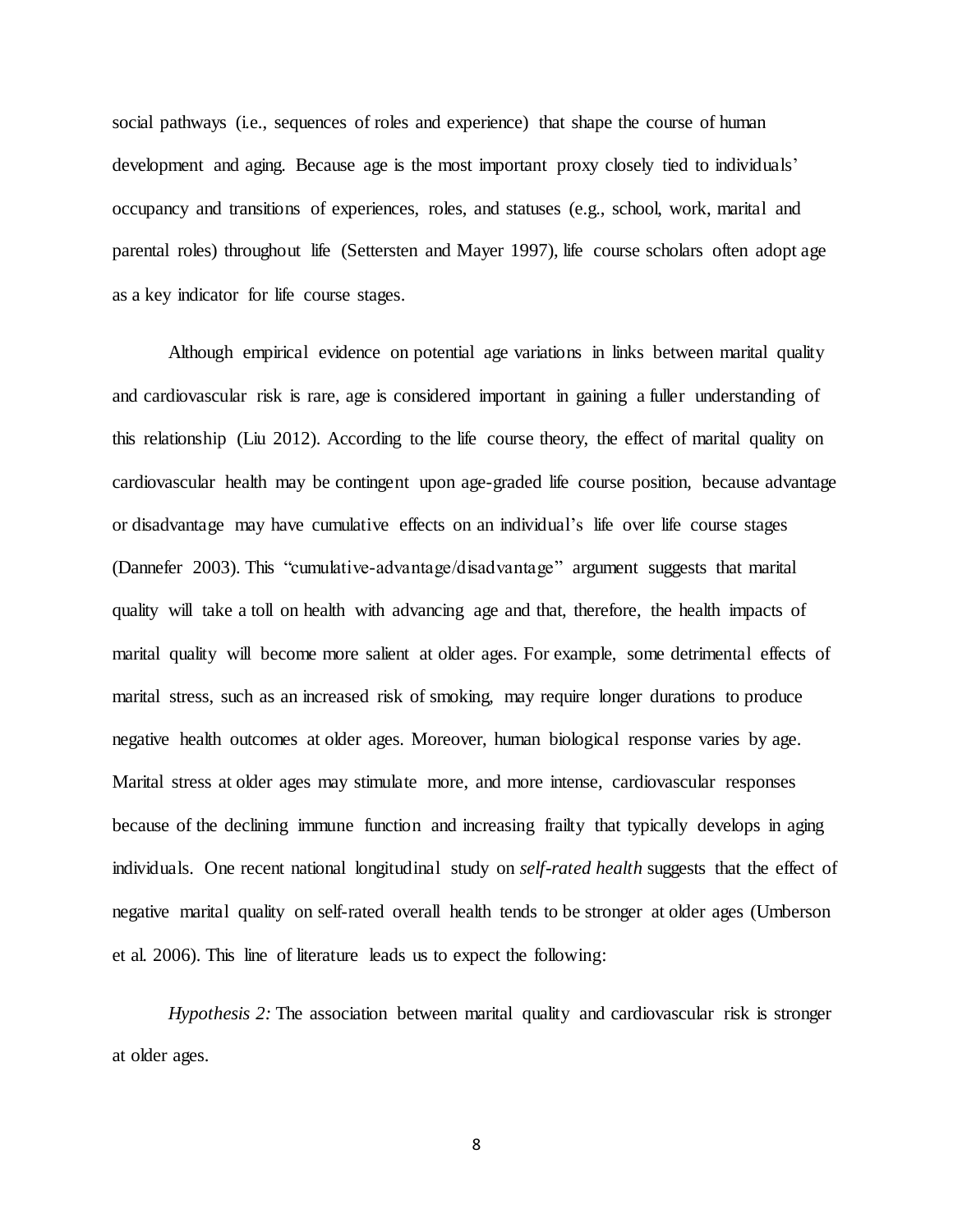*Gender.* Gender is another fundamental factor that can be used to define the life course context, and gender has been a central focus of research on marriage and health (Pinnelli, Racioppi and Rettaroli 2007). While married men on average receive more health promotion benefits (e.g., emotional support, regulation of health behaviors) from their marriages, married women's health seems to be more vulnerable to marital stress (Kiecolt-Glaser and Newton 2001). According to the life course perspective on cumulative advantage/disadvantage, the marital experience may take a cumulative toll on men and women's health in different ways because age-graded life course experiences and roles often unfold differently for men and women. We expect that women's cardiovascular function is more responsive to marital strain as women age: women are generally more sensitive to the quality of a relationship than are men, and therefore women in strained marriages are more likely to have a greater number of symptoms of metabolic syndrome and/or a greater incidence of depression (Wu and [DeMaris](http://link.springer.com/search?facet-author=%22Alfred+DeMaris%22) 1996). Depression is one of the most often proposed mediating mechanisms linking marital relationship and physical health (Burman and Margolin 1992; Graham et al. 2006). This link may be related to the different hormone levels and profiles that exist between men and women. Indeed, a handful of clinical studies confirm this view and conclude that marital conflict tends to evoke greater and more persistent physiological changes (e.g., increases in systolic blood pressure, decreases in phytohemagglutinin, changes in hormones) in women than in men (Ewart et al. 1991; Kiecolt-Glaser and Newton 2001). A few studies show that men appear to have greater cortisol and catecholamine responses to a range of laboratory stressors, compared with women (Kiecolt-Glaser and Newton 2001). Other studies find no gender difference in the links between general health (e.g., overall self-rated health) and marital quality (Umberson et al. 1996). The mixed gender evidence may reflect gender differences in the specific physiological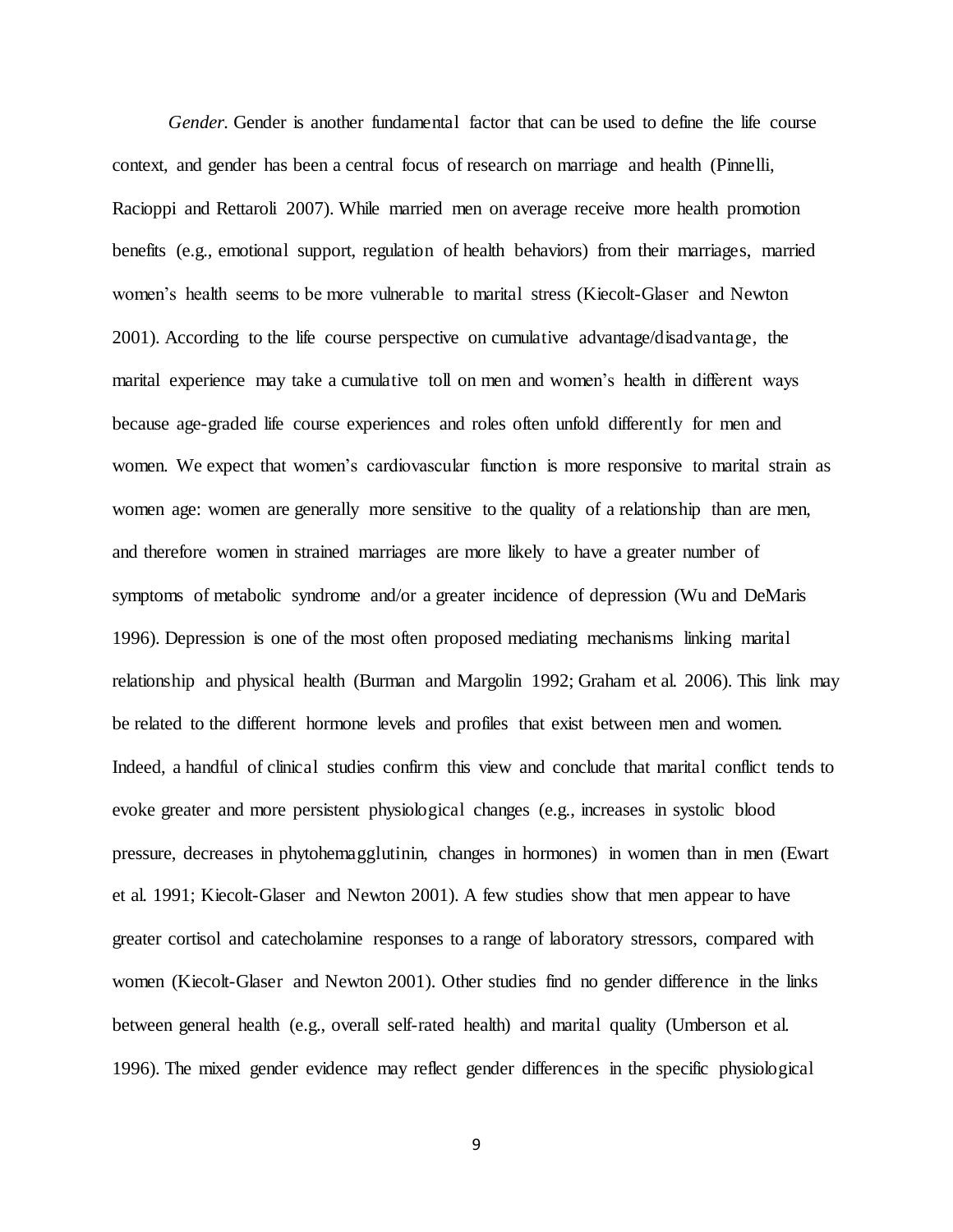mechanisms and health outcomes measured in the studies. To the extent that chronic conditions develop slowly over time and that women appear to be both physiologically and psychologically more reactive to marital stress than men (Donoho et al. 2013), we expect that the relationships between cardiovascular risk factors and age are stronger for women than for men. Taken together, we expect the following:

*Hypothesis 3:* The association between marital quality and cardiovascular risk, as well as its age-graded pattern, is stronger for women than for men.

# **Potential Reversal Relationship between Marital Quality and Cardiovascular Risk among Older Adults**

Although many scholars emphasize the fact that different levels of marital quality produce different health outcomes (this is also the primary conceptual framework adopted by the present study), it is likely that poor health increases negative marital quality and that good health promotes positive martial quality (Galinsky and Waite forthcoming). This is because spouses with better health may have more energy to provide both emotional and economic support to each other and to carry out their respective roles (Ivaniuk et al. 2014). In contrast, poor health is often associated with reduced energy and less time spent with other family members. Additionally, having a sick spouse is often accompanied by increased economic, physical, and emotional burdens on the healthy spouse (Galinsky and Waite forthcoming). This may increase the psychological distress of the spouse who serves as the primary caregiver. Stress associated with the long-term care-giving role may reduce both the quantity and the quality of the communication and interactions between spouses, and this in turn may lead to a strained marital relationship (Yorgason, Booth, and Johnson 2008).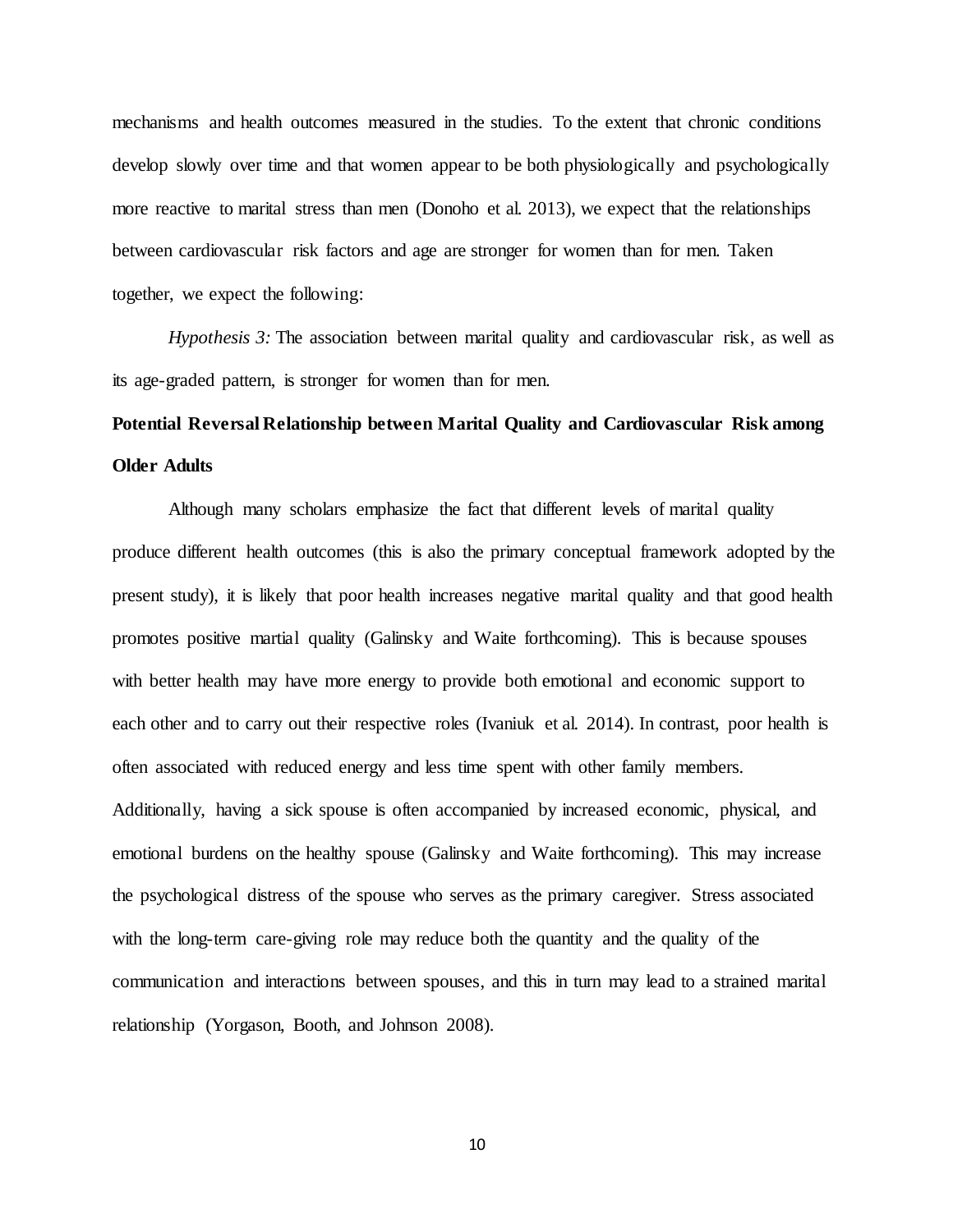Although the reverse causality described here is plausible and also documented in some previous studies (e.g., Booth and Johnson 1994), a more recent national longitudinal study conducted by Umberson et al. (2006) investigated the temporal ordering of marital quality and health following 1,049 respondents over an eight-year period and concluded: "[T]he present data suggest a stronger association of marital quality with subsequent health than vice versa." (p. 13). This conclusion echoed another longitudinal study conducted even earlier among an Iowa sample (Wickrama et al. 1997). In addition, other previous studies suggest that marital quality tends to decline with age but that the rate of decline tends to slow over time (Umberson et al. 2005). Although some studies suggest that there might be a modest increase in marital quality at very old ages, researchers tend to agree that marital quality generally remains relatively stable and at a low level among older adults. Therefore, marital quality may be less sensitive to other factors such as health at older ages. In contrast, health change is more rapid at older ages, and there is also substantial biological heterogeneity within the elderly population (Kaplan 1992; Rowe and Kahn 1987). Therefore, the health of older adults may be more likely to vary with marital quality. Taken together, we hypothesize the following:

*Hypothesis 4:* The association between marital quality and cardiovascular risk is mostly accounted for by the effect of marital quality on cardiovascular risks rather than vice versa.

## **DATA**

We use the first two waves of national longitudinal data, which lie at the foundation of a life course perspective, from the National Social Life, Health and Aging Project (NSHAP). NSHAP, the first national-scale population-based study of health and intimate relationships, was conducted by the National Opinion Research Center (NORC) at the University of Chicago. A nationally representative probability sample of community-dwelling individuals aged 57–85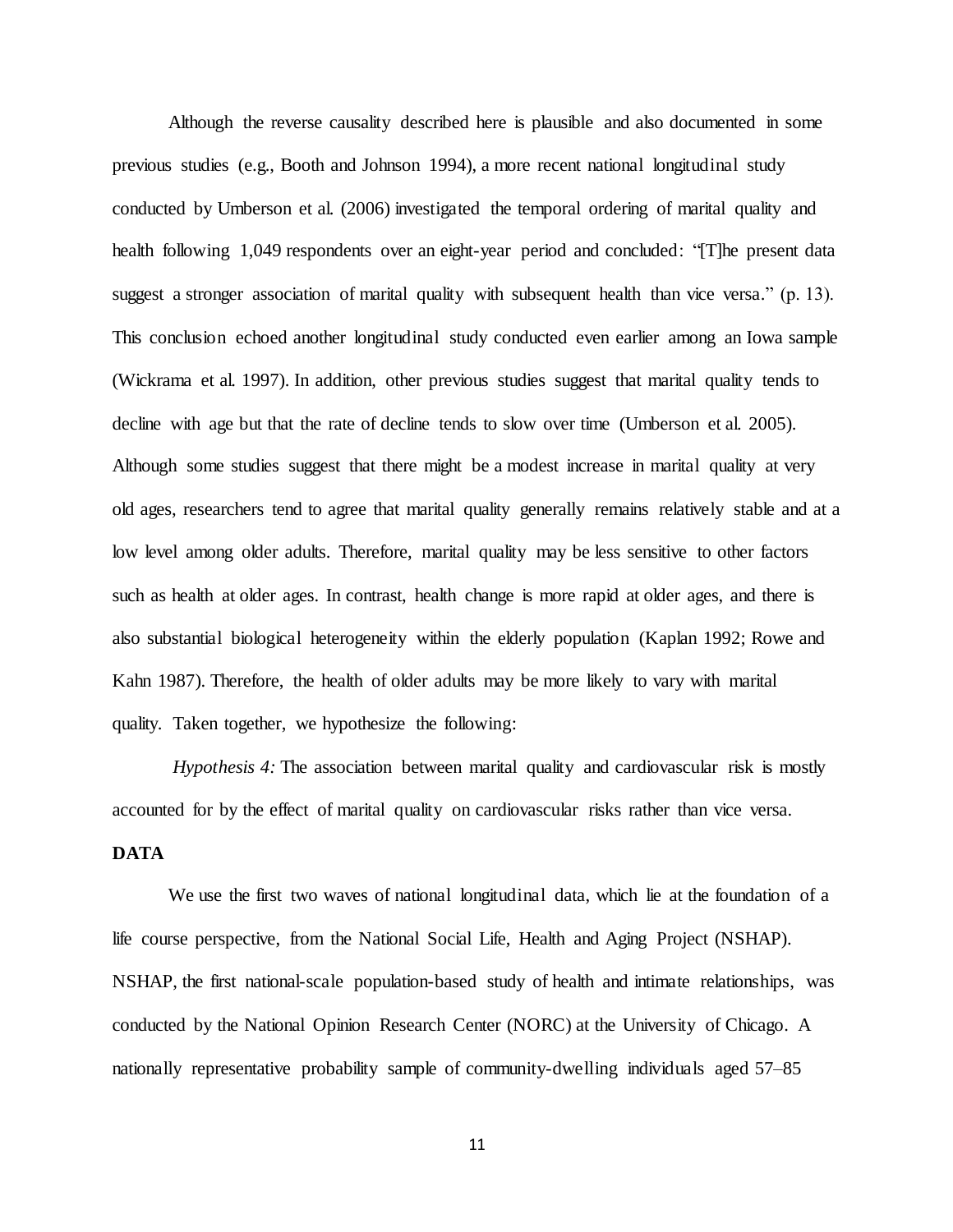years was selected from households across the United States and screened in 2004. African Americans, Latinos, men, and those 75–84 years old at the time of screening were over-sampled. All analyses are weighted. We use the survey data analysis commands in Stata (StataCorp 2012) to account for clustering and stratification of the complex sampling design.

The first wave of the NSHAP (Wave 1) included a sample of 3,005 adults aged 57–85 years who were interviewed during 2005 and 2006. Both in-home interviews and lab tests and assays were conducted. Wave 2 consisted of 2,422 Wave 1 respondents who were re-interviewed during 2010–2011. We restricted the analysis to the 1,250 respondents who had remained married and who had been interviewed in both waves. Missing values on key independent variables, including Wave 1 marital quality and Wave 1 cardiovascular risk, were deleted in a list-wise fashion. Thus, we obtained a total sample of 1,198 respondents (459 women and 739 men). In the final models, we further excluded missing values on the specific dependent variable analyzed (i.e., specific cardiovascular risk outcomes at Wave 2 or marital quality at Wave 2). The final analyzed sample size varies across dependent variables.

## **MEASURES**

*Cardiovascular Risk Outcomes.* We include four measures of cardiovascular risk: hypertension, rapid heart rate, C-reactive protein (CRP), and general CVD events.

*Hypertension* is a long-demonstrated risk factor for CVD. Elevated blood pressure is associated with an increased risk of hypertensive heart disease, stroke, heart attack, and heart failure (Izzo and Black 2003). Hypertension increases the pressure on blood vessels and the heart and can lead to atherosclerosis and clogging, narrowing, and damaging of the blood vessels, all of which create risks for many CVDs (Izzo and Black 2003). To measure hypertension, we combine both the biological and self-reported measures collected by the NSHAP (Cornwell and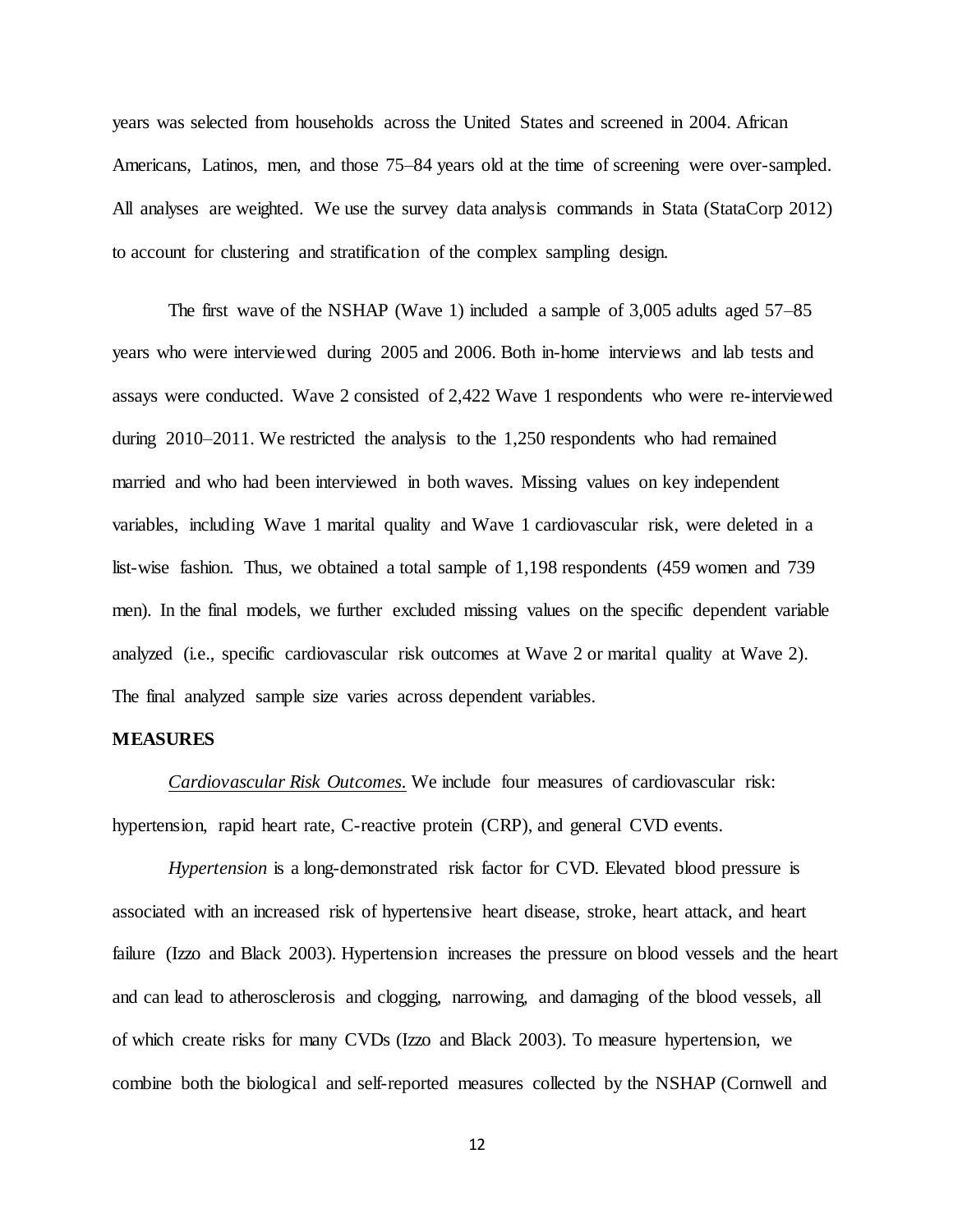Waite 2012). The NSHAP measured twice the blood pressure of each respondent by using a LifeSource digital blood pressure monitor (model UA-767PVL). Hypertension is identified when the mean of the two readings is greater than 140 mm Hg systolic or 90 mm Hg diastolic. For respondents who report to have been diagnosed with diabetes, we use lower cutoffs of either 130 mm Hg systolic or 90 mm Hg diastolic for hypertension (National Heart, Lung, and Blood Institute 2003). In addition, respondents were asked whether they had ever been told by any medical doctors that they had high blood pressure or hypertension. Based on this self-reported information, along with the biological measures of blood pressure, we categorize respondents into four groups: (1) normal blood pressure reading and no reported hypertension (referred as "normal" blood pressure group in the remainder of the article), (2) normal blood pressure reading but reported hypertension (referred as "controlled" hypertensive group), (3) high blood pressure reading but no reported hypertension (referred as "undiagnosed" hypertensive group), and (4) high blood pressure reading and reported hypertension (referred as "uncontrolled" hypertensive group). The normal blood pressure group is the reference group.

The second measure of cardiovascular risk is *rapid heart rate*. Heart rate indicates the number of times the heart beats per minute. When the heart cannot effectively deliver blood and oxygen to meet the need of human body, it will beat abnormally fast. A long-term elevated resting heart rate greater than 80 beats per minute is linked to a significant risk of hypertension, heart disease, and mortality (Palatini 2011). Heart rate was measured twice for the NSHAP respondents. Rapid heart rate (coded as 1) is identified if the mean reading is greater than 80 beats per minute, and all others are identified as normal heart rate (coded as 0).

The third measure of cardiovascular risk is *C-reactive protein* (CRP). CRP is often used as a marker for systemic inflammation, and it has emerged as an important predictor of the future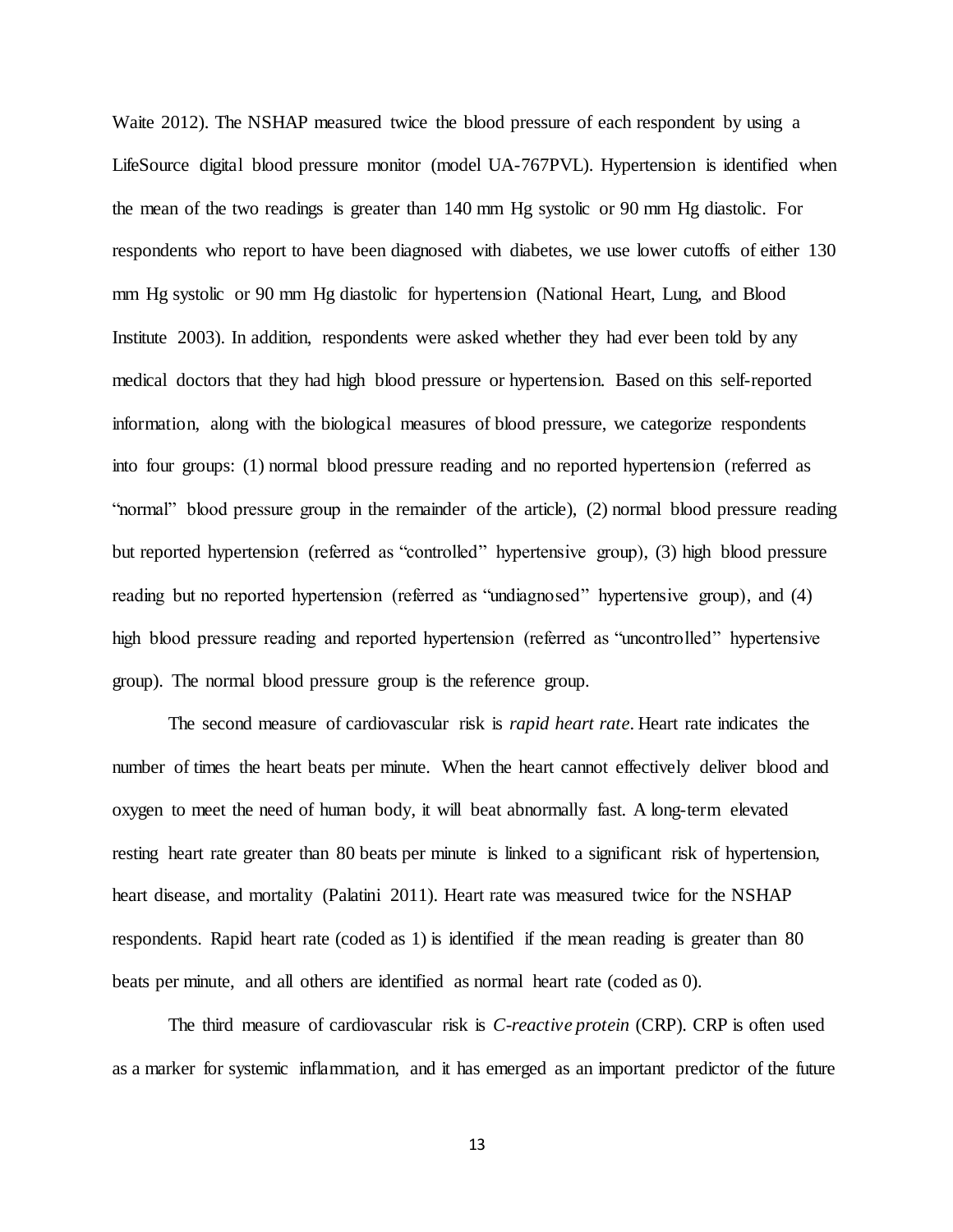onset of CVD (Nallanathan et al. 2008; Ridker 2003). Ridker (2003) suggests that CRP is a stronger predictor of cardiovascular events than are other traditional markers, such as lowdensity-lipoprotein cholesterol. During the home interviews, blood was obtained via a single finger-stick using a retractable-tip, single-use disposable lancet and then applied to filter paper. The filter paper was allowed to dry for the remainder of the interview before being placed in a plastic bag with desiccant for transport and storage. High-sensitivity CRP (mg/L) was derived from the dried blood. Details about the procedures of NSHAP dried blood spot CRP measurement are described by Nallanathan et al. 2008. We follow the recommendations of the CDC with respect to classification of cardiovascular risk when interpreting CRP values: low and normal risks exist when  $CRP \le 3.0$  mg/L (reference), and high risk exists when  $CRP > 3.0$ (Pearson et al. 2003). Observations in which  $CRP > 10$  mg/L are excluded from the analysis because of the apparent presence of acute, active infection (Pearson et al. 2003). Because the blood spot was only randomly collected for 5/6 of the total NSHAP sample, we flag those respondents whose blood sample was not collected, and thus the CRP measure is not available at Wave 1. Respondents whose blood sample was not collected at Wave 2 are excluded from the analysis for CRP.

Finally, we include a measure for cardiovascular outcomes using self-reported *general CVD events*. During the home interviews, all NSHAP respondents were asked whether they had ever been told by a medical doctor that they had a heart attack, heart failure, or stroke. Heart attack, heart failure, and stroke are the most common forms of CVD among older adults. Respondents who reported any of these CVD events are coded as 1, and others are coded as 0.

*Marital Quality.* Family scholars have long recognized different dimensions of marital quality (Umberson et al. 2006). To measure marital quality, we follow the methods that Galinsky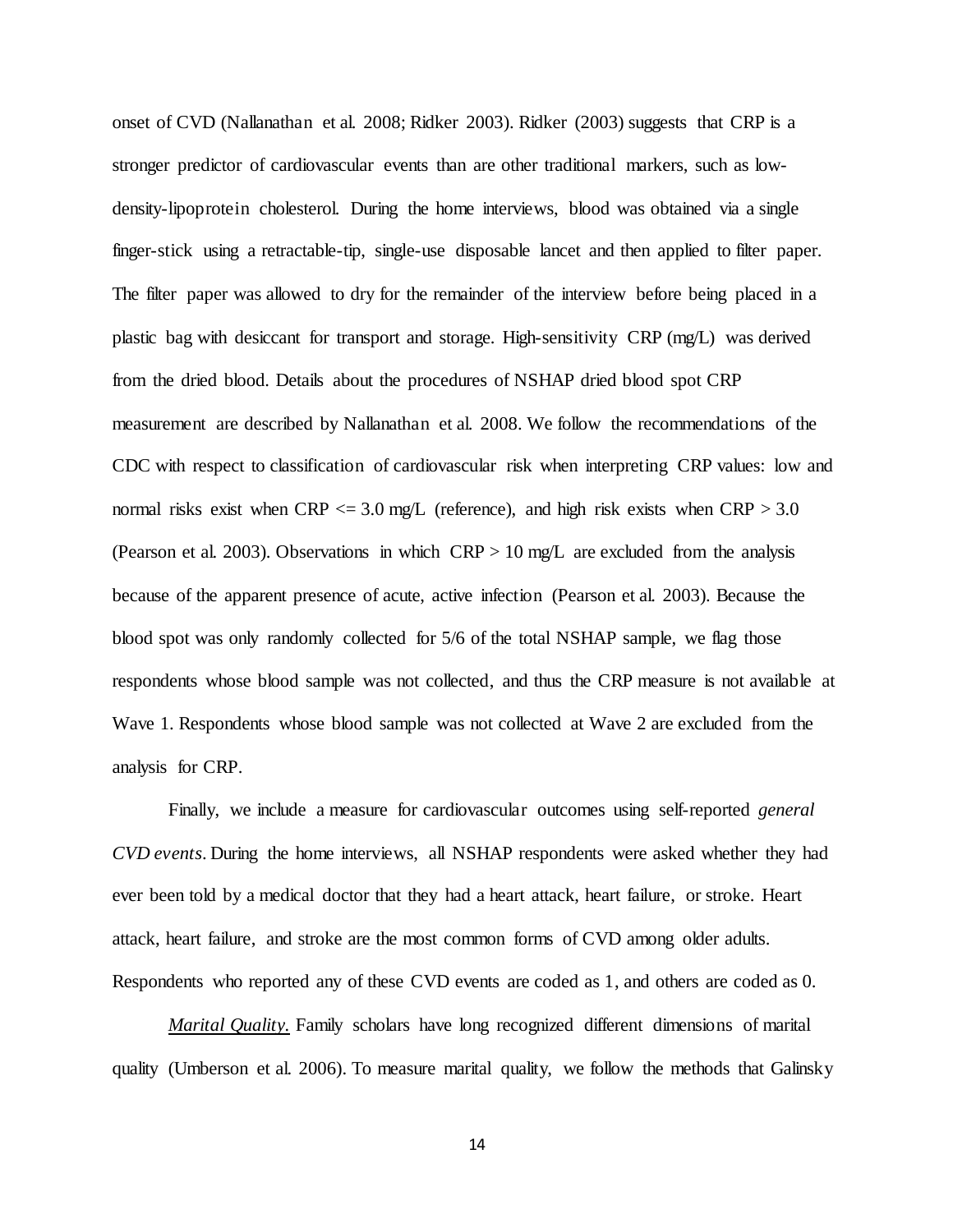and Waite (forthcoming) developed to calculate marital quality scales using the NSHAP data. Our measures of marital quality are composed of nine items, which are recoded in order to obtain consistent response categories across all items. First, respondents were asked how close they felt their relationship with the spouse was (item 1). Responses range from (1) not very close or somewhat close, (2) very close, to (3) extremely close. Respondents were also asked how happy they were in their spousal relationship (item  $2: (1)$  very unhappy, to (7) very happy) and how emotionally satisfied they feel with their spousal relationship (item 3: (0) not at all, to (4) extremely). Because these two items (i.e., items 2 and 3) were highly skewed, we collapsed the categories. For relationship happiness we collapsed the values to:  $1 =$  Unhappy (1, 2, 3, 4),  $2 =$ Happy (5, 6), and  $3 =$  Very Happy (7). For emotional satisfaction we collapsed the values to  $1 =$ Not Satisfied  $(0, 1, 2)$ ,  $2 =$  Satisfied  $(3)$ , and  $3 =$  Very Satisfied  $(4)$  (see Galinsky and Waite forthcoming, Warner and Kelley-Moore 2012).

Additionally, respondents were asked whether they preferred to spend their free time doing things with their spouse or apart from them (item 4). Responses ranged from (1) mostly together, (2) some together and some apart, to (3) mostly apart. We reversely recoded this item so that higher values indicate better marital quality. Finally, respondents were asked four questions about their spouse: how often they could open up to the spouse if they needed to talk about their worries (item 5), how often they could rely on the spouse for help if they had a problem (item 6), how often the spouse made too many demands on them (item 7), and how often the spouse criticized them (item 8). In Wave 2, NHSAP added an additional question: "How often does spouse gets on your nerves?" (item 9, not available in Wave 1). Responses to each question (items 5–9) are (1) never, hardly ever, or rarely, (2) some of the time, and (3) often.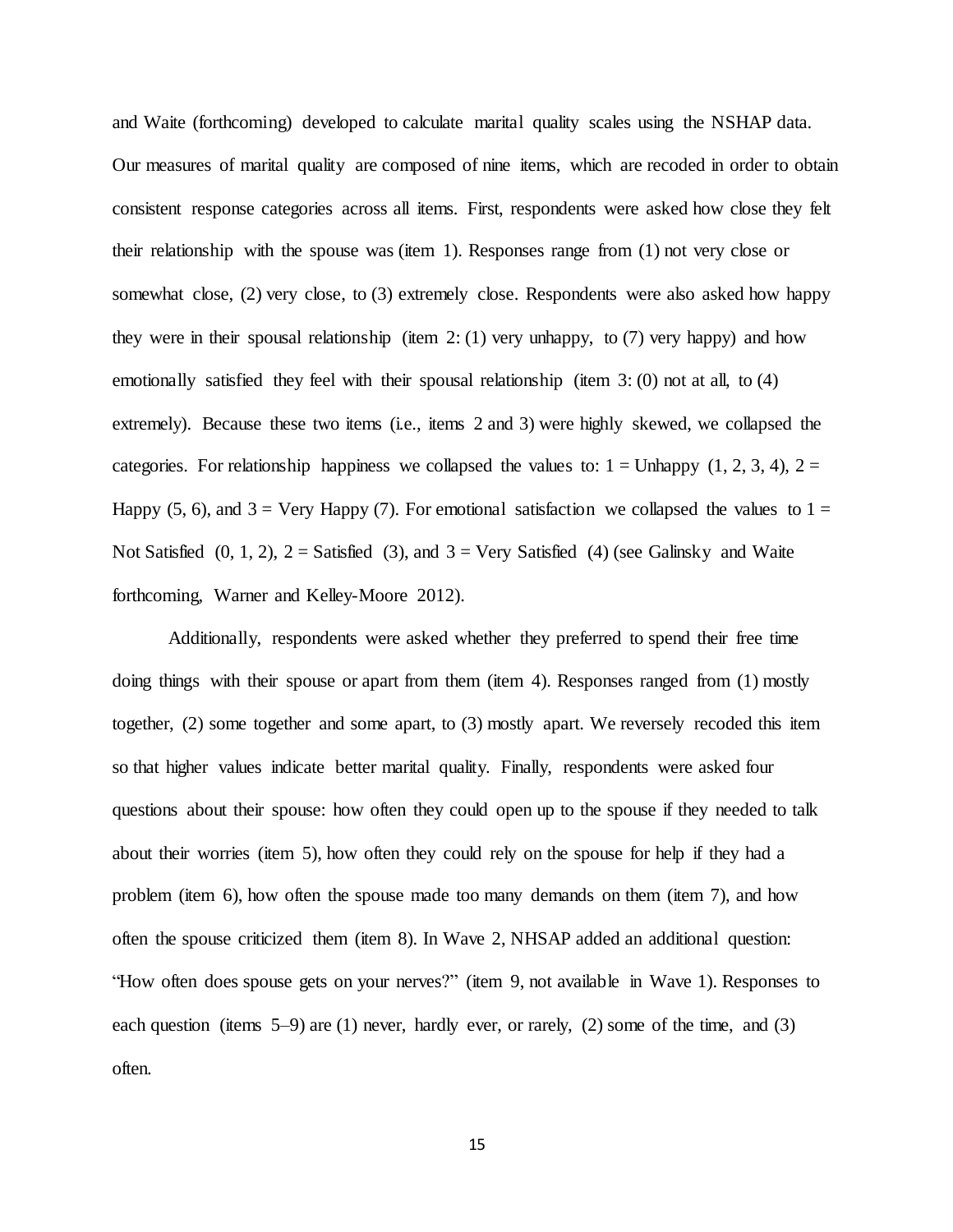Results from exploratory factor analyses suggest that these nine items form two different dimensions, which we refer to as positive and negative marital quality, respectively (Galinsky and Waite forthcoming; Warner and Kelley-Moore 2012). We create two factor scores for positive and negative marital quality based on the iterated principle factor method and an oblique rotation. To make full use of the marital quality information offered by the measures available in NSHAP, we measure marital quality by using all available items in each wave. Our additional analysis (not shown but available upon request) using only the items shared in both waves suggested similar results as we report here. However, when we consider change in marital quality between waves, we use only the items available in both waves in order to make them comparable.<sup>1</sup> Table 1 shows the factor loadings of each item used to generate the factor scores for positive and negative marital quality, respectively.

#### Table 1 about here

*Other Covariates.* We include three types of covariates (all measured at Wave 1) that are related to both marital quality and cardiovascular risks: socio-demographic covariates, healthbehavior-related covariates, and psychological distress.

*Socio-Demographic Covariates. Age* is categorized into three groups: aged 57–64 years (young-old, reference), aged 65–74 years (middle-old), and aged 75–85 years (old-old). *Raceethnicity* includes non-Hispanic white (reference), non-Hispanic black, Hispanic, and other. *Education* is grouped into four categories: no diploma (reference), high school graduate, some college, and college graduate. *Family income* is derived from the question that asked respondents to self-assess their family income levels compared with other American families. Responses range from below average (reference), average, to above average. There are 182 (out of 1,198,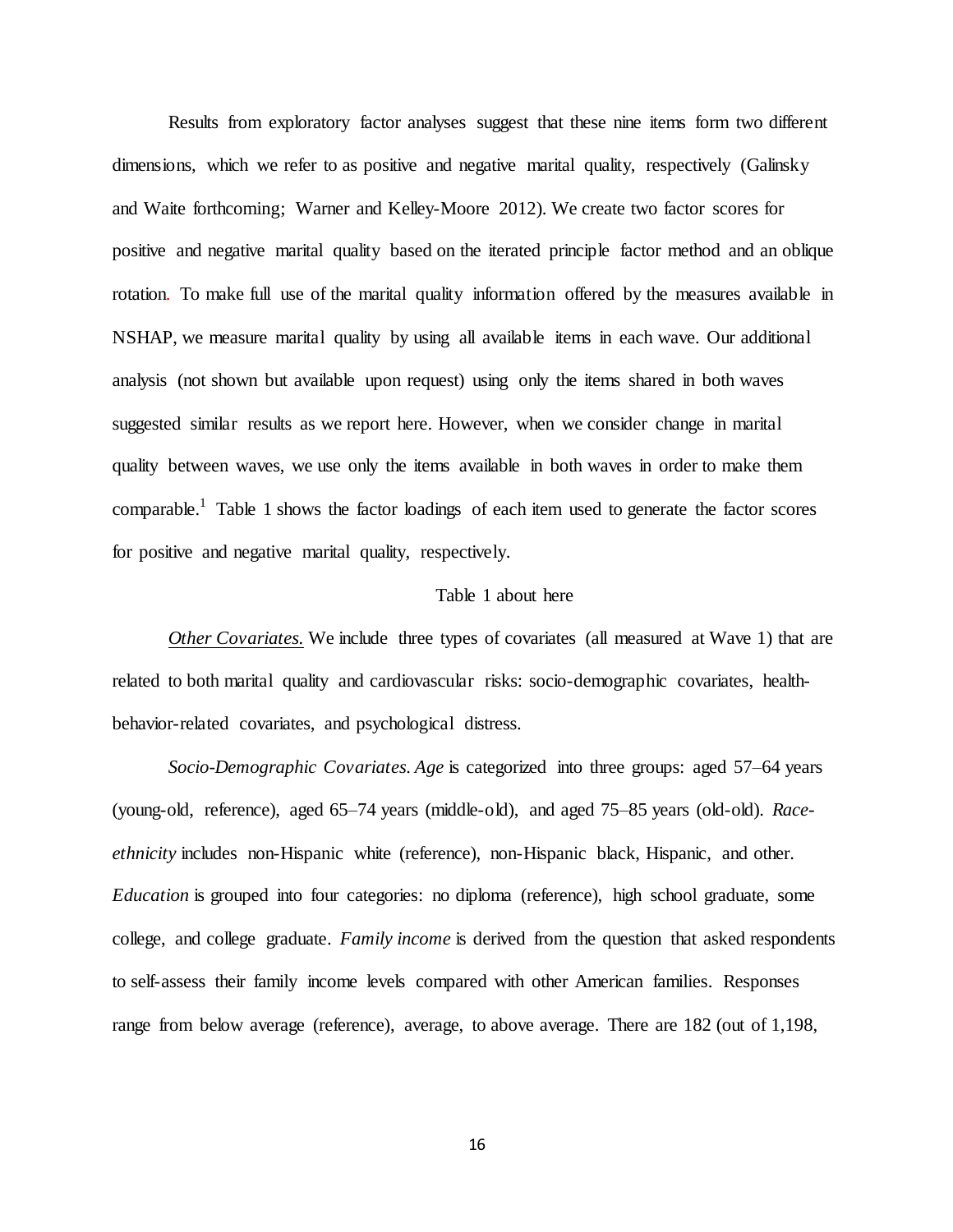the total analyzed sample) respondents have missing reports on family income. We include them as a separate missing category for family income.

*Health-Behavior-Related Covariates.* Because respondents may take medications for hypertension, we include an indicator for *taking any antihypertensive medicine*  $(1 = Yes, 0 =$ No). We also control for obesity as indexed by body mass, because obesity has been identified as a significant predictor of CVD (Poirier et al. 2006). The Body Mass Index (BMI) is calculated based on the measured height and weight of the respondents and then grouped into four categories: normal or underweight (BMI < 25), overweight ( $25 \leq BMI$  < 30), obese (30  $\leq BMI$  $<$  40), and morbidly obese (BMI  $>=$  40). There are 53 (out of 1,198, the total analyzed sample) missing cases on BMI that are imputed with the mean. Additional analysis (not shown) suggested that excluding the missing cases on BMI did not reveal different results from what we report here. In addition, we control indicators for *currently smoke*  $(1 = Yes, 0 = No)$ , *currently drink alcohol* (1 = Yes, 0 = No), and *physical exercise* (1 = vigorous physical activity or exercise three times or more per week,  $0 =$  others).

*Psychological Distress.* Finally, we control for *depression*, which is measured by an 11 question subset of the Center for Epidemiological Studies Depression Scale (CES-D). Respondents were asked how often in the past week they experienced any of the following: (1) I did not feel like eating; (2) I felt depressed; (3) I felt that everything I did was an effort; (4) My sleep was restless; (5) I was happy; (6) I felt lonely; (7) People were unfriendly; (8) I enjoyed life; (9) I felt sad; (10) I felt that people disliked me; and  $(11)$  I could not get "going". Response categories ranges from  $(0)$ , rarely or none of the time, to  $(3)$ , most of the time. The items are recoded such that higher values indicate higher levels of depression. The final scale is the sum of the 11 scores. There are 13 (out of 1,198, the total analyzed sample) missing cases on depression,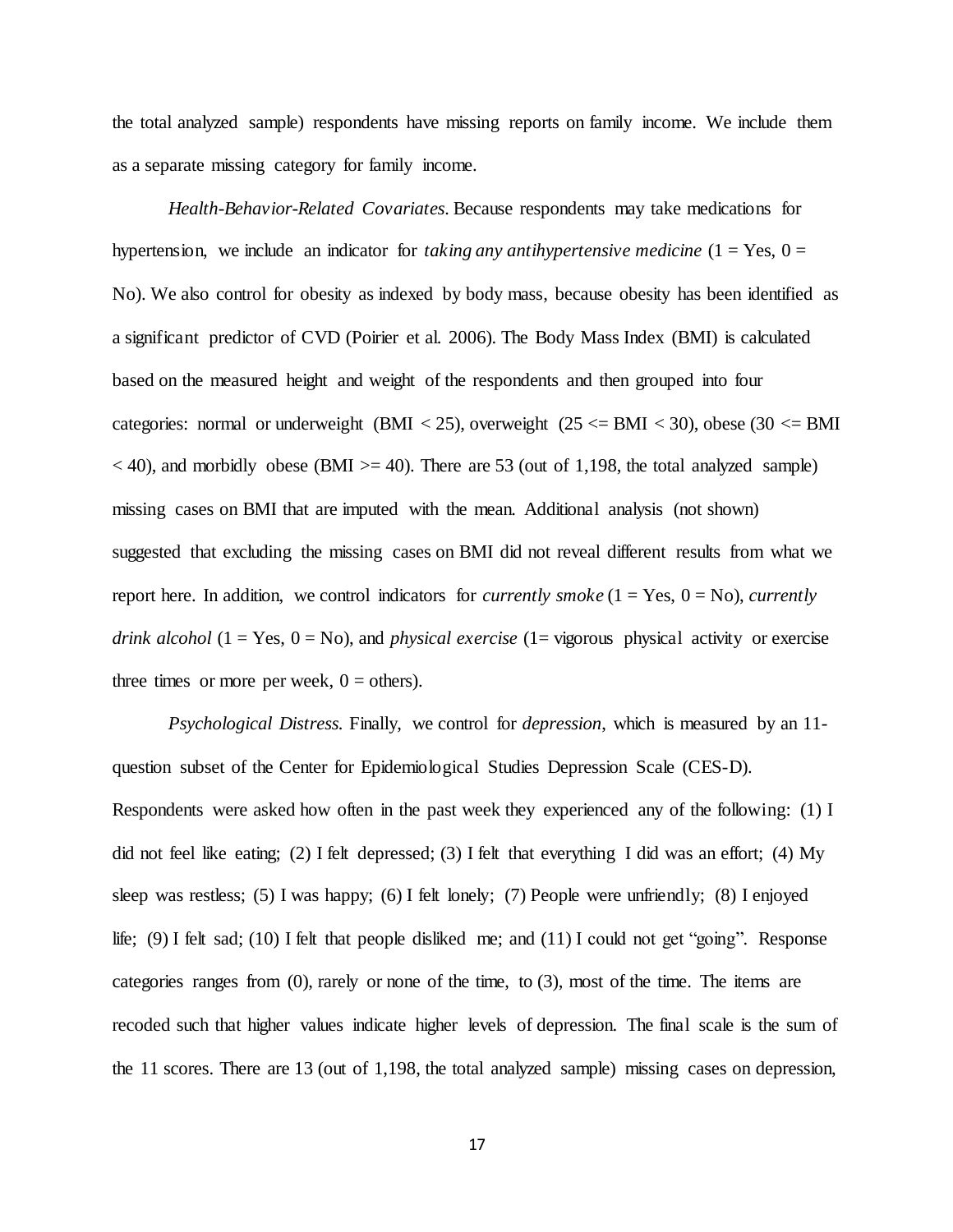and we impute them with the mean. Tables 2–3 show the weighted descriptive statistics of all analyzed variables for women and men separately.

#### Tables 2 and 3 about here

#### **ANALYTIC APPROACH**

We conduct four sets of analyses for the four cardiovascular risk outcomes separately. We use the lagged dependent variable approach to analyze the two waves of data. Specifically, we use Wave 1 marital quality to predict Wave 2 cardiovascular risks controlling for Wave 1 cardiovascular risks along with all other covariates. We also include change in marital quality between Waves 1 and 2 as a predictor of cardiovascular risk at Wave 2 if its effect is significant. In the case that the effect of change in marital quality between Waves 1 and 2 was not significant in the preliminary analysis, we did not include it in the final reported models for the purpose of model parsimony. The specific models we estimate vary depending on the measures of the cardiovascular risk outcomes. We estimate multinomial logistic regression models to predict hypertension, and we estimate binary logistic regression models to predict rapid heart rate, high CRP, and general CVD events. Because the longstanding literature on marriage and health emphasizes the fundamental differences between men and women, we stratify all analyses by gender. Our additional analyses (not shown but available upon request), which included gender interaction terms, revealed significant gender differences in the relationships between marital quality and cardiovascular risk outcomes.

For both men and women, we estimate a sequence of models. In the first model, we examine the general relationship between marital quality and cardiovascular risk controlling for only the basic socio-demographic covariates. Next, we add health-behavior-related covariates and psychological distress separately as additional covariates to understand whether such factors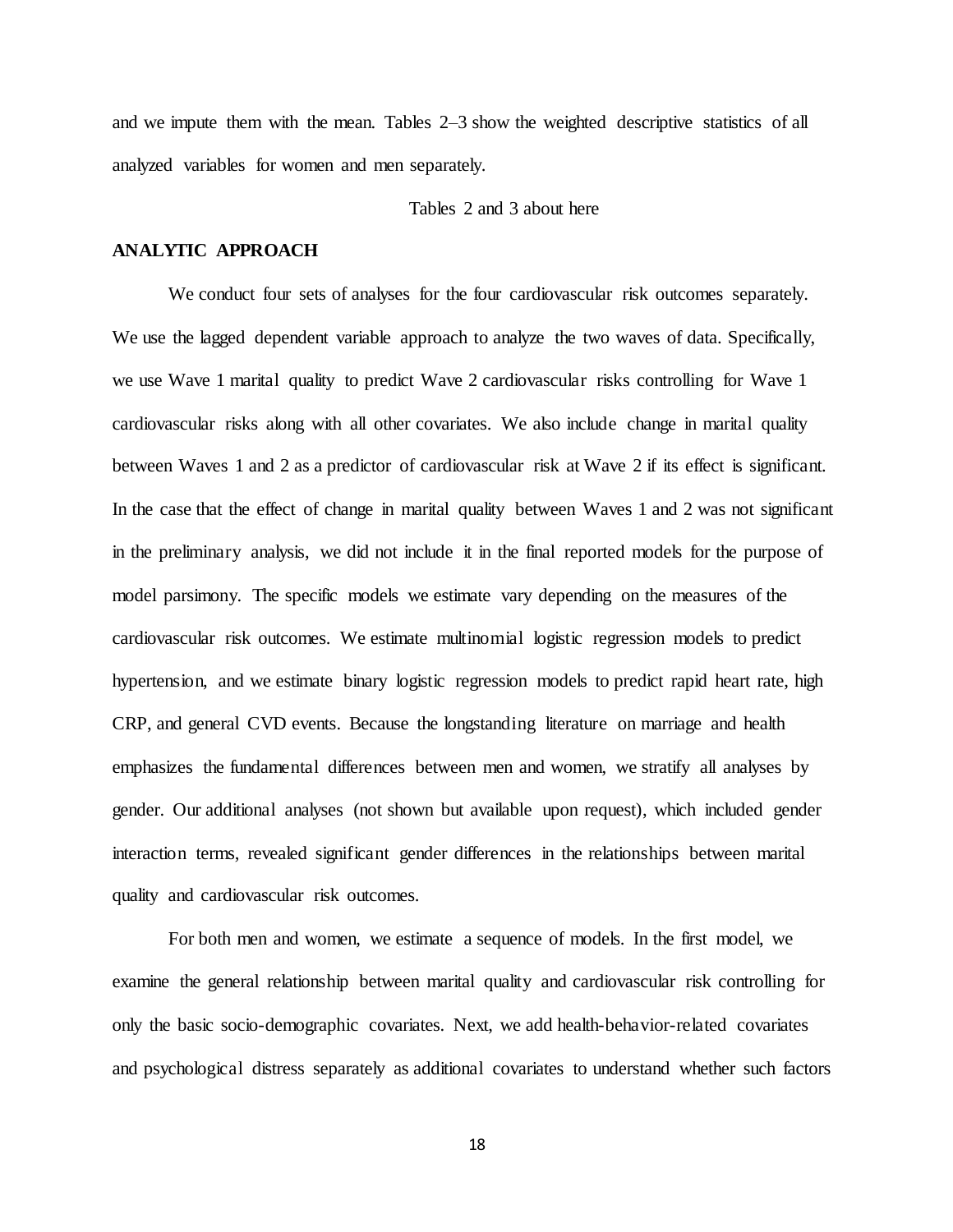explain the relationship between marital quality and cardiovascular risks. Because our preliminary results (not shown but available upon request) suggested that adding healthbehavior-related covariates and psychological distress did not significantly change the results, we only report the final full model in which all covariates are controlled—including sociodemographic, health-behavior-related covariates and psychological distress. In order to assess potential age differences in the relationship between marital quality and cardiovascular risk, we add interaction terms of age by marital quality in the full model.

To assess the possibility of a reversal relationship between marital quality and cardiovascular risk, we estimate [Ordinary Least Squares](http://www.google.com/url?sa=t&rct=j&q=&esrc=s&frm=1&source=web&cd=1&cad=rja&ved=0CCwQFjAA&url=http%3A%2F%2Fen.wikipedia.org%2Fwiki%2FOrdinary_least_squares&ei=RrWaUuCyGNbfoAS2kYGICw&usg=AFQjCNHs7NPc47SVi2MdZDzmBbczWgWrag&sig2=fNlkKAosIdy2Epsw7Okn7Q&bvm=bv.57155469,d.cGU) regression models to predict Wave 2 marital quality using Wave 1 cardiovascular risk outcomes controlling for Wave 1 marital quality along with all other covariates. Because positive and negative marital quality are correlated with each other ( $r = -0.64$  in Wave 1 and  $-0.68$  in Wave 2), we analyze them in separate models.

*Correction for Sample Selection Bias.* Because our analyses are restricted to married respondents in both waves, the samples are selective of those with relatively better marital quality. This is because those with worse marital quality are more likely to become divorced or widowed. Moreover, sample attrition between waves that is due to mortality will lead to another source of selection bias because of nonrandom selectivity. We want to emphasize that although our conclusions in the present study may only apply to a selected population of older adults who are healthier, less likely to die, and more likely to stay married, this is a random sample from this segment of the population. Indeed, those who died between waves and those who were not married in both waves were also more likely to suffer higher cardiovascular risk (McFarland et al. 2013). In this sense, our estimates of cardiovascular risk should be seen as conservative.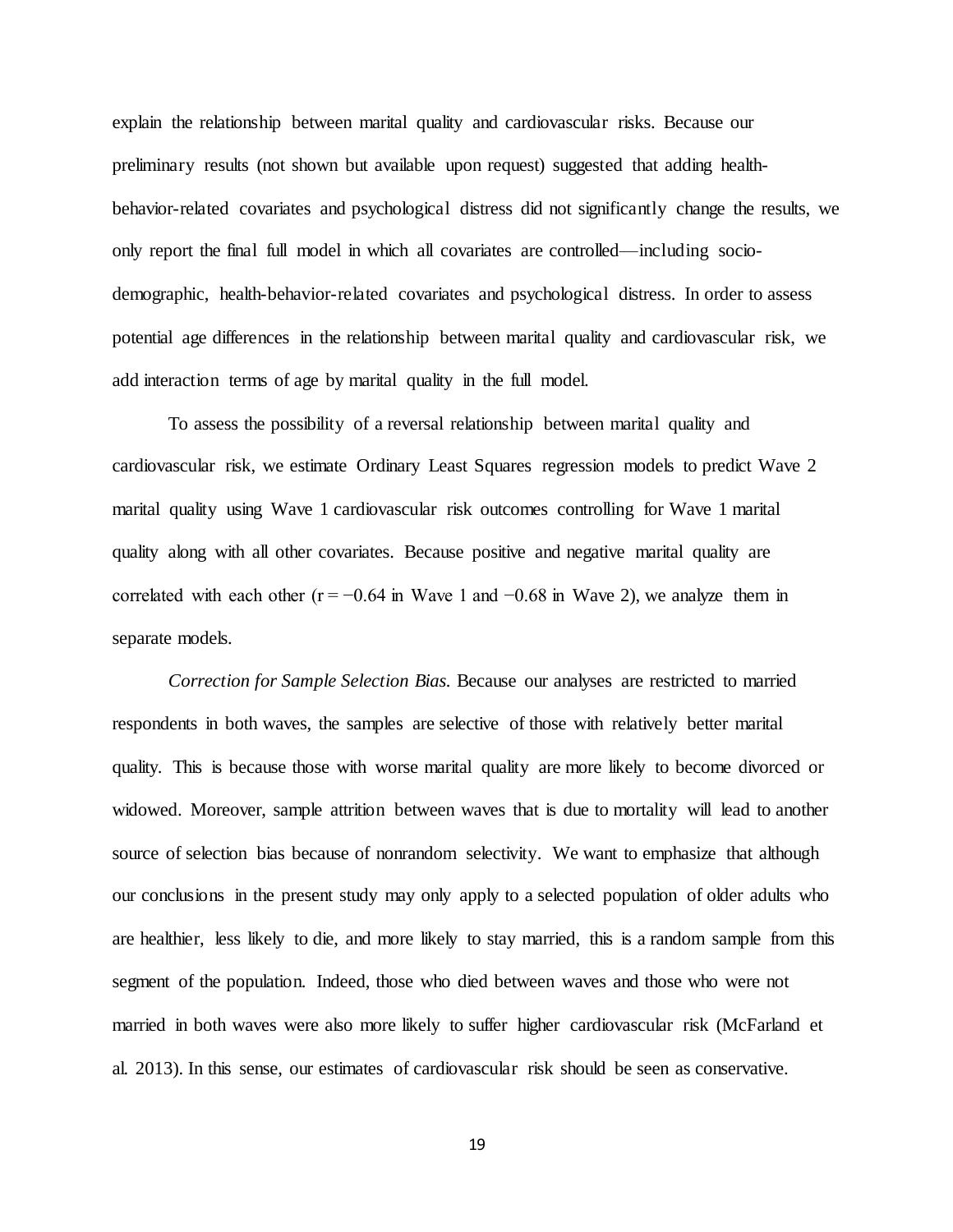Moreover, we apply the approach, developed by Heckman (Heckman 1979) to adjust the sample selection biases that are due to selection processes through both marriage and mortality. This approach consists of modeling the probability that a respondent would die between Waves 1 and 2 and modeling the probability that a respondent would remain married at both waves, using logistic regression models, conditional on a set of predictors measured at Wave 1. Then, for individuals who did not die and who remained married at both waves, cardiovascular risk outcomes are modeled as a function of a set of independent variables, including the estimated probabilities of dying and of being married at both waves. Following this Heckman-type correction, estimates on cardiovascular risk should be interpreted as being adjusted for factors that may affect that risk, as well as for the tendency to die and the tendency to remain married. This approach has been well used in previous studies to correct sample selection bias (e.g., Umberson et al. 2006; Liu 2012).

### **RESULTS**

Results that predict hypertension from multinomial logistic regression models and predict rapid heart rate, high CRP, and general CVD events from binary logistic regression models are shown in Tables 4–7. We report results from both the main effects model (Model 1) and the age interaction model (Model 2) with all covariates controlled. Estimated regression coefficients are reported in tables. For interpretation, the relative risk ratios and odds ratios can be derived from the reported coefficients by exponentiation.

#### Table 4 about here

We first discuss results from Table 4, which shows the estimated regression coefficients for negative marital quality predicting cardiovascular risk outcomes from logistic regression models for women. Results from Model 1 of Table 4 suggest that negative marital quality at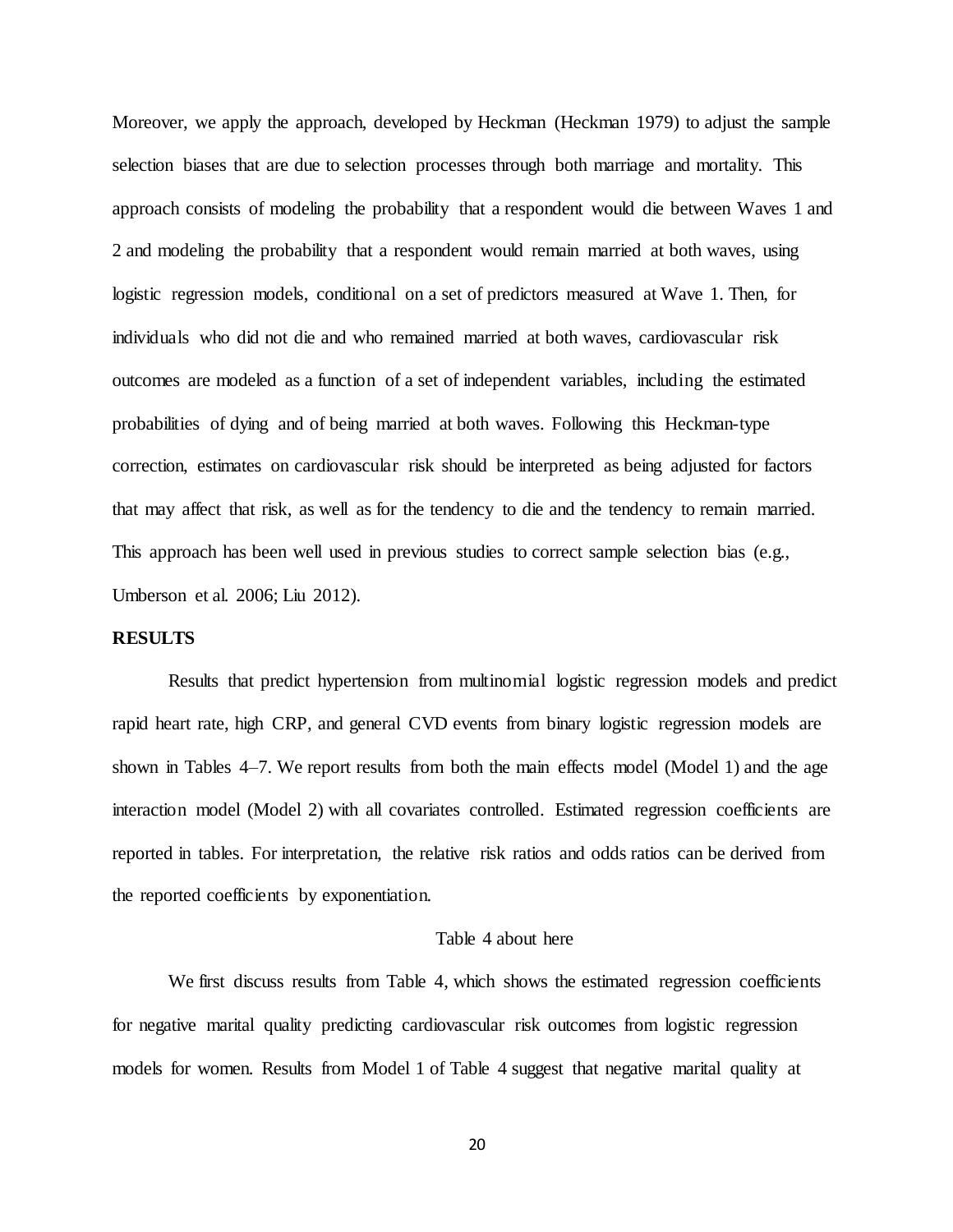Wave 1 is not significantly associated with any of the Wave 2 cardiovascular risk outcomes among women after controlling for Wave 1 cardiovascular risks and all other covariates. However, an increase in negative marital quality between Wave 1 and Wave 2 is significantly associated with higher risks of controlled and uncontrolled hypertension for women (Model 1 of Table 4). Specifically, for women, the relative risk of controlled and uncontrolled hypertension relative to normal blood pressure increases by  $1.68$  (i.e.,  $exp(0.52)$ ) and  $1.57$  times, respectively, for every one unit increase of negative marital quality between Waves 1 and 2. An increase in negative marital quality between Waves 1 and 2 is also related to higher odds of having high risk CRP levels for women ( $b = 0.52$ ,  $p < 0.05$ ). Moreover, the relationship between Wave 1 negative marital quality and Wave 2 cardiovascular risks for women is contingent upon age, as is indicated by the significant age interaction effects in Model 2 of Table 4. Results from Model 2 of Table 4 suggest that for women aged 57–65 years, negative marital quality at Wave 1 is not significantly associated with any of the cardiovascular risk outcomes at Wave 2. The associations of negative marital quality with controlled hypertension, uncontrolled hypertension, high CRP and CVD events are not significantly different between women aged 65–75 years and their younger counterparts (i.e., women aged 57–65). However, in comparison with women aged 57– 65 years, for women aged 65–74 years, higher levels of negative marital quality are more likely to be related to both lower risks of undiagnosed hypertension ( $b = -0.05-1.25$ ) and lower odds of rapid heart rate ( $b = 0.20 - 1.97$ ). More importantly, we see a consistent and strong age pattern in the relationship between negative marital quality and cardiovascular risks among women at the oldest age group (i.e., aged 75–85 years), as is indicated by the significant positive age interaction effects with negative marital quality at Wave 1 in Model 2 of Table 4. Results from Model 2 of Table 4 suggest that in comparison with women aged 57–65 years, women aged 75–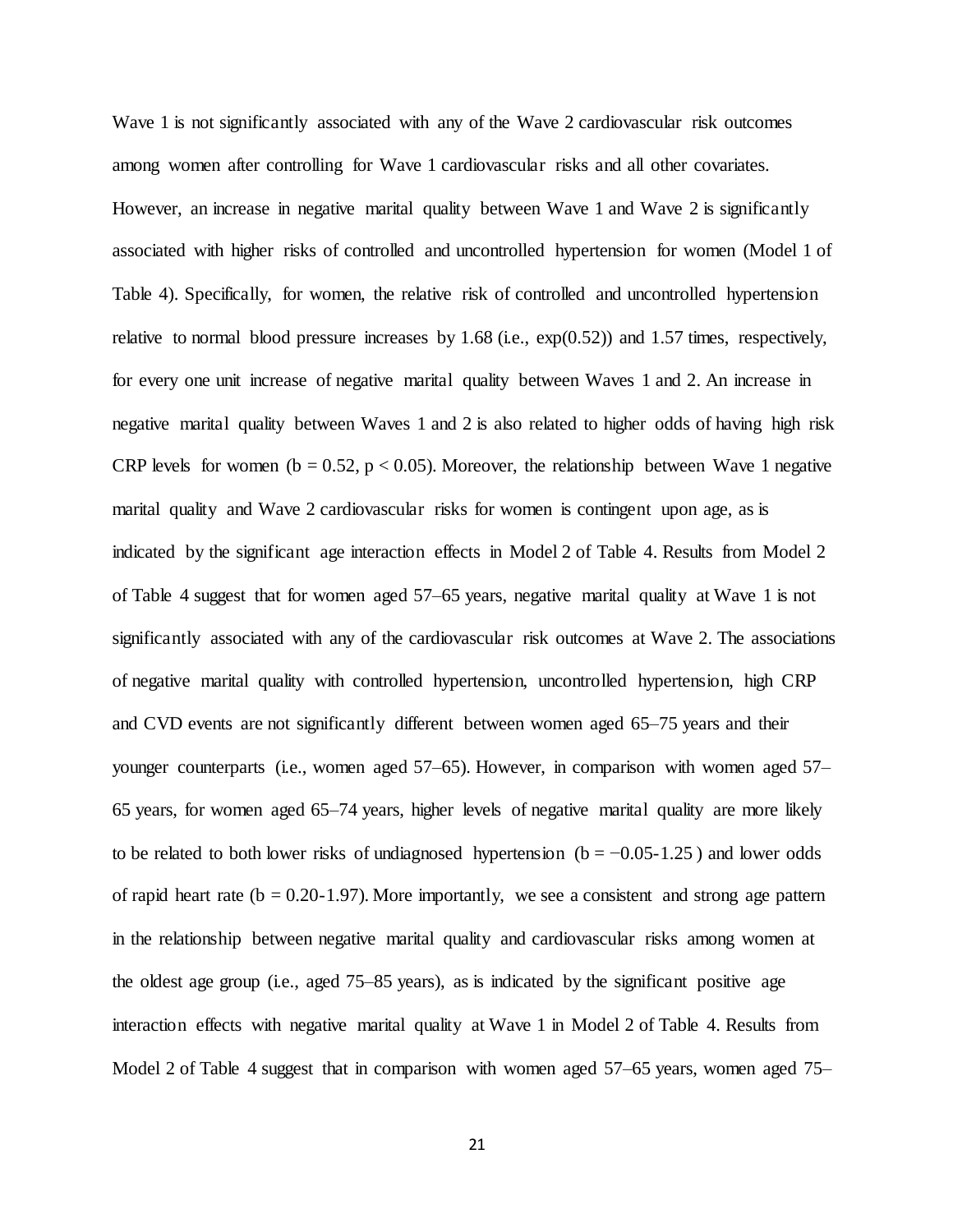85 years are more likely to have a positive association between negative marital quality and cardiovascular risk, especially in terms of hypertension, rapid heart rate, and CVD events. Specifically, among women aged 75–85 years, for each one unit higher of negative marital quality at Wave 1, the relative risk of controlled, undiagnosed, and uncontrolled hypertension increases by about 13.74 (i.e.,  $exp(-0.12 + 2.74)$ ), 9.49, and 9.87 times, respectively; and the odds of rapid heart rate and CVD events increase by 3.46 and 9.39 times, respectively. Our additional analyses suggest that these relationships among women aged 75–85 years are all significant ( $p < 0.05$ ). Although the age interaction effects with negative marital quality at Wave 1 are not statistically significant when predicting odds of high CRP, the direction of the interaction effect of ages 75–85 years by negative marital quality at Wave 1 ( $b = 0.13$ ) is consistent with the pattern for other cardiovascular outcomes.

#### Table 5 about here

Table 5 shows the results for positive marital quality that predicts cardiovascular risk outcomes from logistic regression models for women. Results from Model 1 of Table 5 suggest that positive marital quality at Wave 1 is not significantly related to any of the cardiovascular risk outcomes at Wave 2 for women. However, this relationship varies by age, in particular for hypertension and CVD events. Results from Model 2 of Table 5 suggest that positive marital quality at Wave 1 is not significantly associated with the risks of hypertension or CVD events at Wave 2 among women aged 57–64 years, and this pattern does not vary among women aged 65– 75 years. However, among women aged 75–85 years, positive marital quality at Wave 1 is negatively associated with hypertension and CVD events by Wave 2. Specifically, among women aged 75–85 years, for every one unit higher in positive marital quality at Wave 1, the relative risk of controlled, undiagnosed, and uncontrolled hypertension at Wave 2 decreases by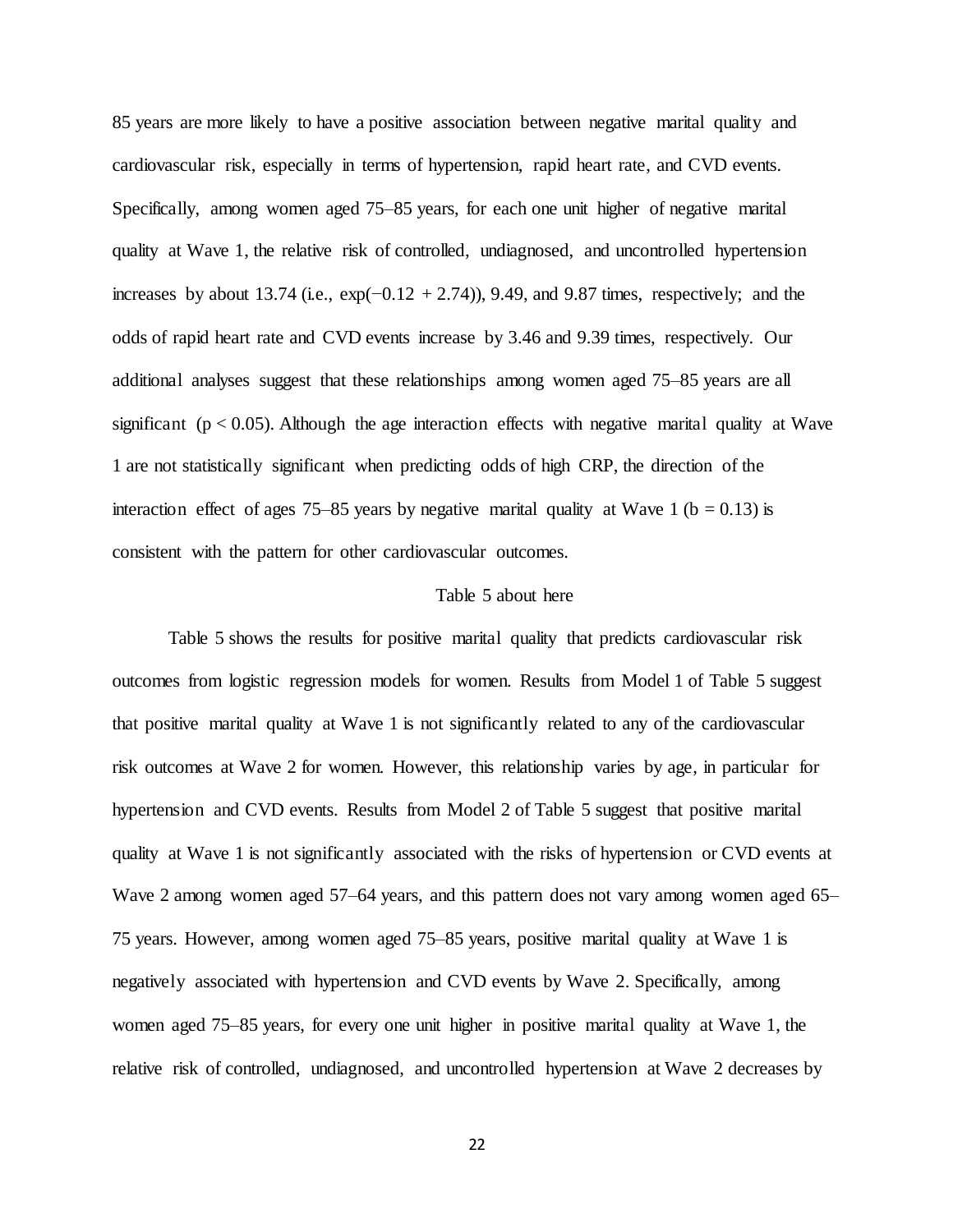about 67.37 (i.e.,  $(1-exp(0.08-1.20))X100$ ), 70.48, and 74.84 percent, respectively; and the odds of reporting any CVD events at Wave 2 decrease by 52.29 percent. Moreover, an increase of positive marital quality between Waves 1 and 2 tends to be associated with lower odds of CVD events at Wave 2 among women aged  $75-85$  years (b = 1.35-2.10), although this relationship does not appear among women aged 57–64 years or 65–74 years (Model 2). Our additional analyses suggest that these relationships among women aged  $75-85$  years are all significant ( $p <$ 0.05).

#### Table 6 about here

Next we discuss the results for men. Table 6 shows the results for negative marital quality that predicts cardiovascular risk outcomes from logistic regression models for men. Results from Model 1 of Table 6 suggest that an increase in negative marital quality between Waves 1 and 2 is related to a lower relative risk of controlled hypertension at Wave 2 (b = −0.57, p < 0.05). However, this relationship tends to decrease among men at older ages (Model 2 of Table 6). Indeed, our additional analyses suggest that a change in negative marital quality between Waves 1 and 2 is not significantly ( $p > 0.05$ ) associated with hypertension at Wave 2 among men aged 65–74 years or 75–85 years. Results from Table 6 also suggest that men with higher levels of negative martial quality at Wave 1 tend to have higher odds of high CRP ( $b = 0.33$ ,  $p < 0.05$ , Model 1), and this relationship does not vary by age (Model 2). Negative marital quality is not significantly related to the odds of reporting either general CVD events or rapid heart rate for men at all older ages.

#### Table 7 about here

Table 7 shows results for positive marital quality that predict cardiovascular risk outcomes among men. These results suggest that positive marital quality is basically not related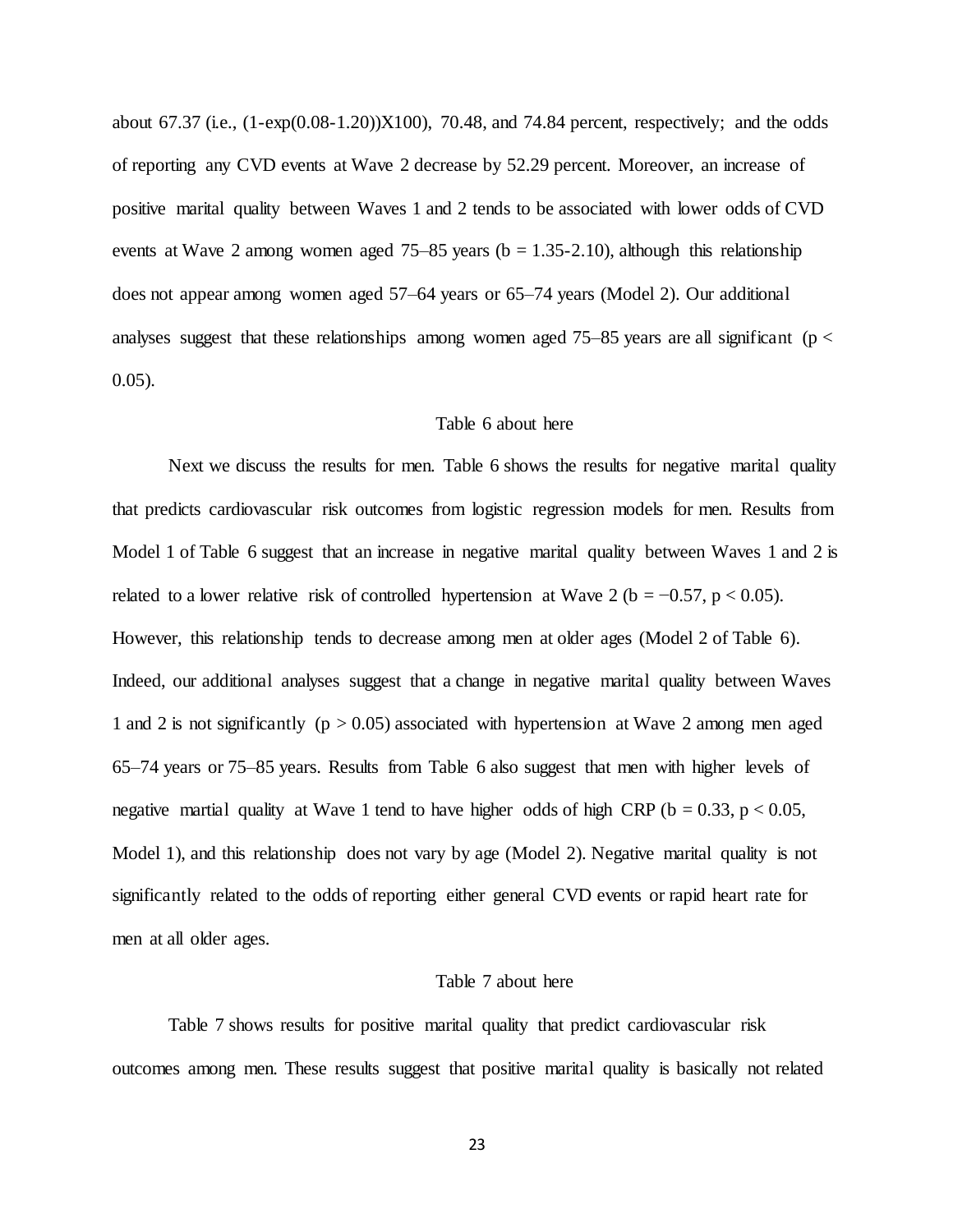to cardiovascular risk outcomes for men, with only one exception: an increase in positive marital quality between Waves 1 and 2 is more likely to relate to lower odds of having high CRP at Wave 2 among men aged 75–85 years than among men aged 57–64 years, as is indicated by the significant age interaction effect for CRP in Model 2. However, our additional analysis (not shown but available upon request) suggested that this relationship for men aged  $75-85$  years (b = 0.39-1.09) was not statistically significant.

#### Table 8 about here

Cardiovascular risks may also affect later marital quality. To assess this possibility, we use cardiovascular risks at Wave 1 to predict marital quality at Wave 2 controlling for Wave 1 marital quality and other covariates. We present these results in Table 8. Because the age interaction effects are basically not significant, we only present the main effects models in Table 8. Results from Table 8 suggest that both heart rate and CVD events at Wave 1 are not significant predictors of marital quality at Wave 2. However, both controlled hypertension and CRP at Wave 1 are significantly related to marital quality at Wave 2, and the patterns vary by gender. Men who had controlled hypertension at Wave 1 have lower levels of negative marital quality at Wave 2 than do men with normal blood pressure at Wave 1 (b =  $-0.22$ , p < 0.05). In contrast, women who had controlled hypertension at Wave 1 have lower levels of positive marital quality at Wave 2 than do women with normal blood pressure at Wave 1 (b =  $-0.18$ , p < 0.05). Additionally, women with high CRP at Wave 1 tend to report higher levels of negative marital quality (b = 0.28, p < 0.01) and lower levels of positive marital quality (b =  $-0.23$ , p < 0.05) at Wave 2 than do women with low or normal CRP at Wave 1.

#### **DISCUSSION**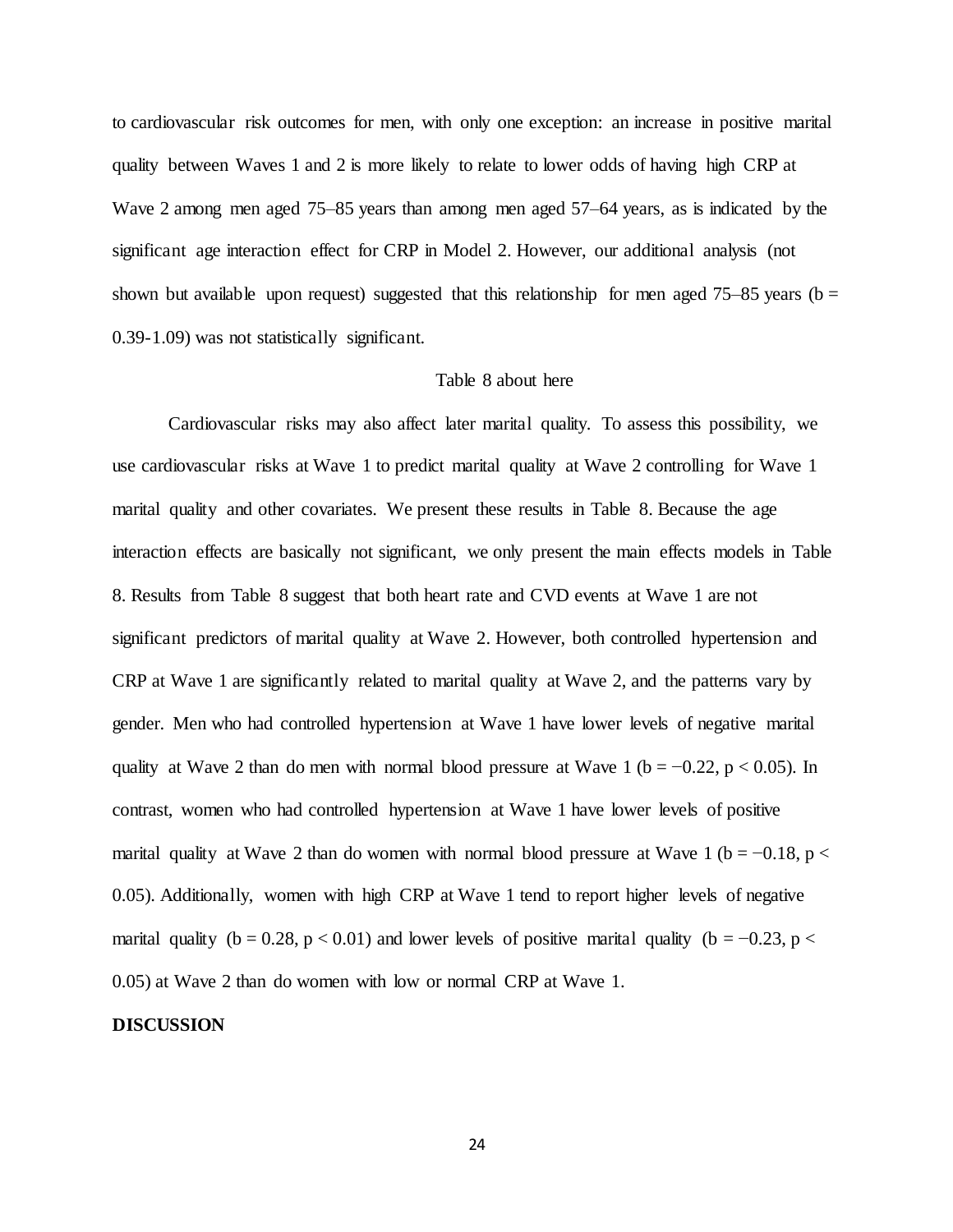While marriage has long been argued to promote health (Robles and Kiecolt-Glaser 2003; Waite and Gallagher 2000), it is not the case that any marriage is better than none in terms of health benefits (Williams 2003). This study highlights the importance of marital quality in relation to cardiovascular risk—the central mechanism in the pathogenesis of many acute and chronic critical conditions—among older adults in the United States. Our current scientific understanding about this relationship comes primarily from laboratory-based clinical studies. For the first time, we assess cardiovascular risk associated with marital quality among older adults using population-based, nationally representative longitudinal data. We further extend this line of literature by highlighting the importance of age along with gender in moderating these relationships. Below, we outline our major findings and implications from this study in relation to each research hypothesis.

*Marital Quality and Cardiovascular Risk.* A life course approach emphasizes the importance of life context when considering the links between health and the social world (Dannefer 2003). Marital quality is one of the key factors that define life course contexts. We consider both positive and negative aspects of marital quality, which intervene in life contexts in different ways. Based on previous lab-based clinical evidence, we hypothesize that negative marital quality will be positively related to cardiovascular risk while positive marital quality will be modestly and negatively related to cardiovascular risk *at the population level* (Hypothesis 1). Our results support this hypothesis, and we find evidence for the association between marital quality and each examined cardiovascular risk outcome. Although many of these relationships are only present among the oldest age group, we do find some general patterns across all ages. For example, we find that for women at all older ages, an increase in negative marital quality leads to higher risks of hypertension. Previous literature suggests that marital quality is relatively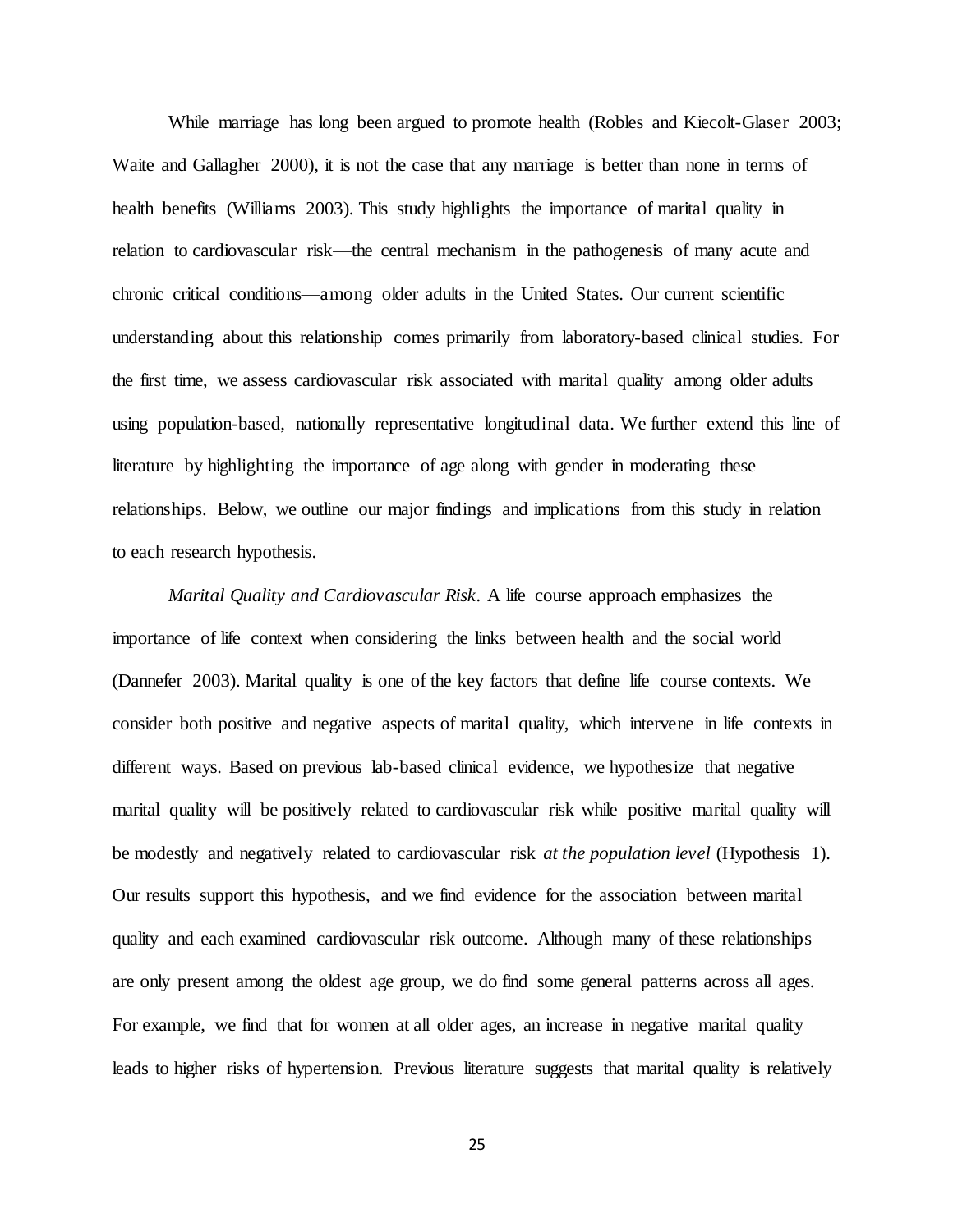low but stable at older ages (Umberson et al. 2005). It may be that women experience low, but relatively stable, marital quality during their later lives. Therefore, in the case of a fluctuation in the quality of a marital relationship (especially in a negative direction), a woman's emotions may become very sensitive to the change, and this may provoke a reaction in her body, particularly in her cardiovascular system.

Additionally, we find that negative martial quality tends to increase the risk of high CRP for both men and women at all older ages. This finding is different from that of a recent study, which found minimal evidence for the association between negative marital quality and CRP levels for both men and women (Donoho et al. 2013). The difference may be due to different measures of CRP, as well as to different age ranges of the study samples. We want to emphasize that our results are indeed more consistent with previous clinical studies that suggest a stronger effect of negative marital quality than positive marital quality in affecting health (Ewart et al. 1991; Robles and Kiecolt-Glaser 2003).

Moreover, although we find associations of both negative and positive marital quality with cardiovascular risk (especially at older ages), negative marital quality is associated with more types of cardiovascular risk than is positive marital quality. This is consistent with previous clinical evidence that suggests that a strained martial relationship is more profound in affecting cardiovascular risk than a happy marriage (Robles and Kiecolt-Glaser 2003). Family and health researchers argue that both the support and stress processes related to marriage produce health outcomes (Burman and Margolin 1992). Our results suggest that the stress process related to marriage may be more important than the supportive aspect of marriage in shaping individuals' cardiovascular health.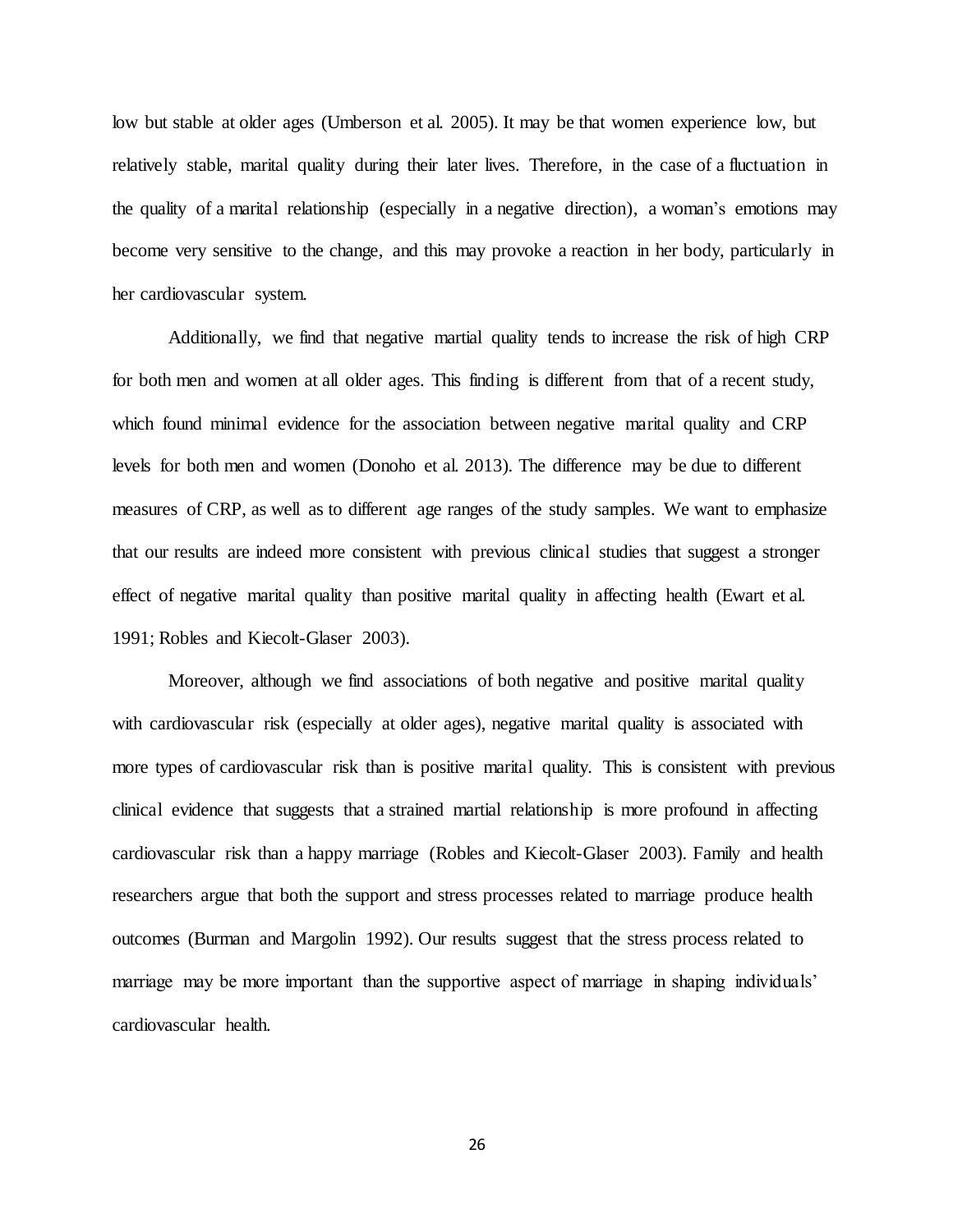*Age.* Age has been identified as the strongest predictor of cardiovascular risk (Izzo and Black 2003; Sidney et al. 2013). Family scholars also emphasize that marital quality fluctuates with age (Umberson et al. 2005). Surprisingly, none of previous studies has considered whether the relationship between marital quality and cardiovascular risk varies by age. The life course theory and cumulative advantage/disadvantage perspective lay a solid theoretical foundation for us to expect that marital quality would take a toll on individuals' health and that the association between marital quality and cardiovascular risk would be stronger at older ages (Hypothesis 2). Consistent with this hypothesis, we find that both the detrimental effect of negative marital quality and the protective effect of positive marital quality on the cardiovascular system are more apparent among the oldest group (especially for women) than among their younger counterparts. This age pattern is very strong and appears across all of the cardiovascular risk outcomes examined. These results fit with the cumulative advantage/disadvantage argument and suggest that the advantages and disadvantages associated with marriage may have greater impacts on individuals' health as they get older. It is likely that social networks and contacts with friends tend to decrease at later life course (Turner and Marino 1994). Therefore, the marital relationship becomes increasingly important for life at very old ages. Additionally, the development of chronic diseases is a long-term process. Therefore, the effects of marital quality may be strongest at the oldest ages because of the long time required in developing CVDs. Younger men and women are being stressed by negative marital quality, but the effects on their hearts may take longer to emerge. Moreover, aging is a process often accompanied by a decline of the immune system and an increase in frailty. This suggests that older individuals, especially those at very old ages, may be more vulnerable to a negative relationship (Uchino, Kiecolt-Glaser and Glaser 2000) and that negative marital quality may stimulate more cardiovascular responses at very old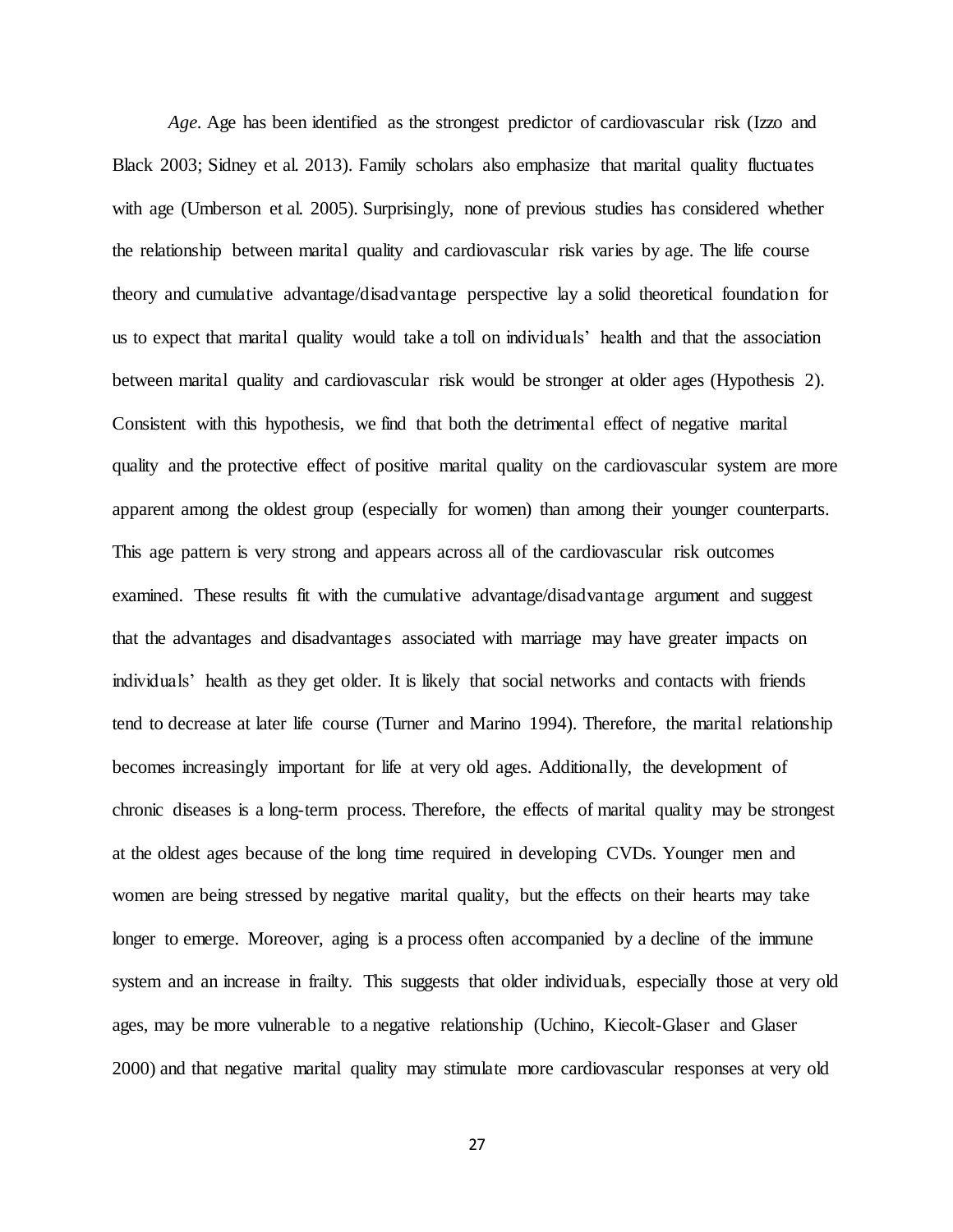ages as a result of changes in physical fitness, body fat percentage, and health status (e.g., the onset of illness). The determination of which specific mechanisms work to foster the relationship between marital quality and cardiovascular risk at very old ages is a subject that clearly warrants future research attention.

*Gender.* Our results also point to important gender variations in the processes that link marital quality with cardiovascular risk. Consistent with our hypothesis on gender (Hypothesis 3), we find that the expected association between marital quality and cardiovascular risk is primarily present among women; it is less so among men. This finding is in line with previous clinical literature that suggests that marital strain tends to evoke greater and more persistent physiological and cardiovascular changes in women than in men. A long sociological tenet is that marriage promotes the health of men more than of women. However, conversely, a handful of clinical studies suggest that marital quality tends to be more pertinent to women's health than to men's. Using a nationally representative longitudinal data set, our study adds further evidence to the existing mixed literature on gender difference. Our results suggest that in particular, with respect to cardiovascular health, marital quality seems to be more important for women than for men. It may be that women are more likely to internalize their emotions and feelings about marital strain and thus are more likely to feel depressed than are men (Rosenfield 1999). Depression associated with marital strain may impose a variety of health threats by altering cardiovascular function for women (Everson-Rose and Lewis 2005; Graham et al. 2006; Kiecolt-Glaser and Newton 2001). However, our results suggest that the association between negative marital quality and cardiovascular risk for women, especially among the oldest group, remains very robust even after depression is controlled. Physiological adjustment to social relationship is different for men and women (Yang et al. 2013). Future research should explore whether gender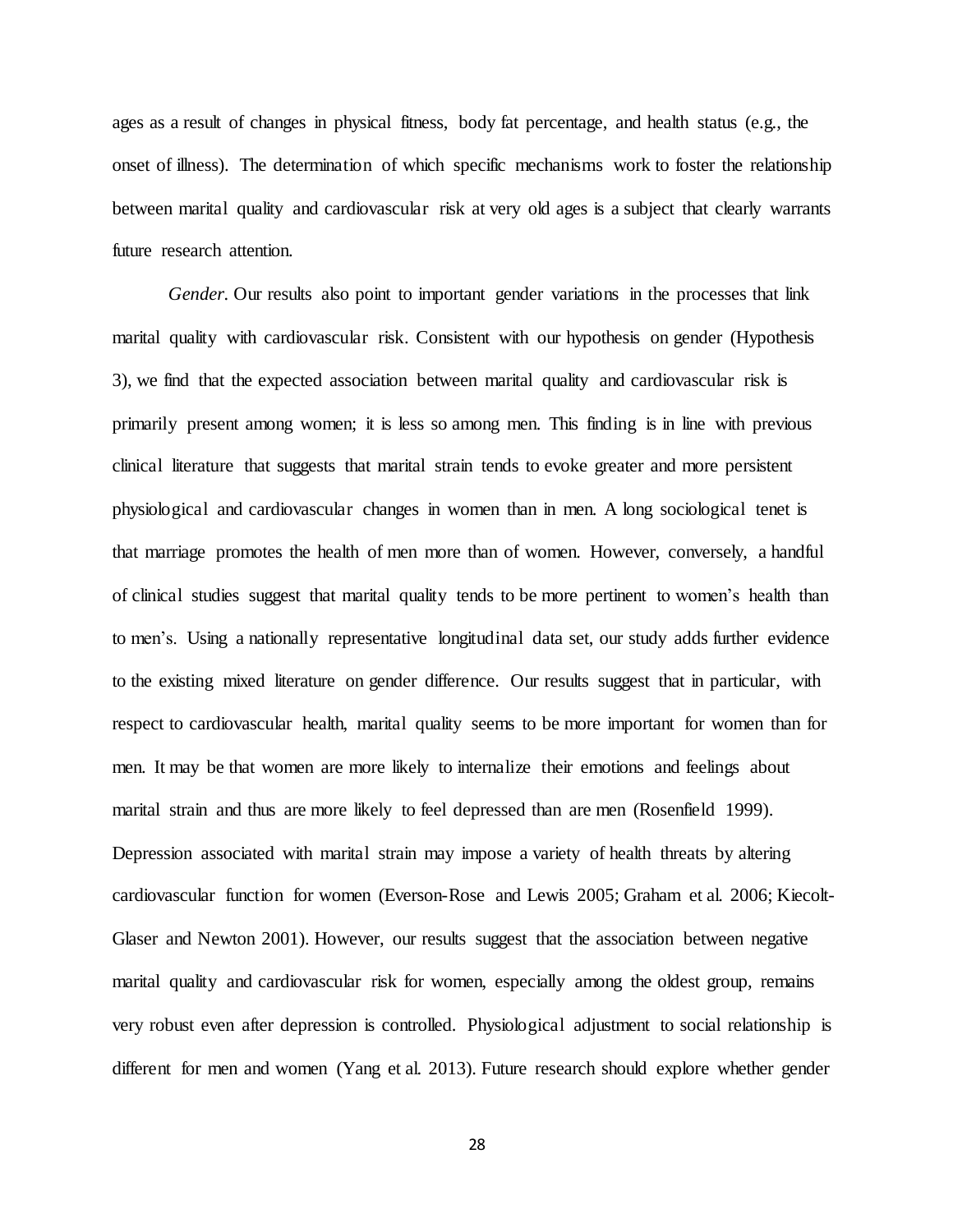differences in physiological responses to stress (such as hormone levels, metabolic system, and immune function) may explain the identified gender differences in the association between martial quality and cardiovascular risk.

*Reversal Relationships.* Although we use a causal framework to build our hypotheses on how marital quality affects cardiovascular risk, it is also likely that cardiovascular risk shapes marital quality. Given that marital quality is relatively more stable and cardiovascular function is more likely to fluctuate among older adults, we expected that the association between marital quality and cardiovascular risk would be mostly driven by the effect of marital quality on cardiovascular risk rather than vice versa (Hypothesis 4). Our results reveal some mixed evidence on this hypothesis, depending on gender and specific cardiovascular risk outcomes. Consistent with this hypothesis, our results on heart rate and CVD events suggest that marital quality may affect heart rate and CVD events, especially for women at older ages, but that experiences of rapid heart rate and CVD events seem to have little impact on later changes of marital quality. The results on hypertension and CRP vary by gender. For men, we find a *negative reversal* process: men who had controlled hypertension at Wave 1 actually experience lower levels of negative marital quality at Wave 2 than do men whose blood pressure was normal at Wave 1. This result does not vary by age. This finding is unexpected from our hypotheses. We suspect that this may be related to our measure of controlled hypertension. On one hand, the controlled hypertension reflects a higher cardiovascular risk in comparison with normal blood pressure; on the other hand, it also reflects a more regular use of medicine and the adoption of a routine life style in order to control the high blood pressure. It is likely that for men with controlled hypertension, wives (who usually take the role of caregiver) are more cautious about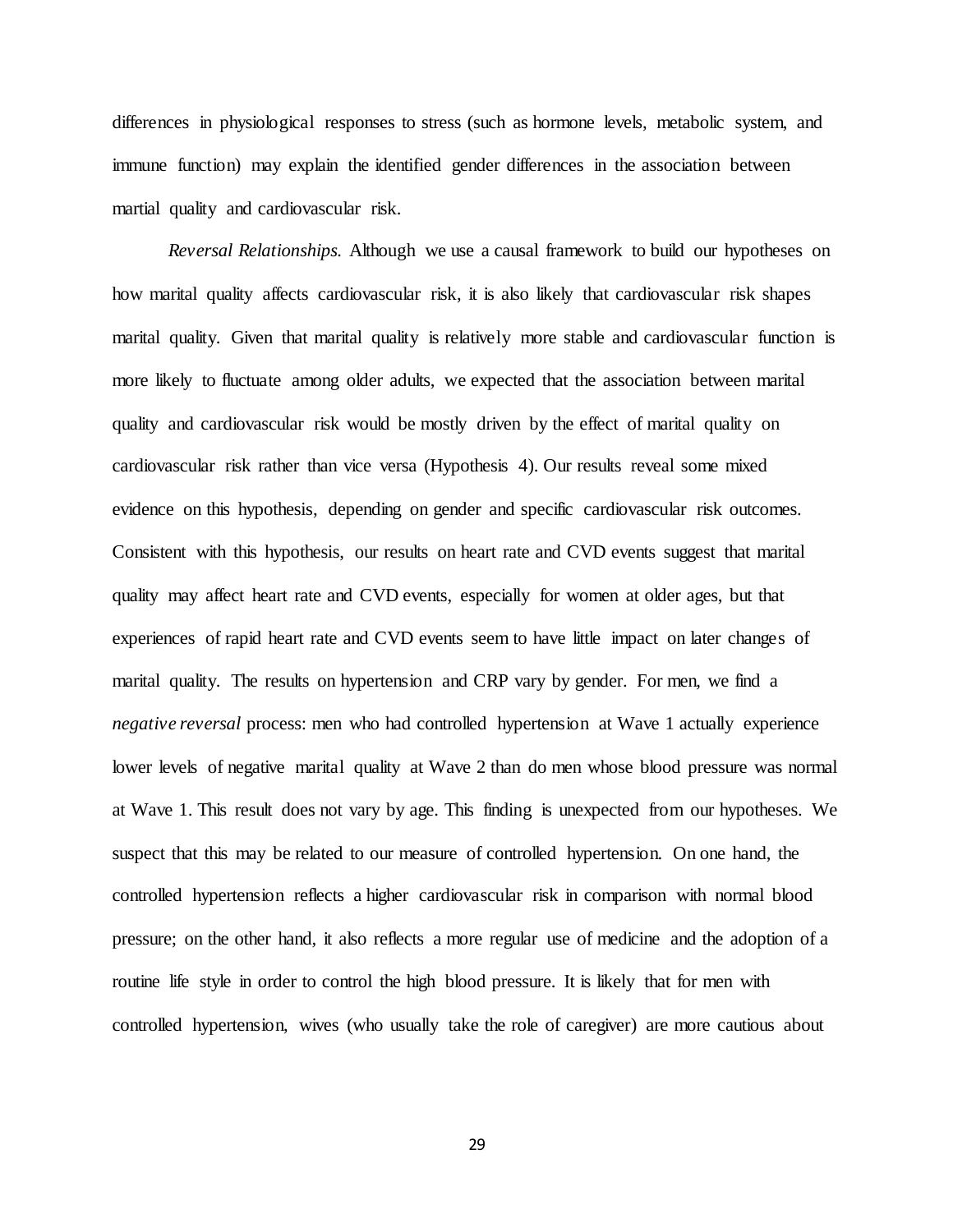their husbands' health problems and therefore try to avoid conflicts in the marriage. In this sense, such men may experience lower levels of negative martial quality.

For women, we find some evidence for a potential reversal process ongoing between marital quality and cardiovascular risk. We find that uncontrolled hypertension and high CRP are both significant predictors of subsequent poor marital quality; at the same time, marital quality also affects the subsequent risk of hypertension (especially among older women) and high CRP. This reversal process among women is consistent with the long-standing observation that husbands are less likely than wives to provide support and healthcare to a sick spouse. Husbands are also less likely than wives to take the initiative to maintain a good marital relationship with a sick spouse (Iveniuk et al. 2014). In this way, a wife's poor health may affect her subjective assessment of the marital relationship.

*Limitations.* Several study limitations should be considered. First, our study is based on two waves of longitudinal data. Although we attempt to tease out some selectivity issues and a causal relationship, we are not fully able to deal with such issues with the current data. To fully explore how different selection and causal processes contribute to the links between marital quality and cardiovascular risk, future studies should employ longitudinal data with more waves of follow-up. The NSHAP is currently collecting the third wave of data, which will provide opportunities for researchers to further untangle the causality issues. Second, our samples are restricted to respondents who survived and were married in both waves. Therefore, conclusions in the present study may only apply to a selected population of older adults—those who are both healthier and more likely to stay married. Third, cardiovascular function has multiple dimensions, and future studies should consider a broader range of cardiovascular risk measures. Finally, various social, biological, psychological, and behavioral mechanisms work together to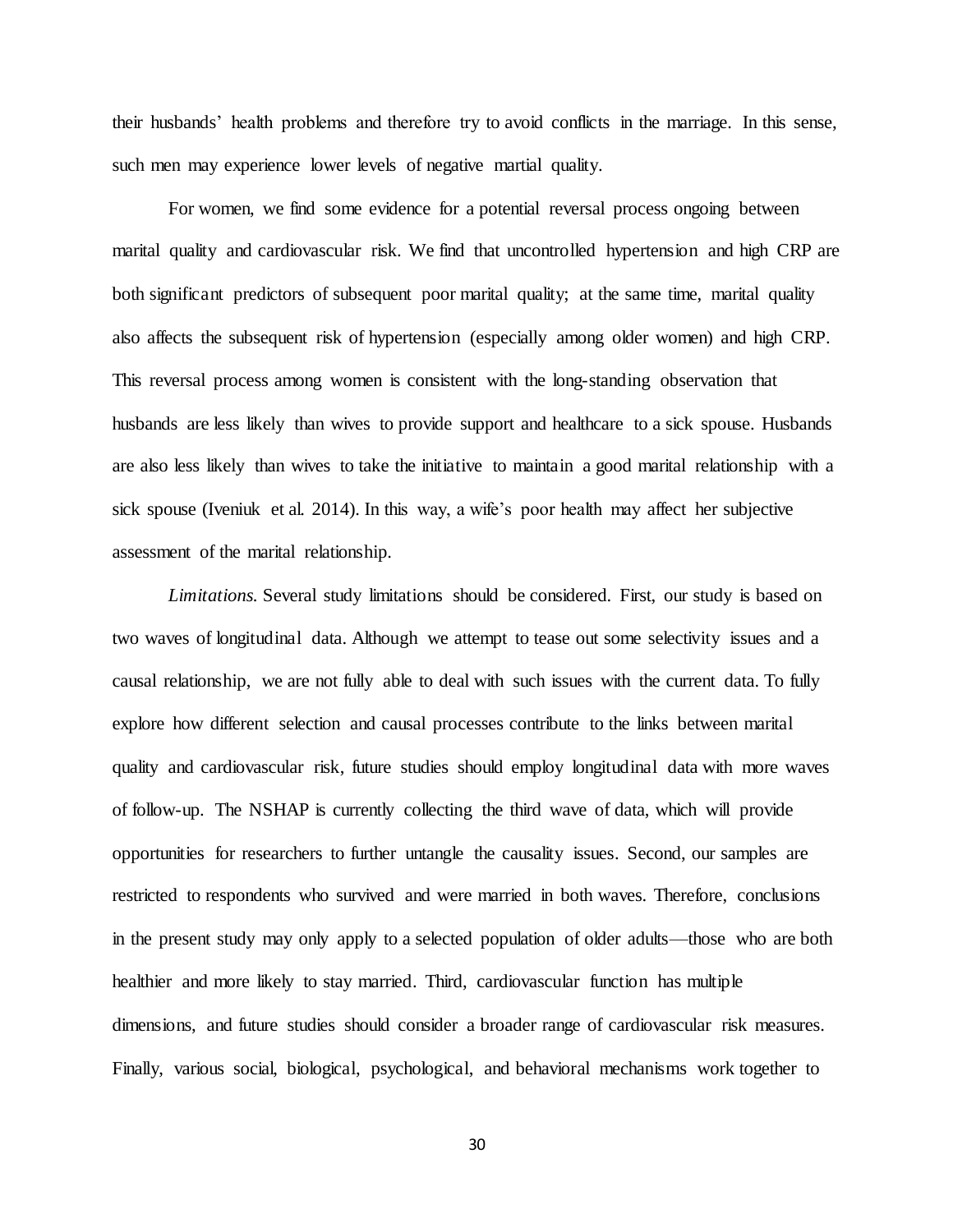determine the association between marital quality and cardiovascular risk. Future studies should seek to identify the precise mechanisms and processes through which marital quality and cardiovascular risk are linked, and try to address how those mechanisms and processes vary across gender and age.

#### **CONCLUSION**

Leading scientists have established a strong linkage between social relationships and health among the elderly population (Waite, Iveniuk and Laumann, forthcoming). Much of this work considers different types of social relationships and highlights marital relationships as holding the greatest significance for health in older adulthood (Robles and Kiecolt-Glaser 2003; Umberson et al. 2006; Waite and Gallagher 2000). This study extends current clinical evidence on the importance of marital quality in relation to cardiovascular health by using a nationally representative longitudinal data set. More importantly, results from this study demonstrate that the effect of marital quality on cardiovascular risk is highly contingent upon age; previous studies, mostly clinically based, either ignored age or controlled for it as a covariate. Indeed, we find that marital quality becomes increasingly important in shaping cardiovascular risk at older ages. Our results further suggest that gender as a fundamental factor to define social context is a significant moderator in this relationship and that women's cardiovascular health is more sensitive to marital quality than is men's. Given the fact that CVD continues to be the leading cause of death among the elderly population, implementation of public policies and programs designed to promote marital quality should also reduce the risks of CVD and thus promote longevity, especially for women at very old ages. Finally, this study highlights the importance of further applying an interdisciplinary approach to advance our understanding of the interactions of social and biological processes, as they affect cardiovascular health.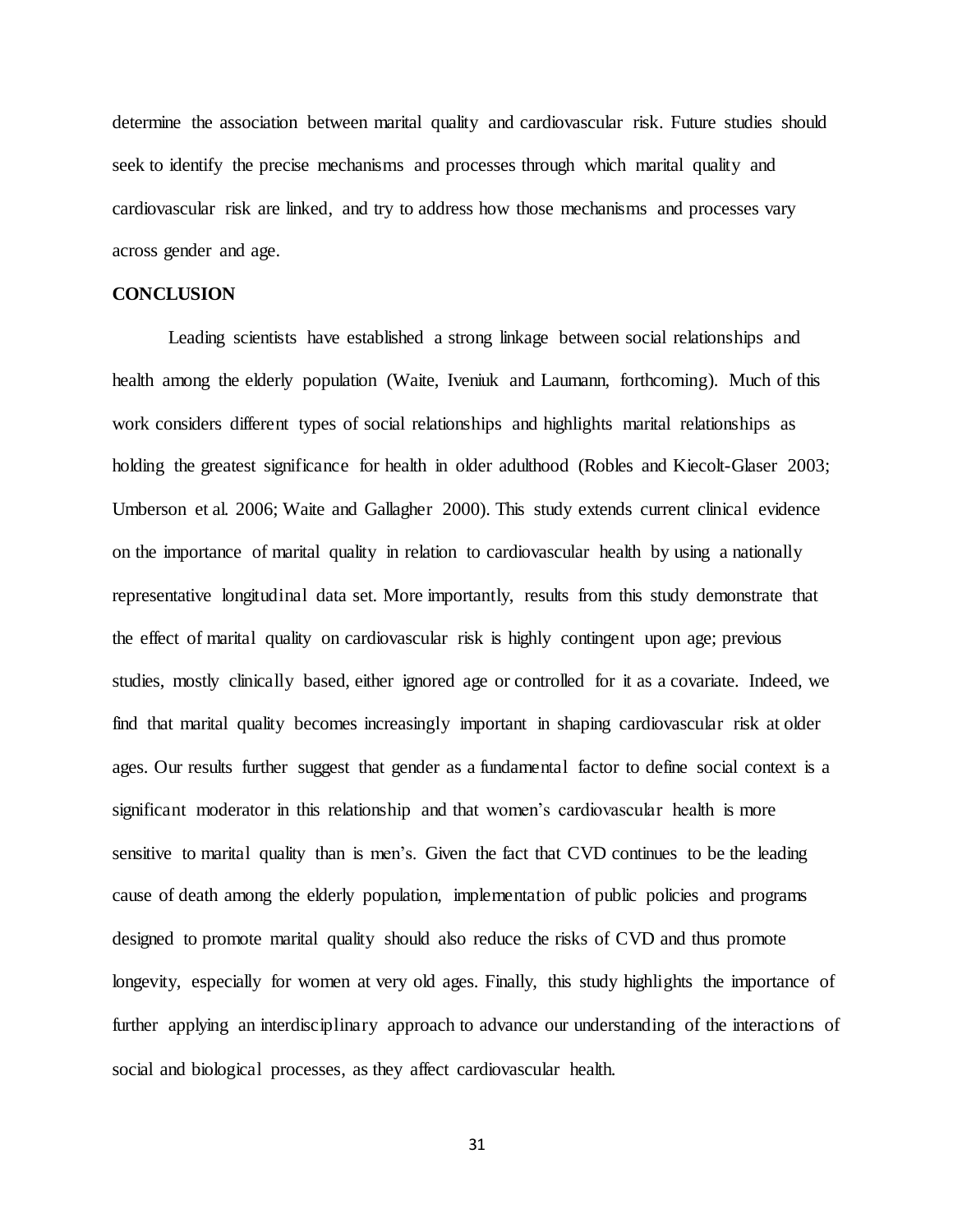$\ddot{\phantom{a}}$ 

<sup>&</sup>lt;sup>1</sup> We list-wise deleted all missing values on Wave 1 marital quality. There are 44 cases (out of the total sample of 1,198) with missing data on change of marital quality between Waves 1 and 2 that is due to missing values on marital quality of Wave 2. Because in the final models we only include change of marital quality to predict cardiovascular risks if the effect is significant, we retain the 44 missing cases in our study sample to improve the statistical power, and we impute them with the mean. Additional analysis excluding those missing cases suggested similar results as we reported in the paper, although statistical power was reduced because of the smaller sample size.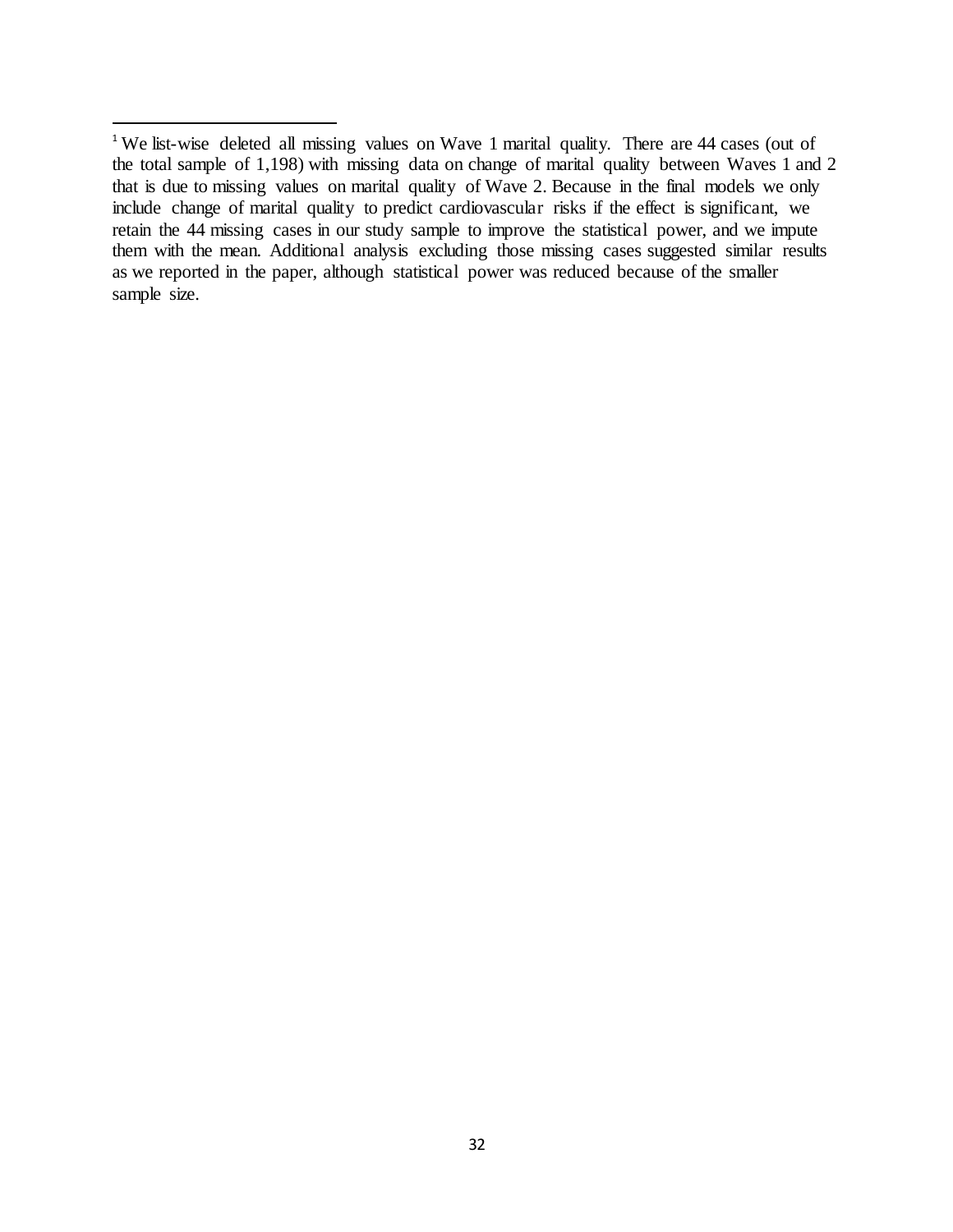#### **REFERENCES**

- Booth, Alan and David R. Johnson. 1994. "Declining Health and Marital Quality." *Journal of Marriage and the Family* 56(1):218-23.
- Burman, Bonnie and Gayla Margolin. 1992. "Analysis of the Association between Marital Relationships and Health Problems: An Interactional Perspective." *Psychological Bulletin* 112(1):39–63.
- Carr, Deborah and Kristen W. Springer. 2010. "Advances in Families and Health Research in the 21st Century." *Journal of Marriage and Family* 72(3):743–61.
- Cornwell, Erin York and Linda J. Waite. 2012. "Social Network Resources and Management of Hypertension." *Journal of Health and Social Behavior* 53(2):215-31.
- Coyne, James C., Michael J. Rohrbaugh, Varda Shoham, John S. Sonnega, John M. Nicklas, and James A. Cranford. 2001. "Prognostic Importance of Marital Quality for Survival of Congestive Heart Failure." *The American Journal of Cardiology* 88(5):526–9.
- Dannefer, Dale. 2003. "Cumulative Advantage/Disadvantage, and the Life Course: Cross-Fertilizing Age and Social Science Theory". *The Journals of Gerontology Series B: Psychological Sciences and Social Sciences* 58(6):S327–37.
- Donoho, Carrie J., Eileen M. Crimmins, and Teresa E. Seeman. 2013. "Marital Quality, Gender, and Markers of Inflammation in the MIDUS Cohort." *Journal of Marriage and Family* 75(1):127-41.
- Elder, Glen H., Jr., and Angela M. O'Rand. 1995. "Adult Lives in a Changing Society." Pp. 452– 75 in *Sociological Perspectives on Social Psychology*, edited by K. S. Cook, G. A. Fine, and J. S. House. Needham Heights, MA: Allyn and Bacon.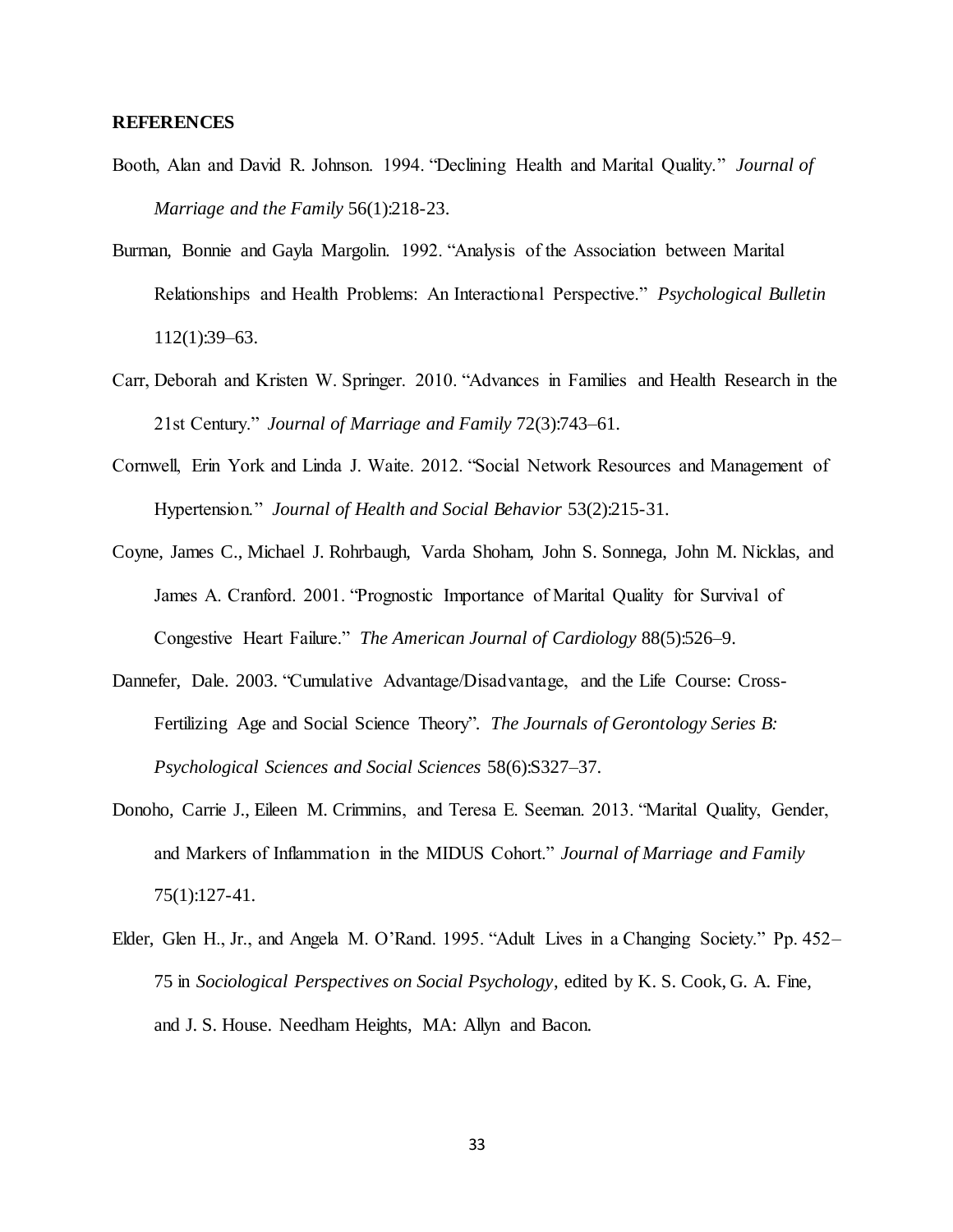- Everson-Rose, Susan A. and Tené T. Lewis. 2005. "Psychosocial Factors and Cardiovascular Diseases." *Annual Review of Public Health* 26:469–500.
- Ewart, Craig K., Barr C. Taylor, Helena C. Kraemer, and Stewart W. Agras. 1991. "High Blood Pressure and Marital Discord: Not Being Nasty Matters More than Being Nice." *Health Psychology* 10(3):155–63.
- Galinsky, Adena M. and Linda J. Waite. Forthcoming. "Sexual Activity and Psychological Health as Mediators of the Relationship Between Physical Health and Marital Quality." *The Journals of Gerontology Series B: Psychological Sciences and Social Sciences.*
- Gallo, Linda C., Wendy M. Troxel, Karen A. Matthews, and Lewis H. Kuler. 2003. "Marital Status and Quality in Middle-Aged Women: Associations with Levels and Trajectories of Cardiovascular Risk Factors." *Health Psychology* 22(5):453–63.
- Graham, Jennifer E., Lisa M. Christian, and Janice K. Kiecolt-Glaser. 2006. "Marriage, Health, and Immune Function." Pp. 61–76 in *Relational Processes and DSM-V: Neuroscience, Assessment, Prevention, and Treatment,* Vol. 11, edited by S. R. H. Beach, M. Z. Wamboldt, N. J. Kaslow, R. E. Heyman, M. B. First, J. G. Underwood, and D. Reiss. Arlington, VA: American Psychiatric Publishing, Inc.
- Heckman, James J. 1979. "Sample Selection Bias as a Specification Error." *Econometrica* 47(1):153–61.
- Iveniuk, James, Linda J. Waite, Edward O. Laumann, Martha K. McClintock, and Andrew D. Tiedt. 2014. "Marital Conflict in Older Couples: Positivity, Personality and Health." *Journal of Marriage and Family* 76(1):130–44.
- Izzo, [Joseph L., Jr.](http://www.amazon.com/s/ref=ntt_athr_dp_sr_1?_encoding=UTF8&field-author=Joseph%20L.%20Izzo%20Jr.%20%20MD&search-alias=books&sort=relevancerank) and [Henry R. Black,](http://www.amazon.com/s/ref=ntt_athr_dp_sr_2?_encoding=UTF8&field-author=Henry%20R.%20Black%20MD&search-alias=books&sort=relevancerank) eds. 2003. *Hypertension Primer: The Essentials of High*  Blood Pressure. 3<sup>rd</sup> ed. Baltimore: Lippincott Williams & Wilkins.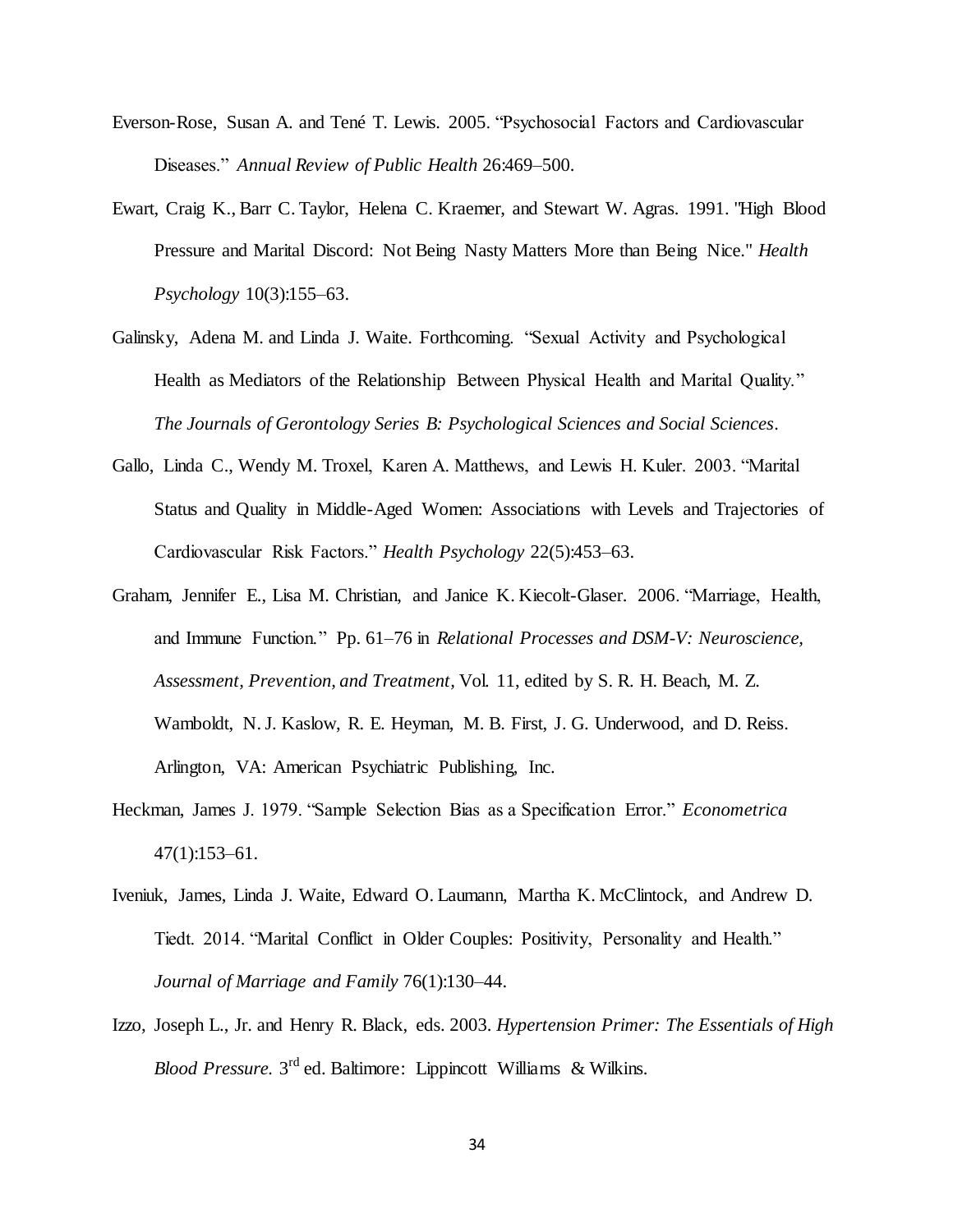- Kaplan, George. A. 1992. "Health and Aging in the Alameda County Study." Pp. 69–88 in *Aging, Health Behaviors, and Health Outcomes*, edited by K.W. Schaie, D. G. Blazer and J.S. House. Hillsdale, NJ: Lawrence Erlbaum Associates.
- Kiecolt-Glaser, Janice K. and Tamara L. Newton. 2001. "Marriage and Health: His and Hers." *Psychological Bulletin* 1274):472–503.
- Lakatta, Edward.G. and Daniel Levy. 2003. ["Arterial and Cardiac Aging: Major Shareholders in](http://circ.ahajournals.org/content/107/1/139.short)  [Cardiovascular Disease Enterprises: Part I: Aging Arteries: A "Set Up" for Vascular](http://circ.ahajournals.org/content/107/1/139.short)  [Disease"](http://circ.ahajournals.org/content/107/1/139.short) *Circulation* 107(1):139–46.
- Liu, Hui. 2012. "Marital Dissolution and Self-Rated Health: Age Trajectories and Birth Cohort Variations." *Social Science & Medicine* 74(7):1107–16.
- Malarkey, William B., Janice K. Kiecolt-Glaser, Dennis Pearl, and Ronald Glaser. 1994. "Hostile Behavior during Marital Conflict Alters Pituitary and Adrenal Hormones." *Psychosomatic Medicine* 56(1):41–51.
- McFarland, Michael J., Mark D. Hayward, and Dustin Brown. 2013. "I've Got You under My Skin: Marital Biography and Biological Risk." *Journal of Marriage and Family* 75(2):363– 80.
- Nallanathan, Bhairavi, Thomas McDade, Sharon Williams, and Stacy Tessler Lindau. 2008. "Dried Blood Spot Measurement of C-reactive Protein in Wave I of the National Social Life, Health & Aging Project (NSHAP)." NORC and the University of Chicago. (http://biomarkers.uchicago.edu/pdfs/TR-CRP.pdf).
- National Academy on an Aging Society. 2000. "Hypertension: A Common Condition for Older Americans." In Challenges for the 21st Century: Chronic and Disabling Conditions.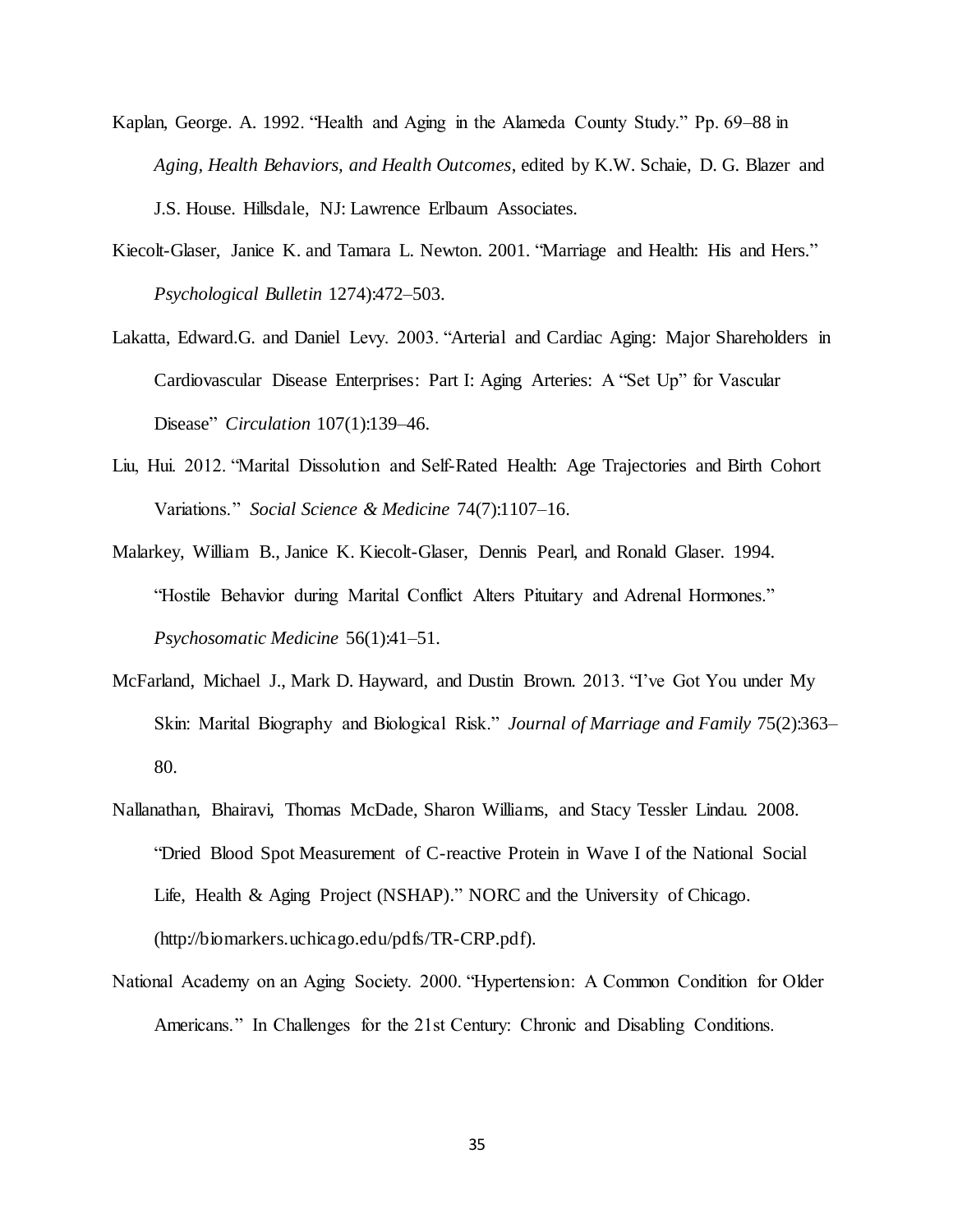- National Heart, Lung, and Blood Institute. 2003. "The Seventh Report of the Joint National Committee on Prevention, Detection, Evaluation, and Treatment of High Blood Pressure." Bethesda, MD: U.S. Department of Health and Human Services.
- Orth-Gomér, Kristina, Sarah P. Wamala, Myriam Horsten, Karin Schenck-Gustafsson, Neil Schneiderman, and Muarry A. Mittleman. 2000. "Marital Stress Worsens Prognosis in Women with Coronary Heart Disease." *Journal of the American Medical Association*  284(23):3008–14.
- Ostchega, Yechiam, Charles F. Dillon, Jeffery P. Hughes, Margaret Carroll, and Sarah Yoon. 2007. "Trends in Hypertension Prevalence, Awareness, Treatment, and Control in Older U.S. Adults: Data from the National Health and Nutrition Examination Survey 1988 to 2004." *Journal of the American Geriatrics Society* 55(7):1056–65.
- Palatini, Paolo. 2011. "Role of Elevated Heart Rate in the Development of Cardiovascular Disease in Hypertension." *Hypertension* 58(5):745–750.
- Pearson, Thomas A., George A. Mensah, R. Wayne Alexander, Jeffrey L. Anderson, Richard O. Cannon III, Michael Criqui, Yazid Y. Fadl, Stephen P. Fortmann, Yuling Hong, Gary L. Myers, Nader Rifai, Sidney C. Smith, Jr., Kathryn Taubert, Russell P. Tracy, and Frank Vinicor. 2003. "Markers of Inflammation and Cardiovascular Disease: Application to Clinical and Public Health Practice: A Statement for Healthcare Professionals from the Centers for Disease Control and Prevention and the American Heart Association." *Circulation* 107(3):499–511.
- Pinnelli, Antonella, Filomena Racioppi, and Rosella Rettaroli, eds. 2007. *Genders in the Life Course: Demographic Issues*. Dordrecht: Springer.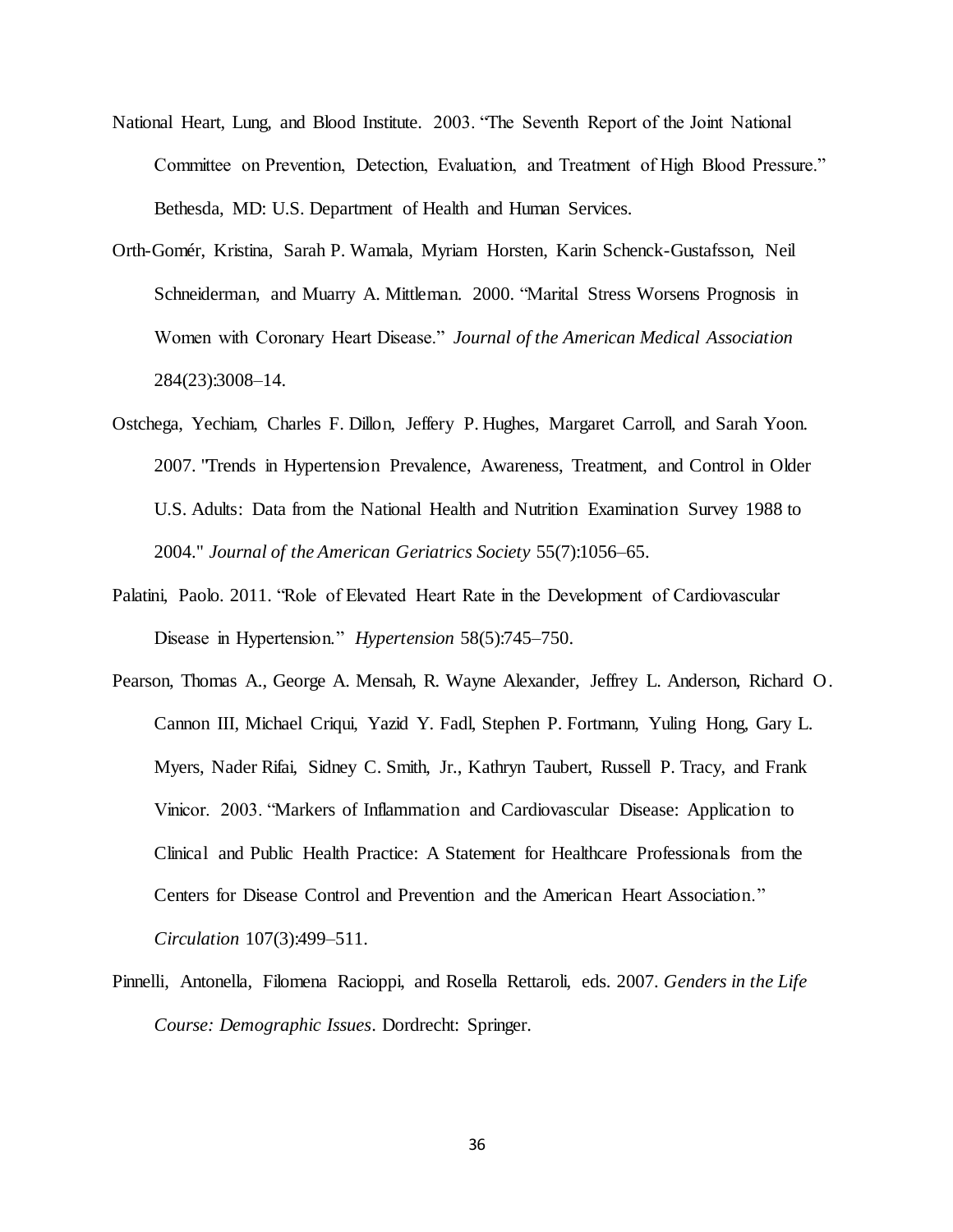- [Poirier,](http://circ.ahajournals.org/search?author1=Paul+Poirier&sortspec=date&submit=Submit) Paul, [Thomas D. Giles,](http://circ.ahajournals.org/search?author1=Thomas+D.+Giles&sortspec=date&submit=Submit) [George A. Bray,](http://circ.ahajournals.org/search?author1=George+A.+Bray&sortspec=date&submit=Submit) [Yuling Hong,](http://circ.ahajournals.org/search?author1=Yuling+Hong&sortspec=date&submit=Submit) [Judith S. Stern,](http://circ.ahajournals.org/search?author1=Judith+S.+Stern&sortspec=date&submit=Submit) [F. Xavier Pi-](http://circ.ahajournals.org/search?author1=F.+Xavier+Pi-Sunyer&sortspec=date&submit=Submit)[Sunyer,](http://circ.ahajournals.org/search?author1=F.+Xavier+Pi-Sunyer&sortspec=date&submit=Submit) and [Robert H. Eckel,](http://circ.ahajournals.org/search?author1=Robert+H.+Eckel&sortspec=date&submit=Submit) 2006. "Obesity and Cardiovascular Disease: Pathophysiology, Evaluation, and Effect of Weight Loss: An Update of the 1997 American Heart Association Scientific Statement on Obesity and Heart Disease from the Obesity Committee of the Council on Nutrition, Physical Activity, and Metabolism." *Circulation* 113(6):898–918.
- Ridker, Paul M. 2003. "Clinical Application of C-reactive Protein for Cardiovascular Disease Detection and Prevention." *Circulation* 107(3):363–69.
- Robles, Theodore F. and Janice K. Kiecolt-Glaser. 2003. "The Physiology of Marriage: Pathways to Health." *Physiology & Behavior* 79(3):409–16.
- Rosenfield, Sarah. 1999. "Gender and Mental Health: Do Women Have more Psychopathology, Men More, or Both the Same (and Why)?" Pp. 348–60 in *A Handbook for the Study of Mental Health: Social Contexts, Theories, and Systems,* edited by A. V. Horwitz and T. L. Scheid. New York: Cambridge University Press.
- Rowe, John W. and Robert L. Kahn. 1987. "Human Aging: Usual and Successful." *Science* 237(4811):143–9.
- Schiller, Jeannine S., Jacqueline W. Lucas, and Jennifer A. Peregoy. 2012. "Summary Health Statistics for U.S. Adults: National Health Interview Survey, 2011." National Vital and Health Statistics Reports, Series 10, No 256. Hyattsville, MD: National Center for Health Statistics.
- Settersten, Richard A., Jr. and Karl Ulrich Mayer. 1997. "The Measurement of Age, Age Structuring, and the Life Course." *Annual Review of Sociology* 23:233–61.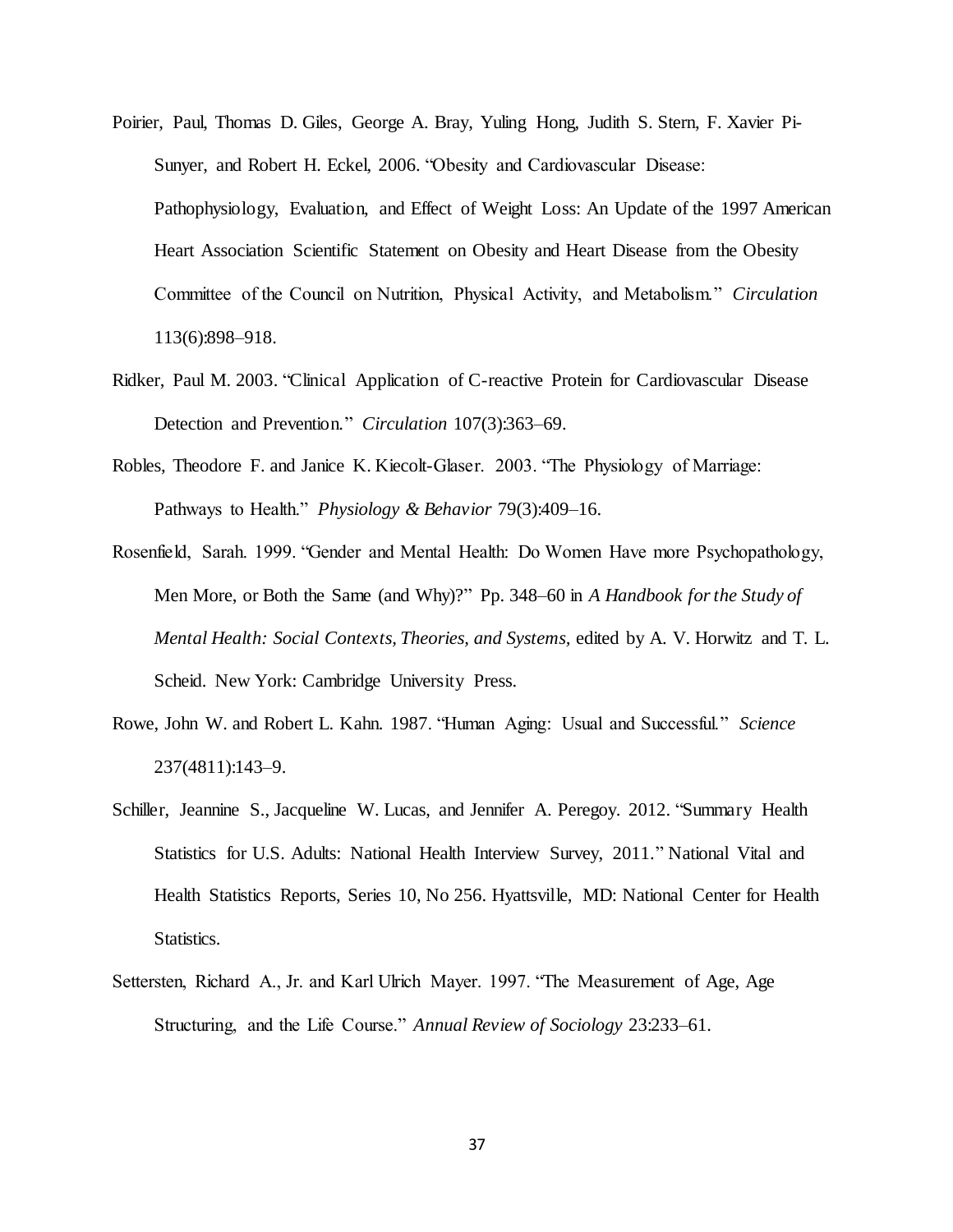Sidney, Stephen, Wayne D. Rosamond, Virginia J. Howard, and Russell V. Luepker, and the National Forum for Heart Disease and Stroke Prevention. 2013. "The 'Heart Disease and Stroke Statistics—2013 Update' and the Need for a National Cardiovascular Surveillance System. *Circulation* 127(1):21–3.

StataCorp LP. 2012. *Stata 10 User's Guide.* College Station, TX: StataCorp LP.

- Taylor, Shelley E., Laura Cousino Klein, Brian P. Lewis, Tara L. Gruenewald, Regan A. R. Gurung, and John A . Updegraff. 2000. "Biobehavioral Responses to Stress in Females: Tend-and-Befriend, not Fight-or-Flight." *Psychological Review* 107(3):411–29.
- Turner, R. Jay and Franco Marino. 1994. "Social Support and Social Structure: A Descriptive Epidemiology." *Journal of Health and Social Behavior* 35(3):193–212.
- Uchino, Bert N., Janice K. Keicolt-Glaser, and Ronald Glaser. 2000. "Psychological Modulation of Cellular Immunity." Pp. 397-424 in *Handbook of Psychophysiology*, 2nd ed, edited by J.

T. Cacioppo, L. G. Tassinary, and G. G. Berntson. New York: Cambridge University Press.

- Umberson, Debra, Kristi Williams, Daniel A. Powers, and Hui Liu. 2006. "You Make Me Sick: Marital Quality and Health Over the Life Course." *Journal of Health and Social Behavior*  $47(1):1-16.$
- Umberson, Debra, Kristi Williams, Daniel A. Powers, Meichu D. Chen, and Anna M. Campbell. 2005. "As Good As It Gets? A Life Course Perspective on Marital Quality." *Social Forces* 84(1):493–511.
- Umberson, Debra, Meichu D. Chen, James S. House, Kristine Hopkins and Ellen Slaten. 1996. "The Effect of Social Relationships on Psychological Well-Being: Are Men and Women Really So Different?" *American Sociological Review* 61(5):836–56.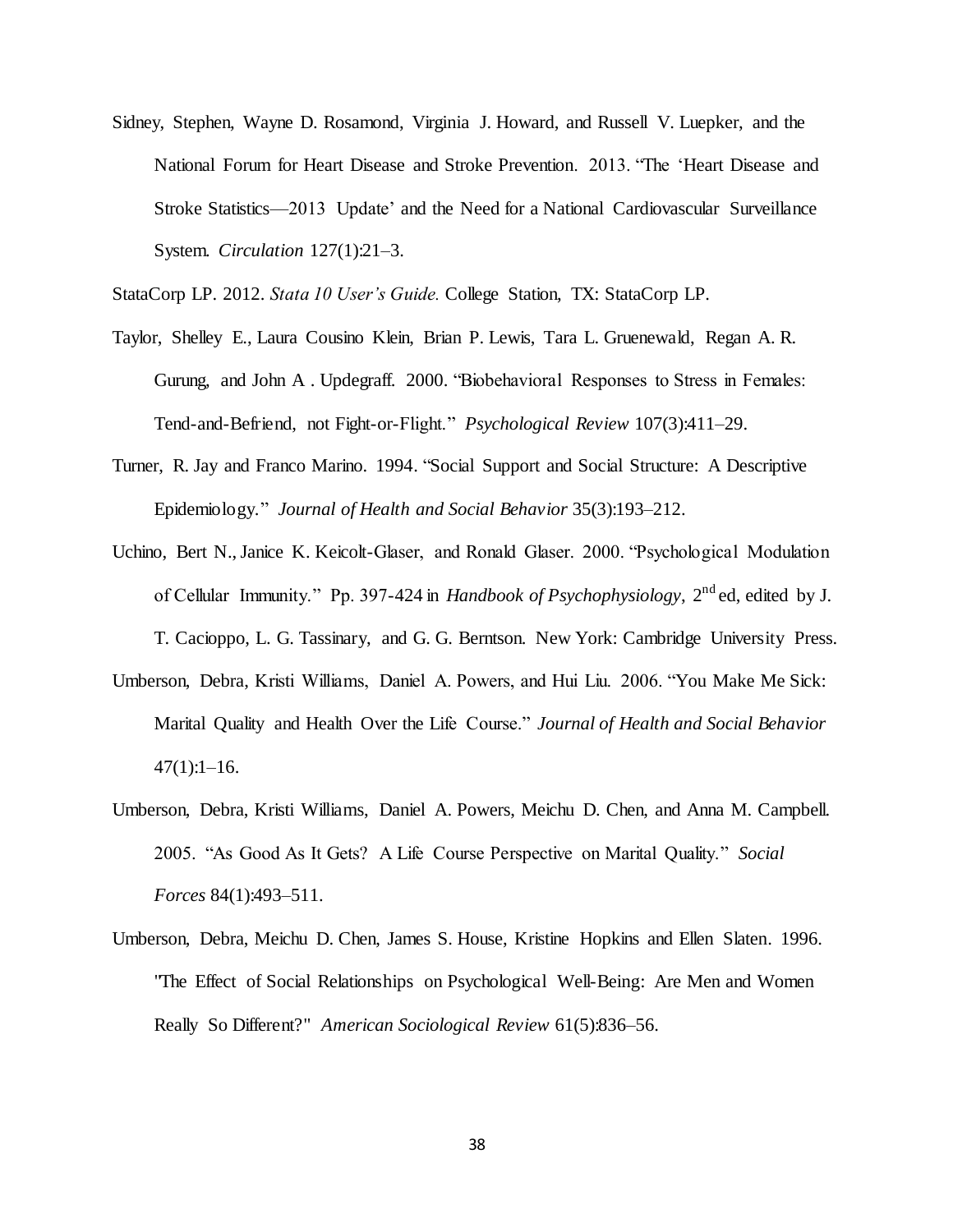- Waite, Linda J., James Iveniuk, and Edward O. Laumann. Forthcoming. "Social Connectedness at Older Ages, and Implications for Health and Well-Being." In *Interpersonal Relationships and Health: Social and Clinical Psychological Mechanisms*, edited by C.R. Agnew and S. C. South. New York: Oxford University Press.
- Waite, Linda J. and Maggie Gallagher. 2000. *The Case for Marriage: Why Married People Are Happier, Healthier, and Better Off Financially*. New York: Doubleday.
- Warner, David F. and Jessica Kelley-Moore. 2012. "The Social Context of Disablement among Older Adults: Does Marital Quaity Matter for Loneliness?" *Journal of Health and Social Behavior* 53(1):50–66.
- Wickrama, K. A. S., Frederick O. Lorenz, Rand D. Conger, and Glen H. Elder, Jr. 1997. "Marital Quality and Physical Illness: A Latent Growth Curve Analysis." *Journal of Marriage and the Family*59(1):143-55.
- Williams, Kristi. 2003. "Has the Future of Marriage Arrived? A Contemporary Examination of Gender, Marriage, and Psychological Well-Being." *Journal of Health and Social Behavior* 44(4):470–87.
- Williams, Kristi and Debra Umberson. 2004. "Marital Status, Marital Transitions, and Health: A Gendered Life Course Perspective." *Journal of Health and Social Behavior* 45(1):81–98.
- Wu, [Xiaoqin](http://link.springer.com/search?facet-author=%22Xiaoqin+Wu%22) and [Alfred DeMaris.](http://link.springer.com/search?facet-author=%22Alfred+DeMaris%22) 1996. "Gender and Marital Status Differences in Depression: The Effects of Chronic Strains." *[Sex Roles](http://link.springer.com/journal/11199)* 34[\(5-6\)](http://link.springer.com/journal/11199/34/5/page/1):299–319.
- Yang, Yang Claire, Martha K. McClintock, Michael Kozloski, and Ting Li. 2013. "Social Isolation and Adult Mortality: The Role of Chronic Inflammation and Sex Differences." *Journal of Health and Social Behavior* 54(2):182–203.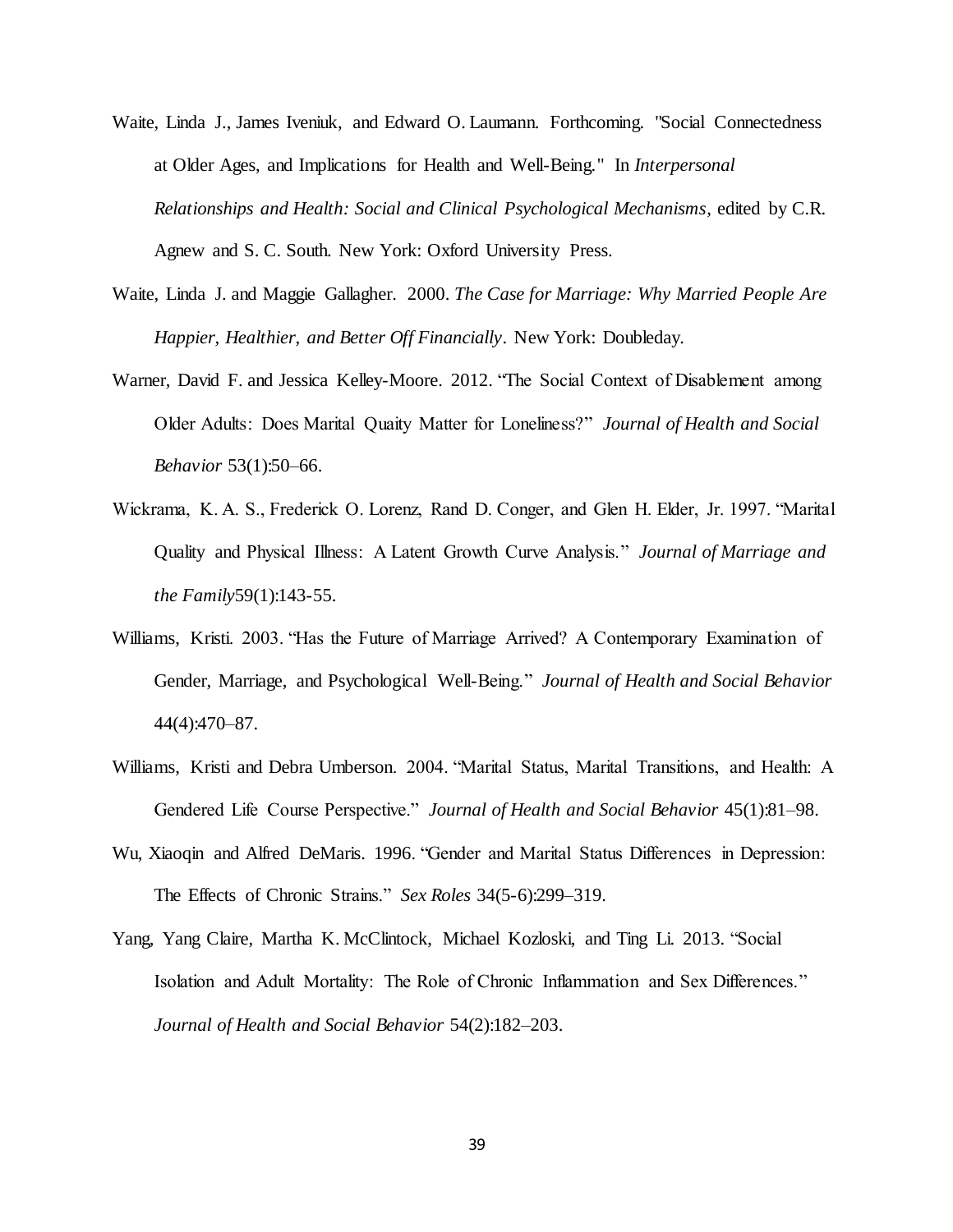Yorgason, Jeremy B., Alan Booth, and David Johnson. 2008. "Health, Disability, and Marital Quality: Is the Association Different for Younger Versus Older Cohorts?" *Research on Aging* 30(6):623–48.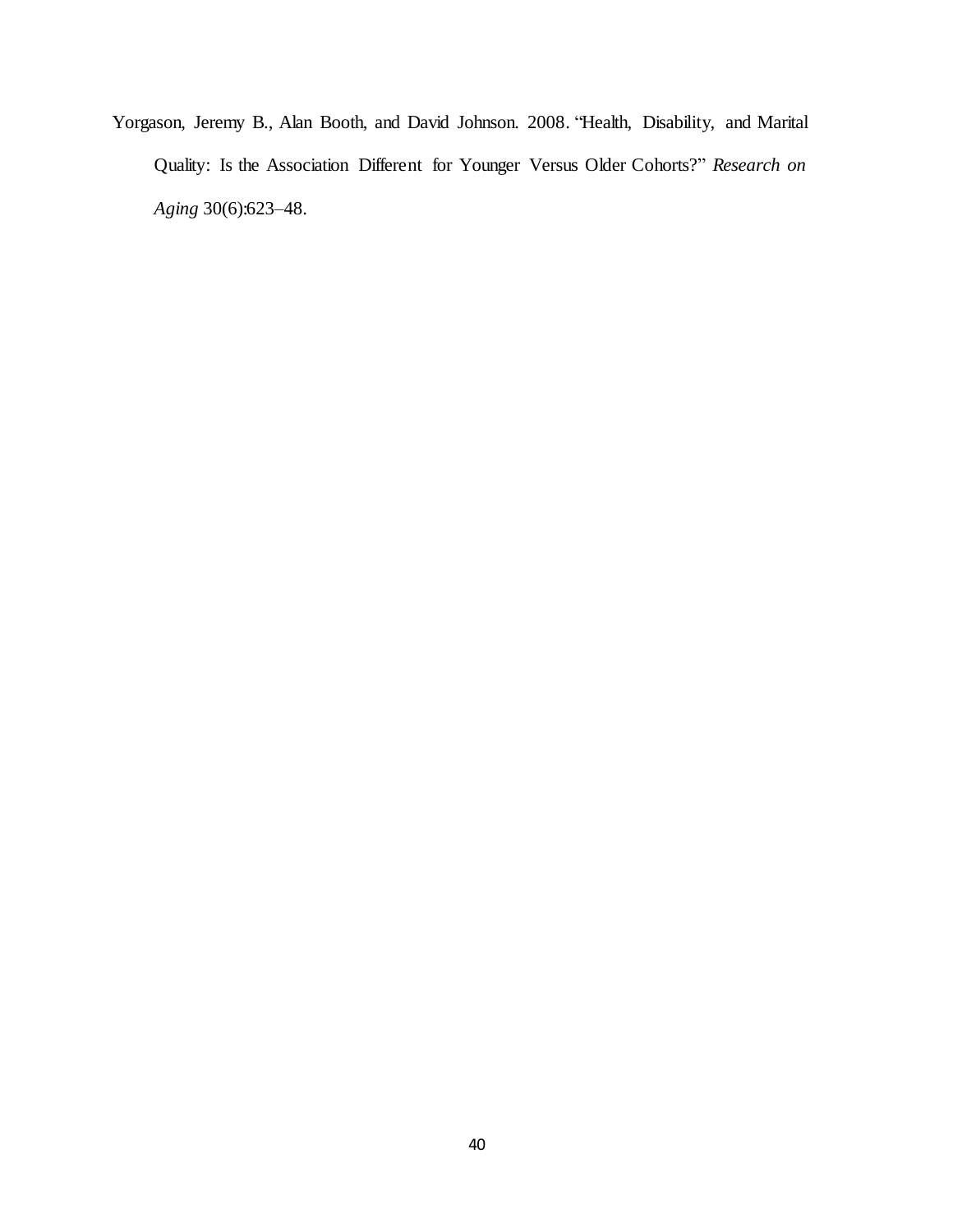# Table 1. Factor Loadings For Marital Quality

|                                                                       | Wave 1     |            | Wave 2     |            |
|-----------------------------------------------------------------------|------------|------------|------------|------------|
|                                                                       | <b>PMQ</b> | <b>NMQ</b> | <b>PMQ</b> | <b>NMQ</b> |
| How close do you feel is your relationship with spouse?               | 0.58       | $-0.11$    | 0.64       | 0.03       |
| How would you describe your marriage in terms of happiness?           | 0.57       | $-0.15$    | 0.60       | $-0.10$    |
| How emotionally satisfying do you find your relationship with spouse? | 0.63       | $-0.08$    | 0.56       | $-0.08$    |
| Do you and spouse spend free time together or apart?                  | 0.38       | $-0.02$    | 0.42       | 0.03       |
| How often can you open up to spouse?                                  | 0.60       | 0.08       | 0.61       | $-0.01$    |
| How often can you rely on spouse?                                     | 0.61       | 0.09       | 0.51       | 0.07       |
| How often does spouse make too many demands on you?                   | $-0.01$    | 0.64       | 0.07       | 0.60       |
| How often does spouse criticize you?                                  | 0.03       | 0.71       | 0.01       | 0.71       |
| How often does spouse get on your nerves?                             |            |            | $-0.31$    | 0.36       |

--- Item not available at the specific wave.

PMQ: positive marital quality. NMQ: negative marital quality.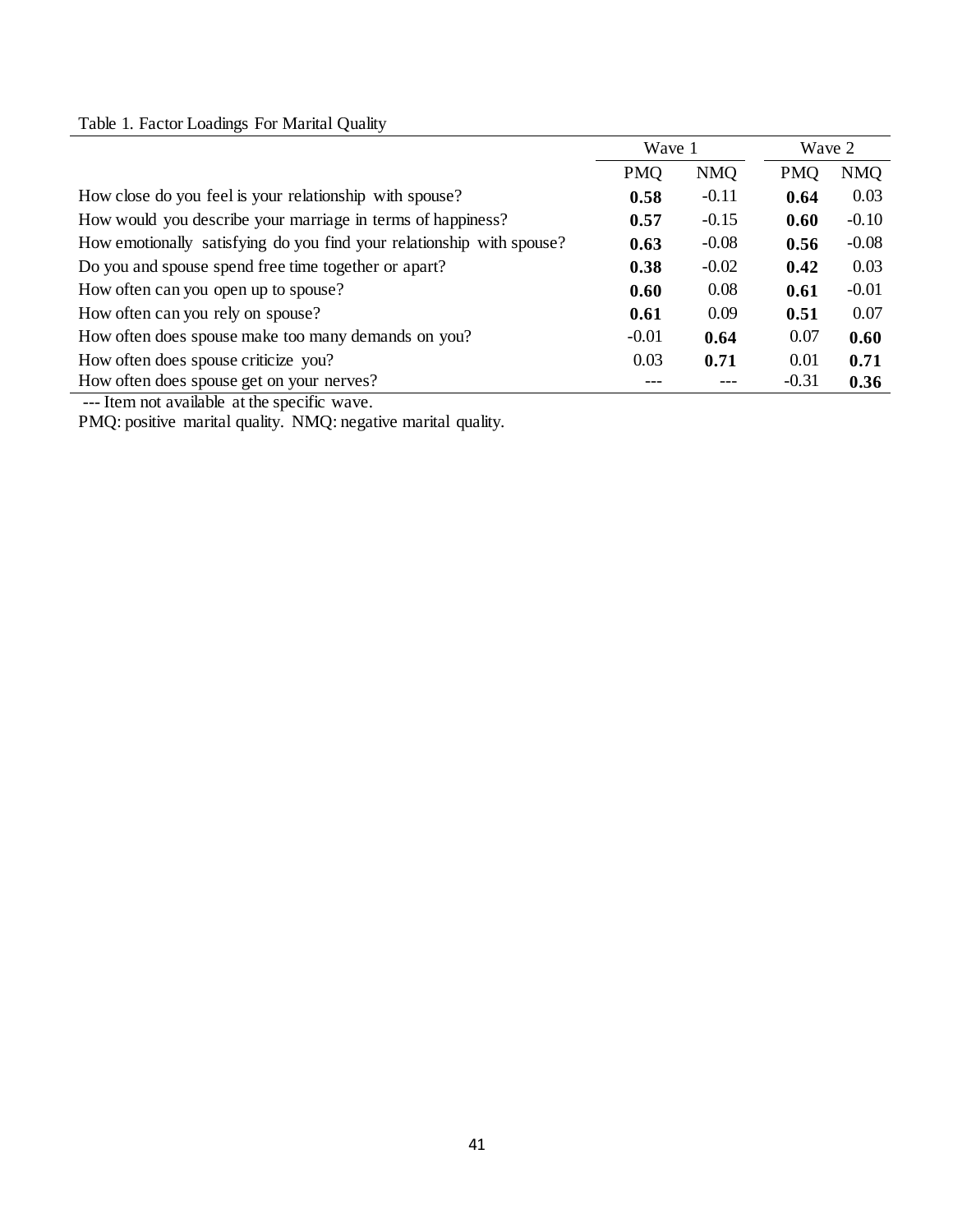| Table 2. Weighted Descriptive Statistics for Women (N=459) |            |                                    |            |
|------------------------------------------------------------|------------|------------------------------------|------------|
| Marital quality                                            |            |                                    |            |
|                                                            | Mean       | S.D.<br>Min                        | Max        |
| Positive marital quality W1                                | $-0.11$    | 0.95<br>$-3.75$                    | 0.95       |
| Negative marital quality e W1                              | $-0.10$    | $-0.92$<br>0.78                    | 2.52       |
| Positive marital quality W2                                | $-0.09$    | 0.93<br>$-3.62$                    | 1.00       |
| Negative marital quality W2                                | $-0.07$    | 0.79<br>$-0.91$                    | 2.71       |
| Cardiovascular risk outcomes                               |            |                                    |            |
|                                                            | Percent    |                                    | Percent    |
|                                                            | /mean(SD)  |                                    | /mean(SD)  |
| Hypertension W1                                            |            | Hypertension W2                    |            |
| Normal                                                     | 38.8       | Normal                             | 30.98      |
| Controlled hypertension W1                                 | 20.17      | Controlled hypertension W1         | 25.13      |
| Undiagnosed hypertension W1                                | 15.62      | Undiagnosed hypertension W1        | 20.85      |
| Uncontrolled hypertension W1                               | 25.41      | Uncontrolled hypertension W1       | 22.63      |
|                                                            |            | Missing                            | 0.41       |
| Rapid heart rate W1                                        |            | Rapid heart rate W2                |            |
| N <sub>o</sub>                                             | 81.13      | No                                 | 78.83      |
| Yes                                                        | 18.87      | Yes                                | 18.72      |
|                                                            |            | Missing                            | 2.45       |
| CRP W1                                                     |            | CRP W2                             |            |
| $\leq$ =3                                                  | 42.74      | $\leq$ 3                           | 50.56      |
| $>3$ and $<10$                                             | 18.64      | $>3$ and $<10$                     | 30.99      |
| Not applicable                                             | 38.62      | Missing or $>10$                   | 18.45      |
| CVD events W1                                              |            | CVD events W2                      |            |
| N <sub>o</sub>                                             | 89.36      | N <sub>o</sub>                     | 83.62      |
| Yes                                                        | 10.64      | Yes                                | 15.67      |
|                                                            |            | Missing                            | 0.71       |
| Covariates                                                 |            |                                    |            |
| Age group                                                  |            | Smoke W1                           |            |
| 57-64                                                      | 53.6       | No                                 | 89.5       |
| 65-74                                                      | 32.93      | Yes                                | 10.5       |
| $75 - 85$                                                  | 13.47      | Drink W1                           |            |
| Race-ethnicity                                             |            | N <sub>o</sub>                     | 38.47      |
| Non-Hispanic white                                         | 86.94      | Yes                                | 61.53      |
| Non-Hispanic black                                         | 5.57       | <b>BMI W1</b>                      |            |
| Hispanic                                                   | 5.33       | Normal or underweight              | 27.33      |
| Others                                                     | 2.16       | Overweight                         | 41.85      |
| Education                                                  |            | Obesity                            | 28.01      |
| No diploma                                                 | 10.13      | Morbidly obese                     | 2.81       |
| High school graduate                                       | 26.13      | Physical activity W1               |            |
| Some college                                               | 38.17      | $<$ 3 times per week               | 36.15      |
| College graduate                                           | 25.57      | $>=$ 3 times per week              | 63.85      |
| Relative family income                                     |            | Antihypertensive medication use W1 |            |
| Below average                                              | 15.85      | N <sub>o</sub>                     | 48.05      |
| Average                                                    | 39.79      | Yes                                | 51.95      |
| Above average                                              | 32.24      |                                    |            |
| Missing                                                    | 12.12      | Probability of death at W2         | 0.06(0.06) |
|                                                            |            | Probability of remaining married   |            |
| Psychological distress W1                                  | 4.51(4.32) | in both waves                      | 0.44(0.18) |

W1: Wave 1. W2: Wave 2.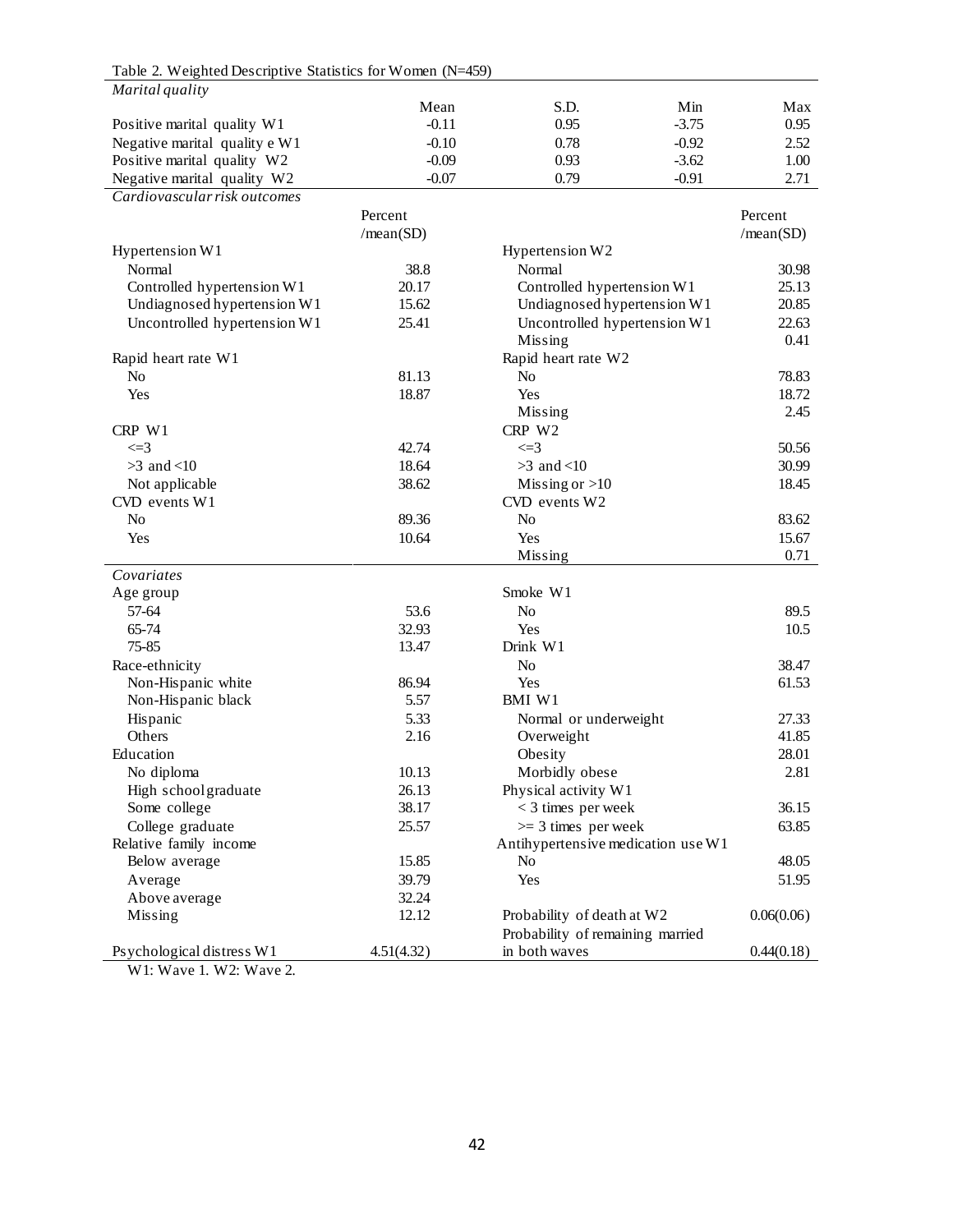| rable 5. Weighted Descriptive Statistics for Men $(Y - 139)$ |                      |                |                            |                                     |                      |
|--------------------------------------------------------------|----------------------|----------------|----------------------------|-------------------------------------|----------------------|
| Marital quality                                              |                      |                |                            |                                     |                      |
|                                                              |                      | Mean           | S.D.                       | Min                                 | Max                  |
| Positive marital quality W1                                  |                      | 0.14           | 0.79                       | $-3.52$                             | 0.95                 |
| Negative marital quality W1                                  |                      | $-0.01$        | 0.80                       | $-0.96$                             | 2.56                 |
| Positive marital quality W2                                  |                      | 0.15           | 0.77                       | $-3.73$                             | 1.00                 |
| Negative marital quality W2                                  |                      | $-0.03$        | 0.80                       | $-0.91$                             | 2.85                 |
| Cardiovascular risk outcomes                                 |                      |                |                            |                                     |                      |
|                                                              | Percent<br>/mean(SD) |                |                            |                                     | Percent<br>/mean(SD) |
| Hypertension W1                                              |                      |                | Hypertension W2            |                                     |                      |
| Normal                                                       | 31.49                |                | Normal                     |                                     | 25.25                |
| Controlled hypertension W1                                   | 20.41                |                | Controlled hypertension W1 |                                     | 26.1                 |
| Undiagnosed hypertension W1                                  | 17.88                |                |                            | Undiagnosed hypertension W1         | 19.23                |
| Uncontrolled hypertension W1                                 | 30.22                |                |                            | Uncontrolled hypertension W1        | 29.32                |
|                                                              |                      |                | Missing                    |                                     | 0.1                  |
| Rapid heart rate W1                                          |                      |                | Rapid heart rate W2        |                                     |                      |
| N <sub>o</sub>                                               | 82.33                | N <sub>0</sub> |                            |                                     | 78.11                |
| Yes                                                          | 17.67                | Yes            |                            |                                     | 16.1                 |
|                                                              |                      |                | Missing                    |                                     | 5.79                 |
| CRP W1                                                       |                      | CRP W2         |                            |                                     |                      |
| $\leq$ 3                                                     | 55.79                | $\leq$ =3      |                            |                                     | 62.6                 |
| $>3$ and $<10$                                               | 12.93                |                | $>3$ and $<10$             |                                     | 22.63                |
| Not applicable                                               | 31.28                |                | Missing or $>10$           |                                     | 14.77                |
| CVD events W1                                                |                      |                | CVD events W2              |                                     |                      |
| N <sub>o</sub>                                               | 79.75                | No             |                            |                                     | 70.25                |
| Yes                                                          | 20.25                | Yes            |                            |                                     | 29.21                |
|                                                              |                      |                | Missing                    |                                     | 0.54                 |
| Covariates                                                   |                      |                |                            |                                     |                      |
| Age group                                                    |                      |                | Smoke W1                   |                                     |                      |
| 57-64                                                        | 54.54                | N <sub>0</sub> |                            |                                     | 84.53                |
| 65-74                                                        | 30.43                | Yes            |                            |                                     | 15.47                |
| 75-85                                                        | 15.03                | Drink W1       |                            |                                     |                      |
| Race-ethnicity                                               |                      | N <sub>o</sub> |                            |                                     | 31.22                |
| Non-Hispanic white                                           | 83.41                | Yes            |                            |                                     | 68.78                |
| Non-Hispanic black                                           | 6.12                 | <b>BMI W1</b>  |                            |                                     |                      |
| Hispanic                                                     | 8                    |                | Normal or underweight      |                                     | 18.4                 |
| Others                                                       | 2.47                 |                | Overweight                 |                                     | 41.79                |
| Education                                                    |                      |                | Obesity                    |                                     | 36.04                |
| No diploma                                                   | 13.2                 |                | Morbidly obese             |                                     | 3.77                 |
| High school graduate                                         | 21.8                 |                | Physical activity W1       |                                     |                      |
| Some college                                                 | 29.21                |                | $<$ 3 times per week       |                                     | 30.14                |
| College graduate                                             | 35.79                |                | $>=$ 3 times per week      |                                     | 69.86                |
| Relative family income                                       |                      |                |                            | Antihypertensive medication use W1  |                      |
| Below average                                                | 17.16                | No             |                            |                                     | 46.44                |
| Average                                                      | 33.04                | Yes            |                            |                                     | 53.56                |
| Above average                                                | 34.07                |                |                            |                                     |                      |
| Missing                                                      | 15.73                |                | Probability of death at W2 |                                     | 0.11(0.08)           |
|                                                              |                      |                |                            | Probability of remaining married in |                      |
| Psychological distress W1                                    | 4.07(4.23)           |                | both waves                 |                                     | 0.63(0.18)           |

Table 3. Weighted Descriptive Statistics for Men (N=739)

W1: Wave 1. W2: Wave 2.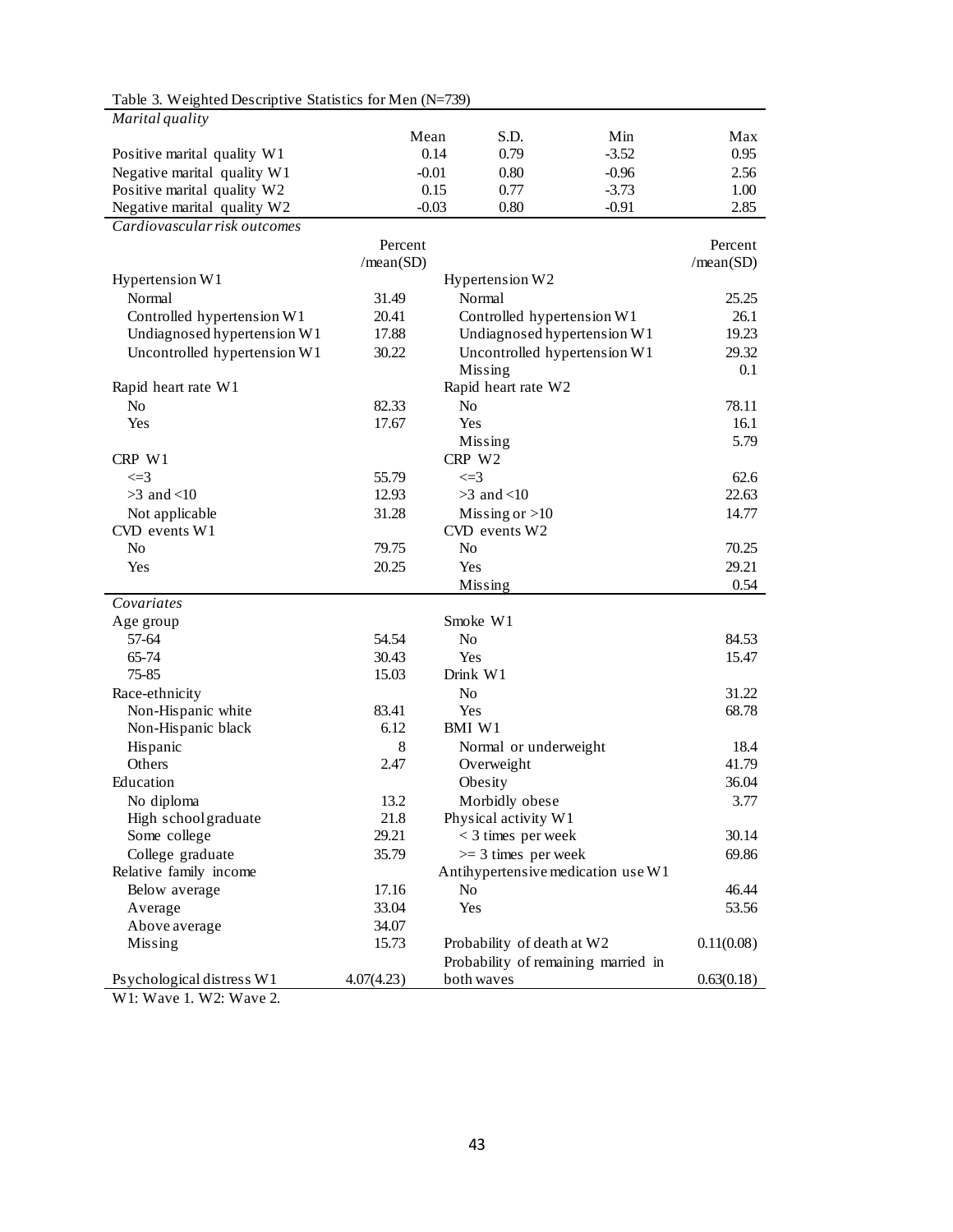|                                   | Hypertension W2<br>$(N=456)$ |         |         |           |          |                                                                         | Rapid heart rate W2<br>$(N=443)$ |            | High CRP W2<br>$(N=374)$ |                                | CVD events W2<br>$(N=454)$ |                 |
|-----------------------------------|------------------------------|---------|---------|-----------|----------|-------------------------------------------------------------------------|----------------------------------|------------|--------------------------|--------------------------------|----------------------------|-----------------|
|                                   |                              | Model 1 |         |           | Model 2  |                                                                         | Model 1                          | Model 2    |                          | Model $1\overline{M}$ odel $2$ |                            | Model 1 Model 2 |
|                                   |                              |         |         |           |          | Controlled Undiagnosed Uncontrolled Controlled Undiagnosed Uncontrolled |                                  |            |                          |                                |                            |                 |
| Age W1 (ref=57-64)                |                              |         |         |           |          |                                                                         |                                  |            |                          |                                |                            |                 |
| 65-74                             | 0.48                         | $0.81*$ | 0.89    | 0.56      | 0.62     | $1.13*$                                                                 | $0.97*$                          | 0.56       | $-0.54$                  | $-0.58$                        | 1.71                       | 1.53            |
|                                   | (0.43)                       | (0.39)  | (0.48)  | (0.51)    | (0.47)   | (0.54)                                                                  | (0.47)                           | (0.49)     | (0.31)                   | (0.31)                         | (0.96)                     | (0.81)          |
| 75-85                             | $-0.31$                      | $1.68*$ | 0.65    | 0.42      | $2.41**$ | $1.53*$                                                                 | $1.91*$                          | $1.93*$    | $-1.52*$                 | $-1.44*$                       | $2.76**$                   | $2.72**$        |
|                                   | (0.81)                       | (0.76)  | (0.77)  | (0.65)    | (0.78)   | (0.74)                                                                  | (0.84)                           | (0.87)     | (0.66)                   | (0.67)                         | (0.97)                     | (0.91)          |
| NMQW1                             | 0.06                         | $-0.13$ | 0.41    | $-0.12$   | $-0.05$  | $-0.10$                                                                 | $-0.09$                          | 0.20       | 0.02                     | 0.13                           | 0.11                       | $-0.24$         |
|                                   | (0.21)                       | (0.23)  | (0.23)  | (0.27)    | (0.31)   | (0.34)                                                                  | (0.19)                           | (0.24)     | (0.16)                   | (0.20)                         | (0.30)                     | (0.67)          |
| NMQ W1 X age 65-74                |                              |         |         | $-0.52$   | $-1.25*$ | 0.61                                                                    |                                  | $-1.97***$ |                          | $-0.36$                        |                            | $-0.68$         |
|                                   |                              |         |         | (0.54)    | (0.61)   | (0.62)                                                                  |                                  | (0.53)     |                          | (0.30)                         |                            | (0.89)          |
| NMQ W1 X age 75-85                |                              |         |         | $2.74***$ | $2.30**$ | $2.39**$                                                                |                                  | $1.04*$    |                          | 0.13                           |                            | $2.48*$         |
|                                   |                              |         |         | (0.73)    | (0.78)   | (0.79)                                                                  |                                  | (0.46)     |                          | (0.41)                         |                            | (1.04)          |
| Change of NMQ W2-W1               | $0.52*$                      | 0.45    | $0.45*$ | 0.62      | 0.27     | 0.45                                                                    |                                  |            | $0.52*$                  | $0.61*$                        |                            |                 |
|                                   | (0.25)                       | (0.24)  | (0.21)  | (0.35)    | (0.42)   | (0.35)                                                                  |                                  |            | (0.19)                   | (0.29)                         |                            |                 |
| Change of NMQ W2-W1 X age $65-74$ |                              |         |         | $-0.66$   | 0.23     | 0.30                                                                    |                                  |            |                          | $-0.18$                        |                            |                 |
|                                   |                              |         |         | (0.56)    | (0.70)   | (0.51)                                                                  |                                  |            |                          | (0.43)                         |                            |                 |
| Change of NMQ W2-W1 X age 75-85   |                              |         |         | 0.66      | 0.53     | $-0.22$                                                                 |                                  |            |                          | $-0.30$                        |                            |                 |
|                                   |                              |         |         | (0.91)    | (1.01)   | (1.01)                                                                  |                                  |            |                          | (0.63)                         |                            |                 |
| Constant                          | 0.40                         | 0.09    | 0.21    | 0.43      | 0.33     | 0.03                                                                    | $-1.86$                          | $-1.71$    | $-0.61$                  | $-0.51$                        | $-4.06$                    | $-4.57*$        |
|                                   | (1.42)                       | (1.30)  | (1.47)  | (1.38)    | (1.43)   | (1.47)                                                                  | (1.18)                           | (1.04)     | (1.19)                   | (1.15)                         | (2.10)                     | (2.00)          |

|  |  |  | Table 4. Regression Coefficients for Negative Marital Quality Predicting Cardiovascular Risks from Logistic Regression Models for Women |  |  |  |
|--|--|--|-----------------------------------------------------------------------------------------------------------------------------------------|--|--|--|
|  |  |  |                                                                                                                                         |  |  |  |
|  |  |  |                                                                                                                                         |  |  |  |

\*\*\* p<0.001, \*\* p<0.01, \* p<0.05.

Standard errors in parentheses.

NMQ: negative marital quality. W1: Wave 1. W2: Wave 2.

In all models, we control for race-ethnicity, education, relative family income, smoking, drinking, BMI physical activity, antihypertensive medication use, and psychological distress (all measured at Wave 1) as well probability of death at W2 and probability of remaining married in both waves. Wave 1 measures of hypertension, rapid heart rate, high CRP and CVD events are also controlled in all models.

Our preliminary analyses suggested that the effects of change of negative marital quality between W1-W2 were not statistically significant (p > 0.05) when predicting rapid heart rate and CVD events for women, and are thus not included in the final models.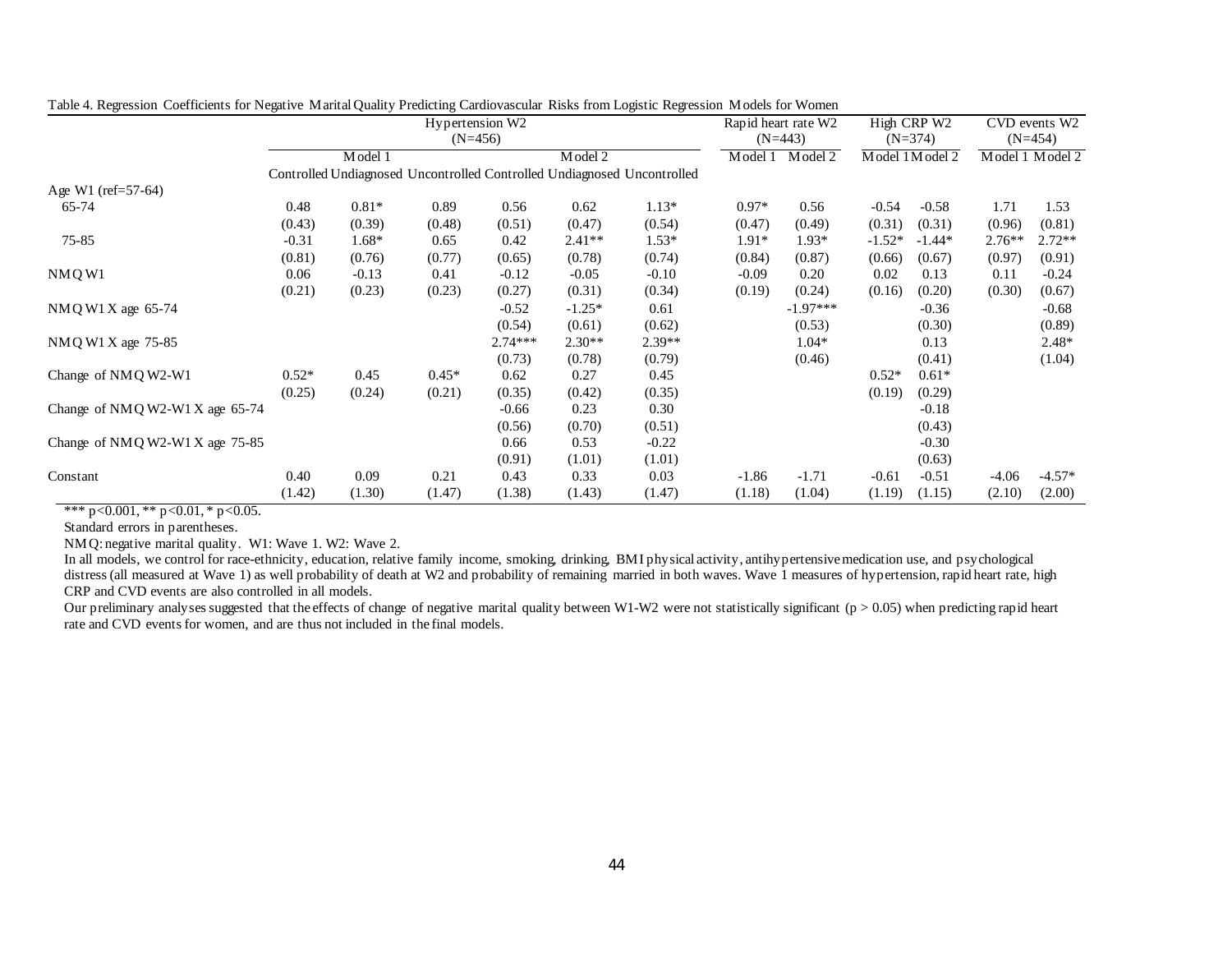| able 5: Regression Coemetents for 1 control manual guanty 1 redicting | Hypertension W2<br>$(N=456)$ |         |         |          |                                                              |           |         | Rapid heart rate W2<br>$(N=443)$ |          | High CRP W2<br>$(N=374)$ |          | CVD events W2<br>$(N=454)$ |
|-----------------------------------------------------------------------|------------------------------|---------|---------|----------|--------------------------------------------------------------|-----------|---------|----------------------------------|----------|--------------------------|----------|----------------------------|
|                                                                       |                              | Model 1 |         |          | Model 2                                                      |           |         | Model 2                          |          | Model 1 Model 2          |          | Model 1 Model 2            |
|                                                                       | Controlled                   |         |         |          | Undiagnosed Uncontrolled Controlled Undiagnosed Uncontrolled |           |         |                                  |          |                          |          |                            |
| Age W1 (ref=57-64)                                                    |                              |         |         |          |                                                              |           |         |                                  |          |                          |          |                            |
| 65-74                                                                 | 0.42                         | $0.80*$ | 0.84    | 0.53     | $0.90*$                                                      | 0.95      | $0.99*$ | $1.03*$                          | $-0.58$  | $-0.55$                  | 1.78     | $2.13*$                    |
|                                                                       | (0.41)                       | (0.39)  | (0.46)  | (0.45)   | (0.43)                                                       | (0.49)    | (0.47)  | (0.45)                           | (0.32)   | (0.32)                   | (0.98)   | (0.98)                     |
| 75-85                                                                 | $-0.25$                      | $1.86*$ | 0.67    | $-0.22$  | $1.77*$                                                      | 0.67      | $1.93*$ | $1.63*$                          | $-1.36*$ | $-1.35$                  | $2.81**$ | $2.76**$                   |
|                                                                       | (0.79)                       | (0.73)  | (0.76)  | (0.68)   | (0.70)                                                       | (0.76)    | (0.84)  | (0.80)                           | (0.66)   | (0.68)                   | (0.99)   | (1.00)                     |
| PMQ W1                                                                | $-0.00$                      | 0.06    | $-0.16$ | 0.08     | 0.03                                                         | 0.17      | 0.09    | 0.12                             | $-0.04$  | $-0.19$                  | $-0.01$  | 0.93                       |
|                                                                       | (0.20)                       | (0.18)  | (0.17)  | (0.28)   | (0.23)                                                       | (0.25)    | (0.19)  | (0.26)                           | (0.17)   | (0.20)                   | (0.28)   | (0.81)                     |
| PM Q W1 X age 65-74                                                   |                              |         |         | 0.14     | 0.53                                                         | $-0.25$   |         | 0.51                             |          | 0.39                     |          | $-0.86$                    |
|                                                                       |                              |         |         | (0.45)   | (0.41)                                                       | (0.45)    |         | (0.41)                           |          | (0.23)                   |          | (0.87)                     |
| PM Q W1 X age 75-85                                                   |                              |         |         | $-1.20*$ | $-1.25*$                                                     | $-1.55**$ |         | $-0.83$                          |          | 0.21                     |          | $-1.67*$                   |
|                                                                       |                              |         |         | (0.57)   | (0.60)                                                       | (0.57)    |         | (0.55)                           |          | (0.34)                   |          | (0.80)                     |
| Change of PMQ W2-W1                                                   |                              |         |         |          |                                                              |           |         |                                  |          |                          | $-0.44$  | 1.35                       |
|                                                                       |                              |         |         |          |                                                              |           |         |                                  |          |                          | (0.57)   | (0.77)                     |
| Change of PMQ W2-W1 X age $65-74$                                     |                              |         |         |          |                                                              |           |         |                                  |          |                          |          | $-2.20$                    |
|                                                                       |                              |         |         |          |                                                              |           |         |                                  |          |                          |          | (1.16)                     |
| Change of PMQ W2-W1 X age 75-85                                       |                              |         |         |          |                                                              |           |         |                                  |          |                          |          | $-2.10*$                   |
|                                                                       |                              |         |         |          |                                                              |           |         |                                  |          |                          |          | (1.03)                     |
| Constant                                                              | 0.12                         | $-0.09$ | $-0.12$ | 0.01     | $-0.12$                                                      | $-0.31$   | $-1.86$ | $-1.91$                          | $-0.77$  | $-0.63$                  | $-4.28*$ | $-4.80*$                   |
|                                                                       | (1.41)                       | (1.25)  | (1.48)  | (1.31)   | (1.28)                                                       | (1.42)    | (1.15)  | (1.05)                           | (1.18)   | (1.16)                   | (1.97)   | (1.82)                     |

Table 5. Regression Coefficients for Positive Marital Quality Predicting Cardiovascular Risks from Logistic Regression Models for Women

\*\*\* p<0.001, \*\* p<0.01, \* p<0.05.

Standard errors in parentheses.

PMQ: positive marital quality. W1: Wave 1. W2: Wave 2.

In all models, we control for race-ethnicity, education, relative family income, smoking, drinking, BMI physical activity, antihypertensive medication use, and psychological distress (all measured at Wave 1) as well probability of death at W2 and probability of remaining married in both waves. Wave 1 measures of hypertension, rapid heart rate, high CRP and CVD events are also controlled in all models.

Our preliminary analyses suggested that the effects of change of positive marital quality between W1-W2 were not statistically significant ( $p > 0.05$ ) when predicting hypertension, rapid heart rate and high CRP for women, and are thus not included in the final models.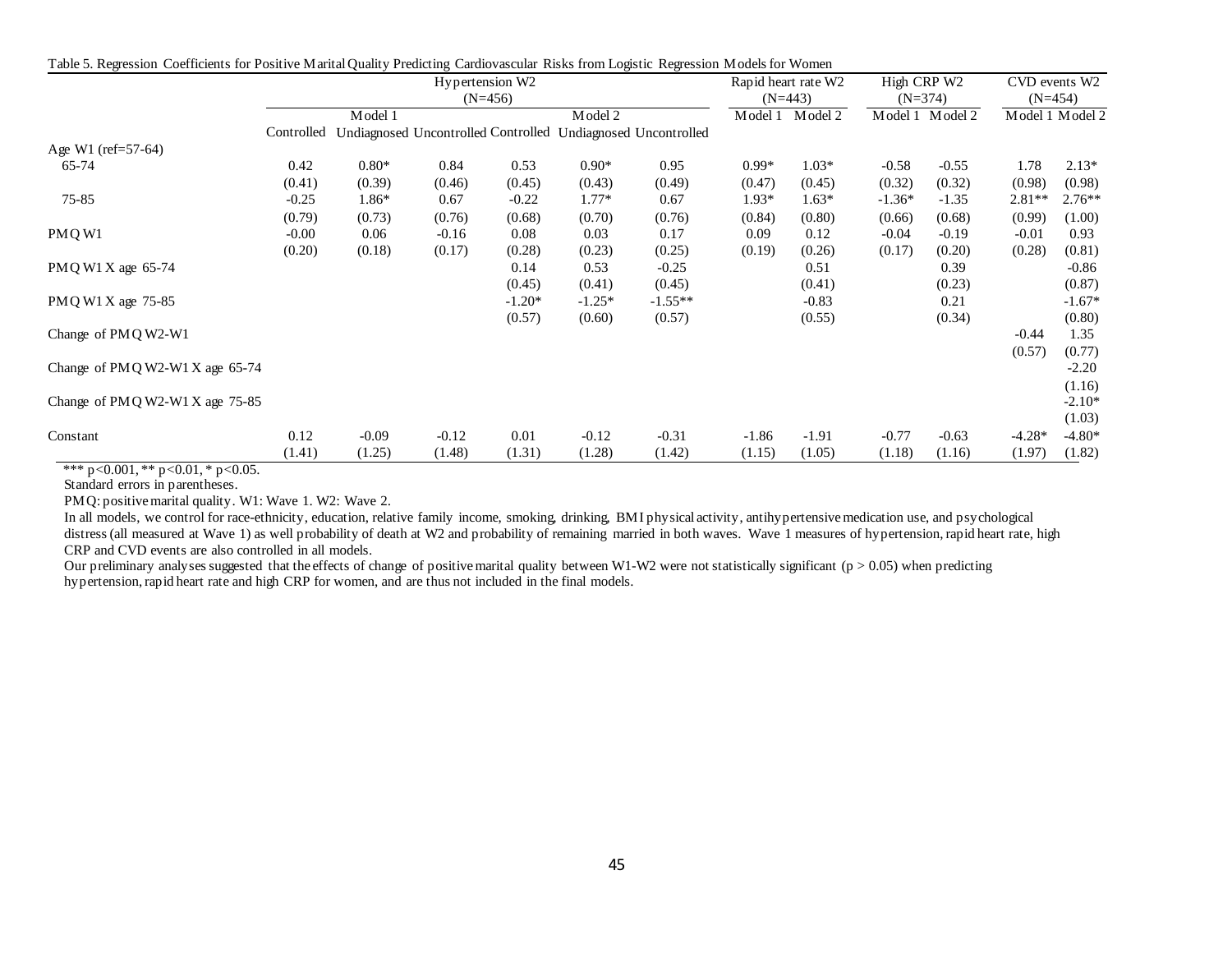|                                 |          |         | Hypertension W2 |           |         | Rapid heart rate W2                                                     |         | High CRP W2 |         | CVD events W2   |         |                 |
|---------------------------------|----------|---------|-----------------|-----------|---------|-------------------------------------------------------------------------|---------|-------------|---------|-----------------|---------|-----------------|
|                                 |          |         | $(N=738)$       |           |         |                                                                         |         | $(N=700)$   |         | $(N=631)$       |         | $(N=736)$       |
|                                 |          | Model 1 |                 |           | Model 2 |                                                                         | Model 1 | Model 2     |         | Model 1 Model 2 |         | Model 1 Model 2 |
|                                 |          |         |                 |           |         | Controlled Undiagnosed Uncontrolled Controlled Undiagnosed Uncontrolled |         |             |         |                 |         |                 |
| Age W1 ( $ref=57-64$ )          |          |         |                 |           |         |                                                                         |         |             |         |                 |         |                 |
| 65-74                           | 0.45     | 0.77    | 0.15            | 0.43      | 0.74    | 0.10                                                                    | $-0.13$ | $-0.13$     | $-0.51$ | $-0.57*$        | $0.82*$ | $0.83*$         |
|                                 | (0.46)   | (0.41)  | (0.37)          | (0.45)    | (0.41)  | (0.37)                                                                  | (0.34)  | (0.34)      | (0.27)  | (0.26)          | (0.33)  | (0.33)          |
| $75 - 85$                       | $-0.88$  | 0.19    | $-1.14*$        | $-0.98$   | 0.09    | $-1.23*$                                                                | 0.44    | 0.22        | 0.03    | 0.04            | 1.15    | $1.27*$         |
|                                 | (0.60)   | (0.68)  | (0.53)          | (0.60)    | (0.71)  | (0.55)                                                                  | (0.49)  | (0.55)      | (0.42)  | (0.41)          | (0.62)  | (0.60)          |
| NMQ W1                          | $-0.16$  | 0.03    | $-0.18$         | $-0.36$   | 0.17    | $-0.24$                                                                 | 0.01    | $-0.03$     | $0.33*$ | 0.22            | $-0.02$ | 0.04            |
|                                 | (0.19)   | (0.20)  | (0.21)          | (0.29)    | (0.30)  | (0.34)                                                                  | (0.15)  | (0.19)      | (0.13)  | (0.15)          | (0.21)  | (0.32)          |
| NMQ W1 X age 65-74              |          |         |                 | 0.24      | $-0.35$ | 0.02                                                                    |         | $-0.15$     |         | 0.38            |         | 0.05            |
|                                 |          |         |                 | (0.51)    | (0.46)  | (0.53)                                                                  |         | (0.43)      |         | (0.30)          |         | (0.38)          |
| NMO W1 X age 75-85              |          |         |                 | 0.61      | $-0.31$ | 0.28                                                                    |         | 0.62        |         | $-0.03$         |         | $-0.45$         |
|                                 |          |         |                 | (0.75)    | (0.61)  | (0.74)                                                                  |         | (0.51)      |         | (0.36)          |         | (0.52)          |
| Change of NMQ W2-W1             | $-0.57*$ | $-0.33$ | $-0.16$         | $-1.07**$ | $-0.26$ | $-0.49$                                                                 |         |             |         |                 |         |                 |
|                                 | (0.25)   | (0.20)  | (0.21)          | (0.31)    | (0.27)  | (0.25)                                                                  |         |             |         |                 |         |                 |
| Change of NMQ W2-W1 X age 65-74 |          |         |                 | $1.30*$   | 0.16    | $0.99*$                                                                 |         |             |         |                 |         |                 |
|                                 |          |         |                 | (0.51)    | (0.49)  | (0.45)                                                                  |         |             |         |                 |         |                 |
| Change of NMQ W2-W1 X age 75-85 |          |         |                 | 0.66      | $-0.44$ | 0.45                                                                    |         |             |         |                 |         |                 |
|                                 |          |         |                 | (0.68)    | (0.68)  | (0.71)                                                                  |         |             |         |                 |         |                 |
| Constant                        | $-0.46$  | 2.92    | $1.86*$         | $-0.59$   | $2.96*$ | 1.76                                                                    | $-2.20$ | $-2.26$     | $-1.35$ | $-1.33$         | $-2.23$ | $-2.27$         |
|                                 | (1.11)   | (1.47)  | (0.92)          | (1.07)    | (1.45)  | (0.91)                                                                  | (1.40)  | (1.38)      | (0.97)  | (0.96)          | (1.51)  | (1.52)          |

Table 6. Regression Coefficients for Negative Marital Quality Predicting Cardiovascular Risks from Logistic Regression Models for Men

\*\*\*  $p<0.001$ , \*\*  $p<0.01$ , \*  $p<0.05$ .

Standard errors in parentheses.

NMQ: negative marital quality. W1: Wave 1. W2: Wave 2.

In all models, we control for race-ethnicity, education, relative family income, smoking, drinking, BMI physical activity, antihypertensive medication use, and psychological distress (all measured at Wave 1) as well probability of death at W2 and probability of remaining married in both waves. Wave 1 measures of hypertension, rapid heart rate, high CRP and CVD events are also controlled in all models.

Our preliminary analyses suggested that the effects of change of negative marital quality between W1-W2 were not statistically significant ( $p > 0.05$ ) when predicting rapid heart rate, high CRP and CVD events for men, and are thus not included in the final models.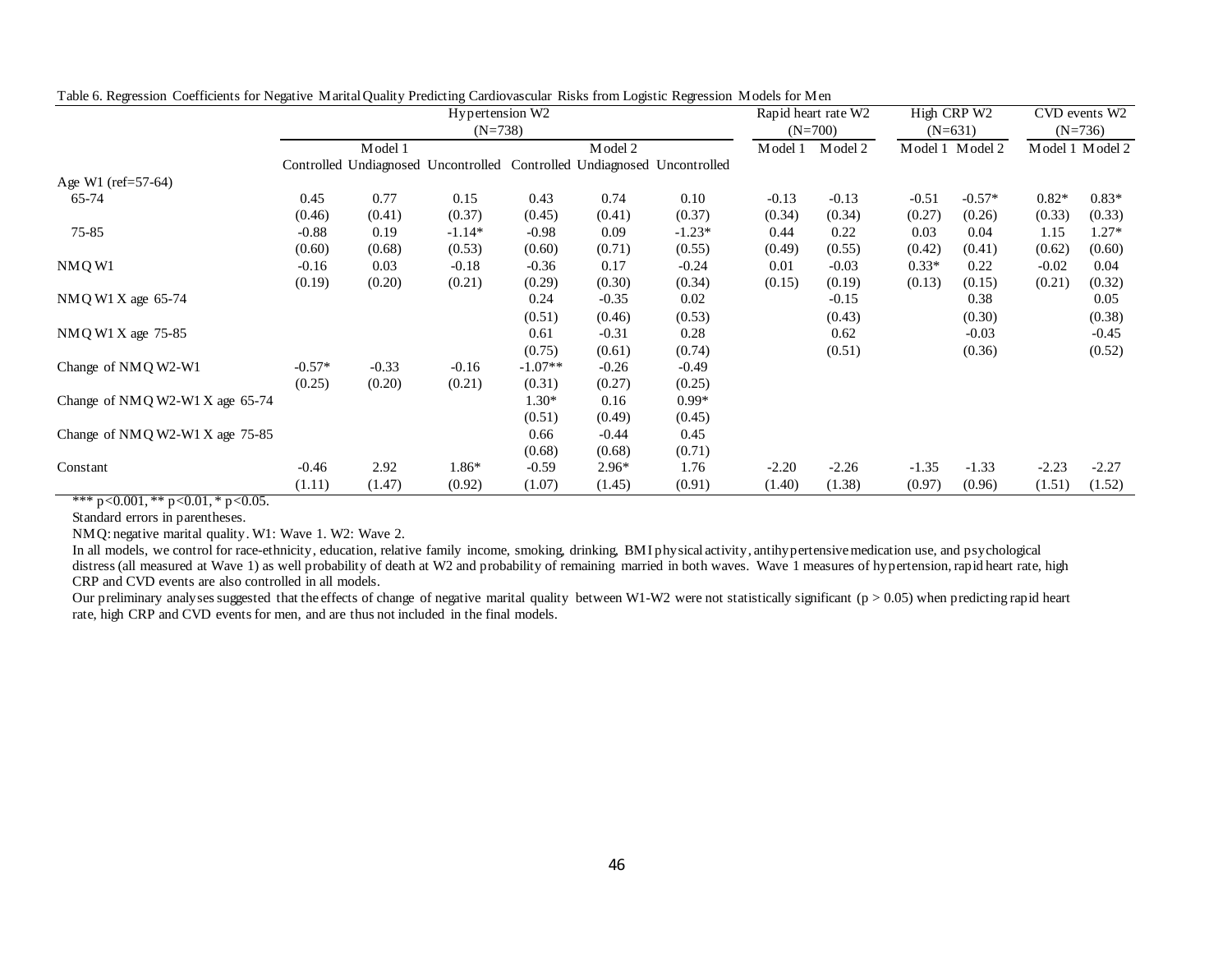|                                   | Hypertension W2<br>$(N=738)$ |         |          |         |         | Rapid heart rate W2<br>$(N=700)$                                        |         | High CRP W2<br>$(N=631)$ |         | CVD events W2<br>$(N=736)$ |         |                 |
|-----------------------------------|------------------------------|---------|----------|---------|---------|-------------------------------------------------------------------------|---------|--------------------------|---------|----------------------------|---------|-----------------|
|                                   |                              | Model 1 |          |         | Model 2 |                                                                         |         | Model 2                  |         | Model 1 Model 2            |         | Model 1 Model 2 |
|                                   |                              |         |          |         |         | Controlled Undiagnosed Uncontrolled Controlled Undiagnosed Uncontrolled |         |                          |         |                            |         |                 |
| Age W1 (ref=57-64)                |                              |         |          |         |         |                                                                         |         |                          |         |                            |         |                 |
| 65-74                             | 0.42                         | 0.78    | 0.17     | 0.38    | 0.78    | 0.14                                                                    | $-0.14$ | $-0.13$                  | $-0.50$ | $-0.43$                    | $0.84*$ | $0.81*$         |
|                                   | (0.45)                       | (0.41)  | (0.37)   | (0.44)  | (0.40)  | (0.37)                                                                  | (0.35)  | (0.34)                   | (0.27)  | (0.27)                     | (0.32)  | (0.32)          |
| $75 - 85$                         | $-0.78$                      | 0.26    | $-1.09*$ | $-0.80$ | 0.21    | $-1.08$                                                                 | 0.41    | 0.32                     | 0.03    | 0.25                       | 1.19    | 1.18            |
|                                   | (0.59)                       | (0.69)  | (0.52)   | (0.58)  | (0.70)  | (0.55)                                                                  | (0.49)  | (0.51)                   | (0.43)  | (0.45)                     | (0.61)  | (0.61)          |
| PMQ W1                            | $-0.02$                      | 0.00    | 0.10     | $-0.13$ | 0.00    | 0.02                                                                    | $-0.09$ | 0.02                     | $-0.17$ | 0.10                       | 0.22    | 0.14            |
|                                   | (0.16)                       | (0.19)  | (0.18)   | (0.22)  | (0.26)  | (0.25)                                                                  | (0.17)  | (0.22)                   | (0.14)  | (0.19)                     | (0.17)  | (0.24)          |
| PM Q W1 X age 65-74               |                              |         |          | 0.38    | $-0.13$ | 0.32                                                                    |         | $-0.07$                  |         | $-0.60$                    |         | 0.18            |
|                                   |                              |         |          | (0.37)  | (0.37)  | (0.38)                                                                  |         | (0.33)                   |         | (0.36)                     |         | (0.34)          |
| PM Q W1 X age 75-85               |                              |         |          | $-0.12$ | 0.41    | $-0.19$                                                                 |         | $-0.61$                  |         | $-0.55$                    |         | 0.13            |
|                                   |                              |         |          | (0.62)  | (0.63)  | (0.73)                                                                  |         | (0.55)                   |         | (0.51)                     |         | (0.52)          |
| Change of PMQ W2-W1               |                              |         |          |         |         |                                                                         |         |                          | 0.11    | 0.39                       |         |                 |
|                                   |                              |         |          |         |         |                                                                         |         |                          | (0.14)  | (0.27)                     |         |                 |
| Change of PMQ W2-W1 X age $65-74$ |                              |         |          |         |         |                                                                         |         |                          |         | $-0.23$                    |         |                 |
|                                   |                              |         |          |         |         |                                                                         |         |                          |         | (0.38)                     |         |                 |
| Change of PMQ W2-W1 X age $75-85$ |                              |         |          |         |         |                                                                         |         |                          |         | $-1.09*$                   |         |                 |
|                                   |                              |         |          |         |         |                                                                         |         |                          |         | (0.48)                     |         |                 |
| Constant                          | $-0.57$                      | 2.85    | 1.80     | $-0.55$ | 2.80    | 1.83                                                                    | $-2.15$ | $-2.08$                  | $-1.26$ | $-1.28$                    | $-2.31$ | $-2.28$         |
|                                   | (1.09)                       | (1.47)  | (0.95)   | (1.10)  | (1.44)  | (0.96)                                                                  | (1.43)  | (1.40)                   | (1.03)  | (1.01)                     | (1.51)  | (1.50)          |

|  |  |  |  |  | Table 7. Regression Coefficients for Positive Marital Quality Predicting Cardiovascular Risks from Logistic Regression Models for Men |
|--|--|--|--|--|---------------------------------------------------------------------------------------------------------------------------------------|
|  |  |  |  |  |                                                                                                                                       |
|  |  |  |  |  |                                                                                                                                       |
|  |  |  |  |  | . And the second contract of the second contract the contract of the second contract of the contract of the second                    |

\*\*\* p<0.001, \*\* p<0.01, \* p<0.05.

Standard errors in parentheses.

PMQ: positive marital quality. W1: Wave 1. W2: Wave 2.

In all models, we control for race-ethnicity, education, relative family income, smoking, drinking, BMI physical activity, antihypertensive medication use, and psychological distress (all measured at Wave 1) as well probability of death at W2 and probability of remaining married in both waves. Wave 1 measures of hypertension, rapid heart rate, high CRP, and CVD events are also controlled in all models.

Our preliminary analyses suggested that the effects of change of positive marital quality between W1-W2 were not statistically significant ( $p > 0.05$ ) when predicting hypertension, rapid heart rate and CVD events for men, and are thus not included in the final models.